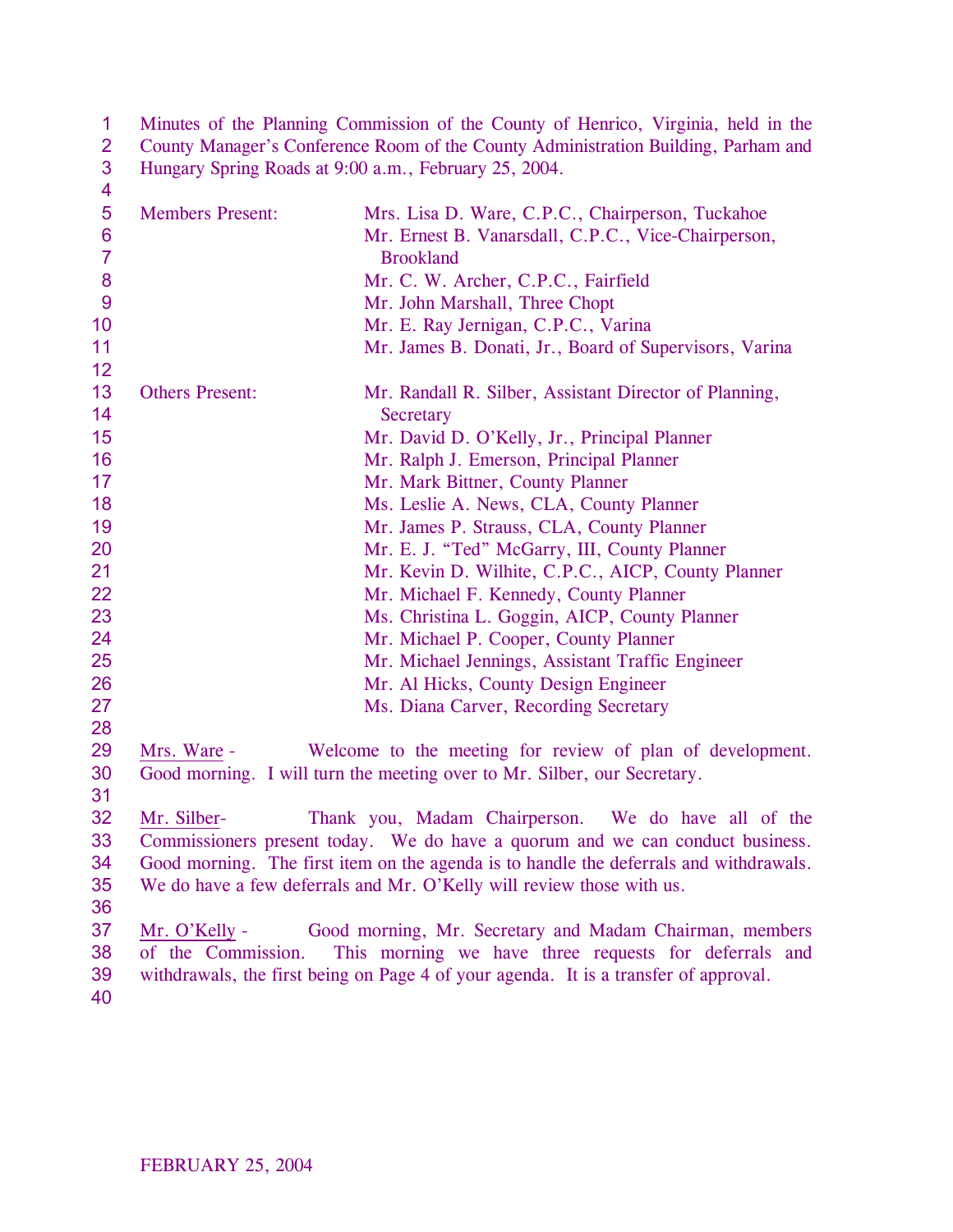#### 40 **TRANSFER OF APPROVAL**

41

| <b>POD-10-88</b><br>North Court @ Innsbrook | John F. McIntyre for 5030 Sadler Place, LLC and<br>5040 Sadler Place, LLC: Request for approval of a<br>transfer of approval, as required by Chapter 24,<br>Section 24-106 of the Henrico County Code from<br>Sadler Place, LLC and Financial Enterprises III, LLC<br>to 5030 Sadler Place, LLL and 5040 Sadler Place,<br>LLC. The 1.685-acre site is located at the southwest<br>corner of the intersection of Nuckols Road and Cox<br>Road on parcels 750-766-8562 and 9480. The zoning is<br>O-2C, Office District (Conditional). County water and |
|---------------------------------------------|-------------------------------------------------------------------------------------------------------------------------------------------------------------------------------------------------------------------------------------------------------------------------------------------------------------------------------------------------------------------------------------------------------------------------------------------------------------------------------------------------------------------------------------------------------|
|                                             | sewer. (Three Chopt)                                                                                                                                                                                                                                                                                                                                                                                                                                                                                                                                  |

42

|    | 43 Mr. O'Kelly - | The applicant requests a deferral to your March 24, 2004 |  |  |  |  |
|----|------------------|----------------------------------------------------------|--|--|--|--|
|    | 44 meeting.      |                                                          |  |  |  |  |
| 45 |                  |                                                          |  |  |  |  |

- 46 47 Mrs. Ware - Is there any opposition to the deferral of this case? No opposition.
- 48

49 50 51 Mr. Marshall - Madam Chairman, I move that transfer of approval POD-10-88 be deferred to the March 24, 2004 meeting at the applicant's request.

- 52 53 Mr. Archer - Motion made by Mr. Marshall and seconded by Mr. Archer. All in favor say aye. All opposed say no. The motion passes.
- 54

55 56 At the request of the applicant, the Planning Commission deferred Transfer of Approval for POD-10-88, North Court @ Innsbrook to its meeting on March 24, 2004.

57

## 58 59 **PLAN OF DEVELOPMENT & MASTER PLAN**

POD-14-04 Gaskins Professional Offices – Gaskins & Three Chopt **Roads Balzer & Associates, Inc. for Kathermann & Company, Inc.:** Request for approval of a plan of development and master plan, as required by Chapter 24, Section 24-106 of the Henrico County Code, to construct a one-story 5,760 square foot office building and a master plan for seven future buildings totaling 43,507 square feet in a proposed office park. The 6.81 acre site is located at the southwest corner of Gaskins Road and Three Chopt Road on parcel 749-754-5736. The zoning is O-2C, Office District (Conditional). County water and sewer. **(Tuckahoe)**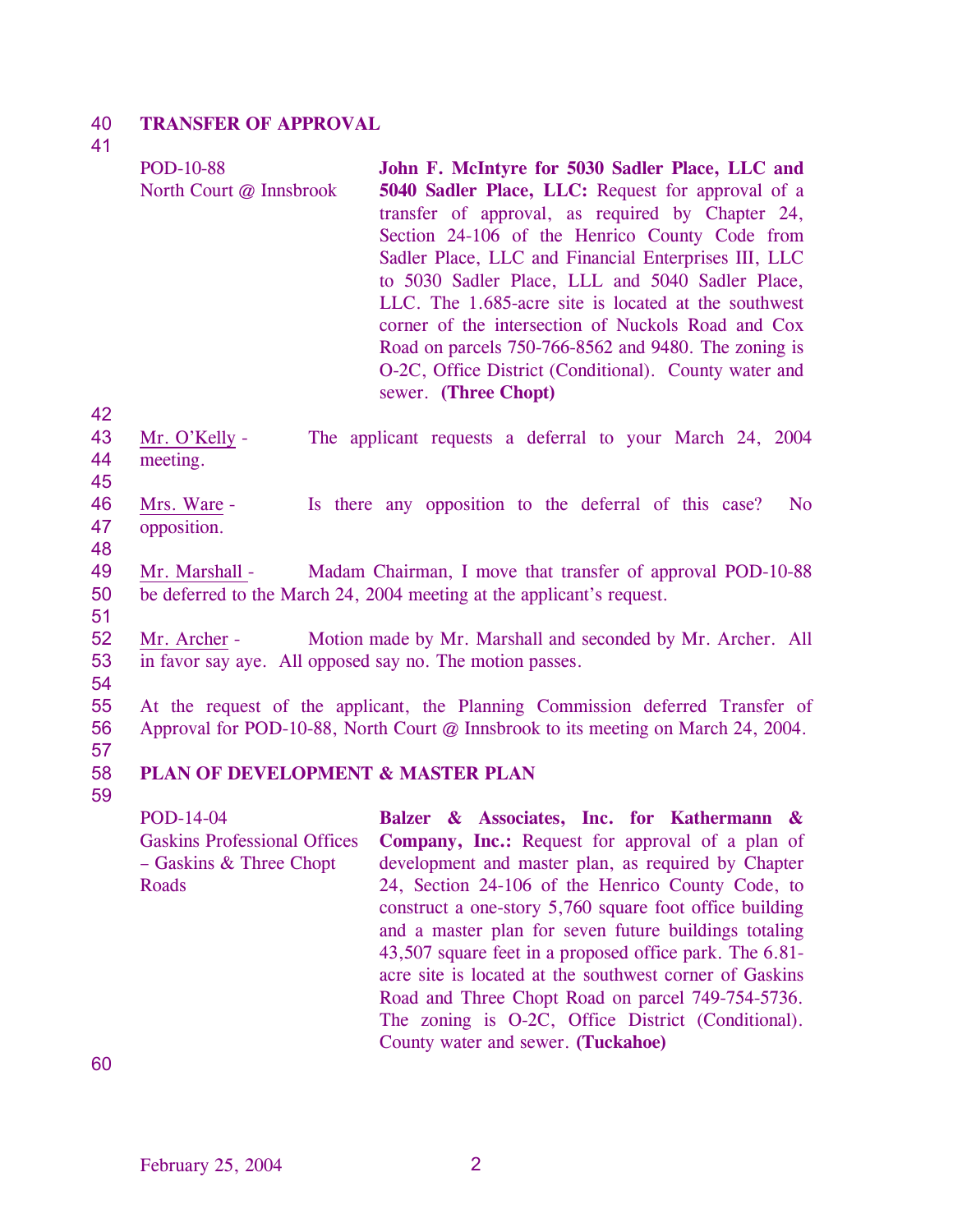61 62 Mr. O'Kelly - The applicant requests a deferral to your March 24, 2004 meeting.

63 64 65 Mrs. Ware - Is there any opposition to the deferral of this case? No opposition. Then I move that POD-14-04, Gaskins Professional Offices, be deferred to the March 24, 2004 meeting at the applicant's request.

66 67

68

Mr. Vanarsdall - Second.

69 70 Mrs. Ware - Motion made by Mrs. Ware and seconded by Mr. Vanarsdall. All in favor say aye. All opposed say no. The motion passes.

71

72 73 74 At the request of the applicant, the Planning Commission deferred Plan of Development and Master Plan for POD-14-04, Gaskins Professional Offices – Gaskins and Three Chopt Road, to its meeting on March 24, 2004.

75

76 77

## **SUBDIVISION (Deferred from the January 28, 2004, Meeting)**

- Dorey Mill (December 2003 Plan) **Engineering Design Associates for Pruitt Properties, Inc. and Loftis Real Estate & Development, Inc.:**  The 220.53 acre site proposed for a subdivision of 134 single-family homes is centered between Charles City and Darbytown Roads and Gill Dale Park and Yahley Mill Road on parcels 840-692-7093; 836-695-0386; 837-695-5661 and 837-693-5764. The zoning is A-1, Agricultural District. Individual well and Septic Tank/Drainfield. **(Varina) 134 Lots**
- 79 80 Mr. O'Kelly - The applicant requests deferral until the Commissions April 21 meeting.
- 81

83

78

82 Mrs. Ware - Is there any opposition to the deferral of this case?

84 85 Mr. Jernigan - Madam Chairman, I move for deferral of subdivision case Dorey Mill (December 2003 Plan), to April 21, 2004, by request of the applicant.

86 87

88

91

Mr. Vanarsdall - Second.

89 90 Mrs. Ware - Motion made by Mr. Jernigan and seconded by Mr. Vanarsdall. All in favor say aye. All opposed say no. The motion passes.

92 93 At the request of the applicant, the Planning Commission deferred Dorey Mill Subdivision (December 2003 Plan) to its meeting on April 21, 2004.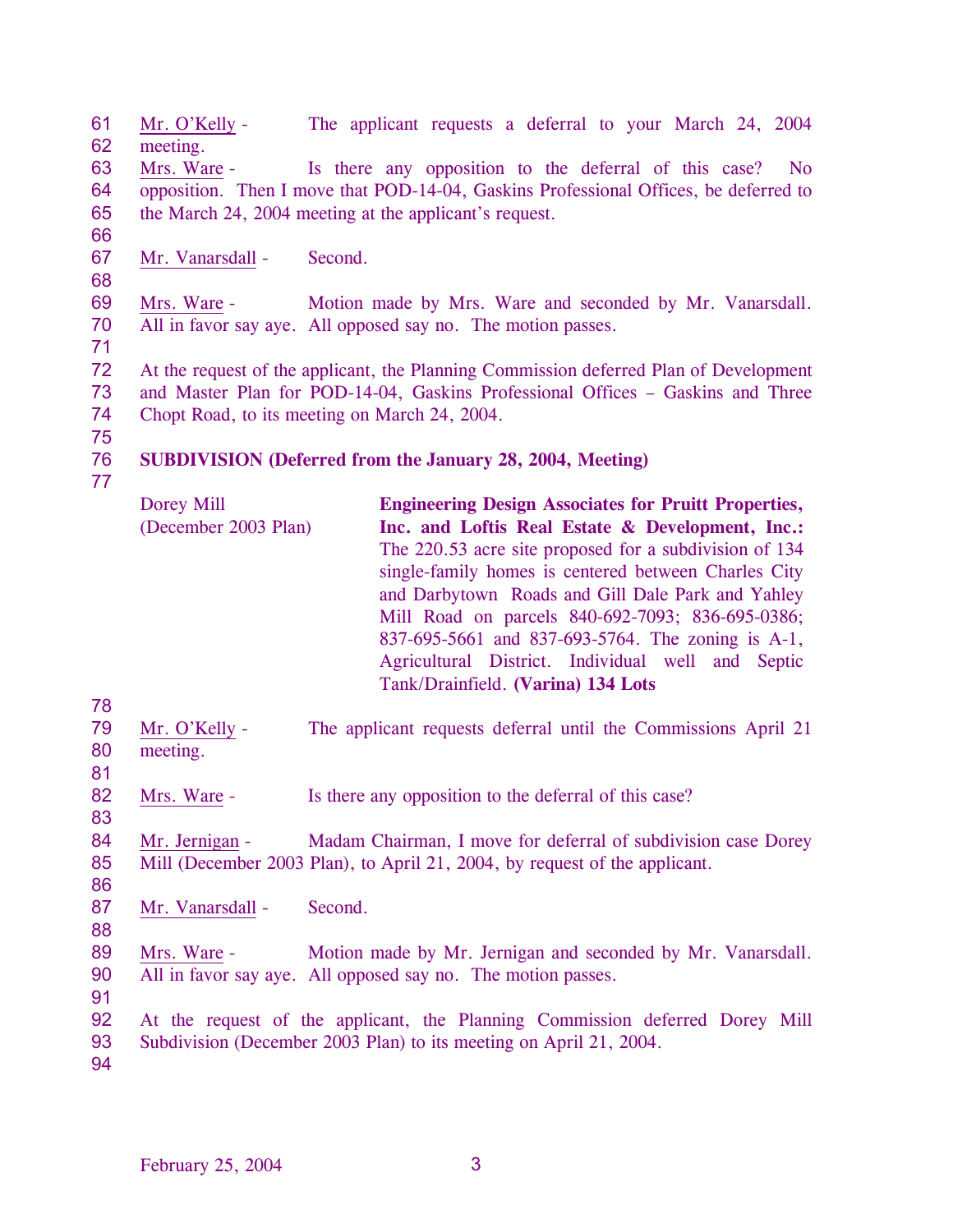95 96 97 98 99 100 101 102 103 Mr. Silber - Next on the agenda would be the expedited items. These are cases that we placed on the Planning Commission's agenda as consent or expedited items. These are items that the staff has no remaining issues on. We know of no outstanding issues or any opposition. The Planning Commissioner from the district is comfortable with the plan for the case, so they are placed on the expedited agenda. It doesn't require the standard review or hearing process. If there is opposition on the expedited items, they will be pulled from the expedited agenda and placed on the normal agenda in its normal order. We do have a number of expedited items this morning. Mr. O'Kelly, if you can run through those for us, please.

- 104
- 105 106 Mr. Marshall - I have two deferrals that I would like to do. Do you want me to do those before the expedited begins?
- 107
- 108

Mr. Silber - Yes, let's do. Please.

109

## 110 **PLAN OF DEVELOPMENT & MASTER PLAN**

111

| POD-21-04               | <b>Jordan Consulting Engineers for Short Pump Mini</b>   |
|-------------------------|----------------------------------------------------------|
| Bowl America @ Downtown | Storage Associates, LC and Bowl America, Inc.:           |
| <b>Short Pump</b>       | Request for approval of a plan of development and        |
|                         | master plan, as required by Chapter 24, Section 24-106   |
|                         | of the Henrico County Code, to construct a one-story,    |
|                         | 35,165 square foot, 40-lane bowling alley addition to    |
|                         | the Downtown Short Pump shopping center. The 3.61-       |
|                         | acre site is located on the southwest corner of Pouncey  |
|                         | Tract Road and I-64 on parcel 739-763-7376.<br>The       |
|                         | zoning is M-1C, Light Industrial District (Conditional). |
|                         | County water and sewer. (Three Chopt)                    |

112

113 114 Mr. Marshall - Madam Chairman, I am going to request that POD-21-04 be deferred to the March 11, 2004 meeting at my request.

115 116

117

Mr. Vanarsdall - Second.

118 119 120 Mrs. Ware - Motion made by Mr. Marshall and seconded by Mr. Vanarsdall. All in favor say aye. All opposed say no. Is there any opposition to the deferral? No opposition. The motion passes.

121

122 123 The Planning Commission deferred POD-21-04, Bowl America @ Downtown Short Pump to its meeting on March 11, 2004.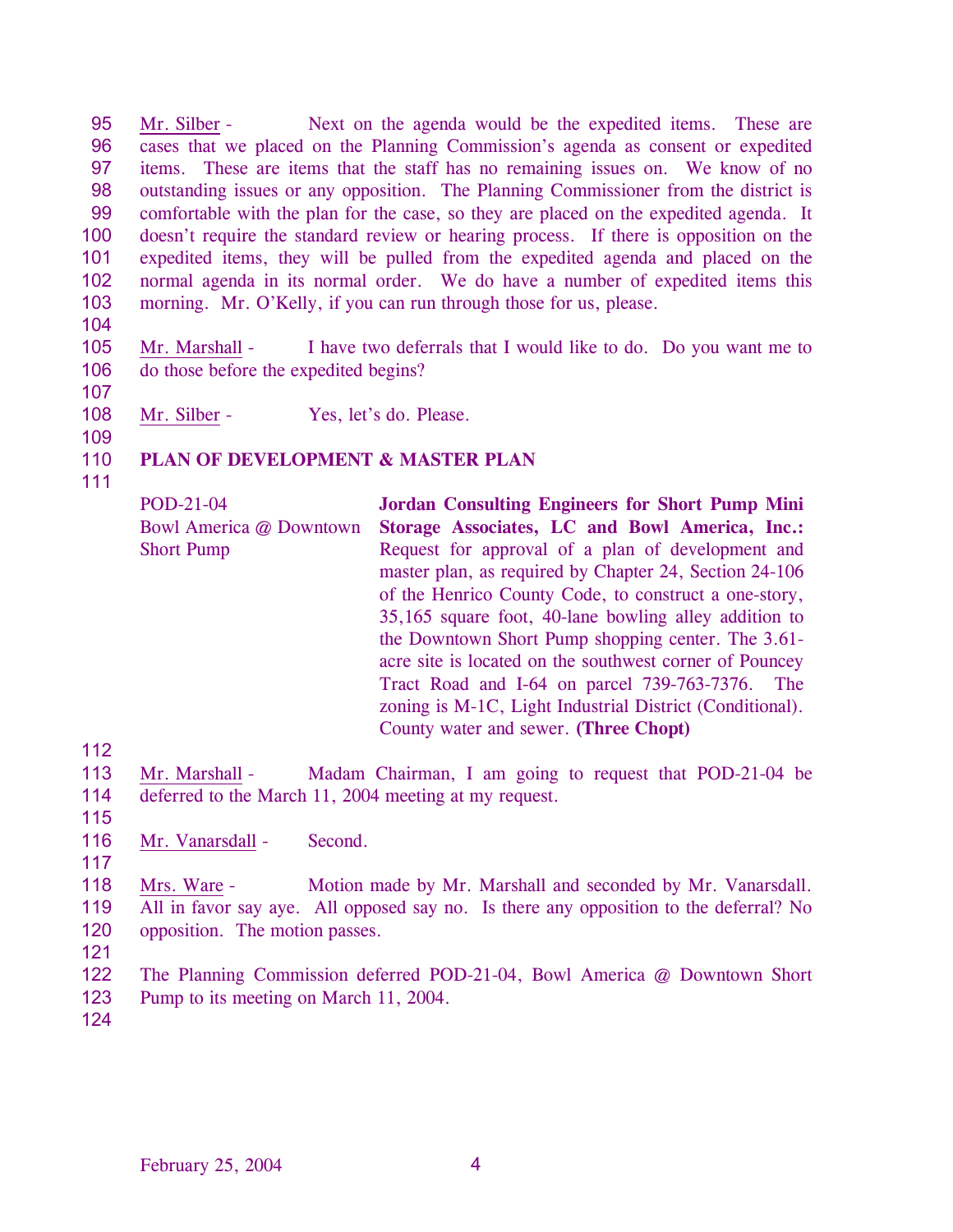### 124 *Deferred from the February 12, 2004 Meeting:*

125 126 127 128 129 130 131 132 133 **C-10C-04 Ukrop's Super Market, Inc.:** Request to conditionally rezone from B-2C Business District (Conditional) and O/SC Office Service District (Conditional) to B-2C Business District (Conditional), Parcels 746-773-8345 and 747-773-2781, containing approximately 14.943 acres, located on the east line of Nuckols Road between Twin Hickory Road and Wyndham Forest Drive. A grocery store and other retail uses are proposed. The use will be controlled by proffered conditions and zoning ordinance regulations. The Land Use Plan recommends Commercial Concentration, Office/Service and Environmental Protection Area. 134 135 136 Mr. Marshall - I am going to make a motion to defer Case C-10C-04 to the May 26, 2004 meeting. 137 138 Mr. Vanarsdall - Second. 139 140 141 Mrs. Ware - **Is there any opposition to the deferral of this case?** This is a rezoning case. 142 143 Person in Audience - Would you explain to me why you are deferring it? 144 145 146 147 148 149 Mr. Marshall - Yes, I will. In light of the actions by the Board of Supervisors last night to make a study due to the traffic problems in the Northwest Quadrant and the Board of Supervisors wants to study the issue as to what is going to be done about that. In light of those actions by the Board of Supervisors, I am going to defer this case because it is in that quadrant until May 26, 2004. 150 151 152 Mr. Silber - For the record, this is Zoning Case C-10C-04. I am sorry. I did not get the second on that. 153 154 Mr. Vanarsdall - Second. 155 156 157 158 159 160 Mrs. Ware - Motion made by Mr. Marshall and seconded by Mr. Vanarsdall. All in favor say aye. All opposed say no. The motion passes. The Planning Commission deferred Case C-10C-04, Ukrop's Super Market, Inc., to its meeting on May 26, 2004. 161 162 Mrs. Ware - Now we will move on to the expedited agenda. Mr. O'Kelly - Yes, we have 10 requests for expedited approval this morning. The first is on Page 3 of your agenda. 163 164 165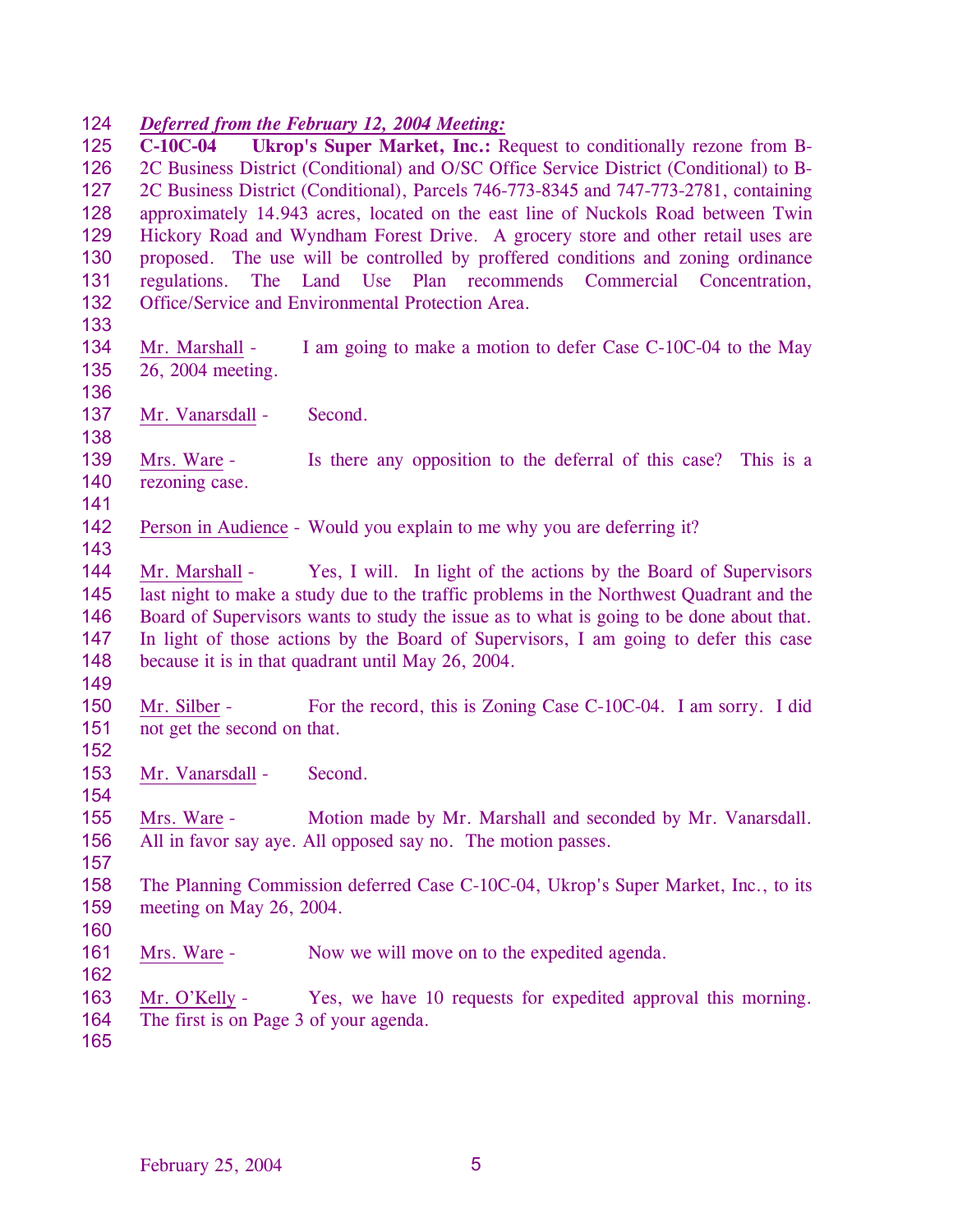#### 165 **TRANSFER OF APPROVAL**

## 166

167

168 169 170

| POD-14-82                             | <b>Beverly Levi:</b> Request for approval of a transfer of   |
|---------------------------------------|--------------------------------------------------------------|
| <b>Blessings for You Child Care</b>   | approval, as required by Chapter 24, Section 24-106 of       |
| <b>Center (Formerly Smith)</b>        | the Henrico County Code from Wayne R. Smith to               |
| Office Building)                      | Beverly Levi. The .88-acre site is located at 5405           |
| 5905 Brook Road                       | Brook Road (U.S. Route 1) on the east line of Brook          |
|                                       | Road, approximately 700 feet south of Hilliard Road          |
|                                       | on parcel 785-749-1943. The zoning is B-3, Business          |
|                                       | District. County water and sewer. (Fairfield)                |
| Mrs. Ware -<br>agenda? No opposition. | Is there any opposition to hearing this POD on the expedited |
| Mr. Archer-<br><b>DOD</b> 4400        | Madam Chairman, I move approval of Transfer of Approval,     |

- 171 172 173 POD-14-82, subject to the staff's recommendations and condition No.1 that is on the agenda.
- 174
- 175 Mr. Jernigan - Second.
- 176

177 178 Mrs. Ware - Motion made by Mr. Archer and seconded by Mr. Jernigan. All in favor say aye. All opposed say no. The motion passes.

179

180 181 182 183 The Planning Commission approved Transfer of Approval for POD-14-82, Blessings for You Child Care Center (Formerly Smith Office Building) 5905 Brook Road, subject to the new owner accepting and agreeing to be responsible for continued compliance with the conditions of the original approval and the following condition:

184 185

1. The site deficiencies as identified in the inspection report dated **February 13, 2004**, shall be corrected before issuance of a new certificate of occupancy.

187 188

189

186

## **TRANSFER OF APPROVAL**

POD-53-99 **94** Ruby Red Plaza (Formerly Heilig Myers) 5116 Nine Mile Road **McKinney & Company for John K. Lim:** Request for approval of a transfer of approval, as required by Chapter 24, Section 24-106 of the Henrico County Code from E.D.C. to John K. Lim. The 2.55-acre site is located on the north line of Nine Mile Road (State Route 33) at 5118 Nine Mile Road, approximately 600 feet east of Cedar Fork Road on parcel 812-724-5887. The zoning is B-2, Business District. County water and sewer. **(Fairfield)** 

190

191 Mr. O'Kelly - Staff recommends approval.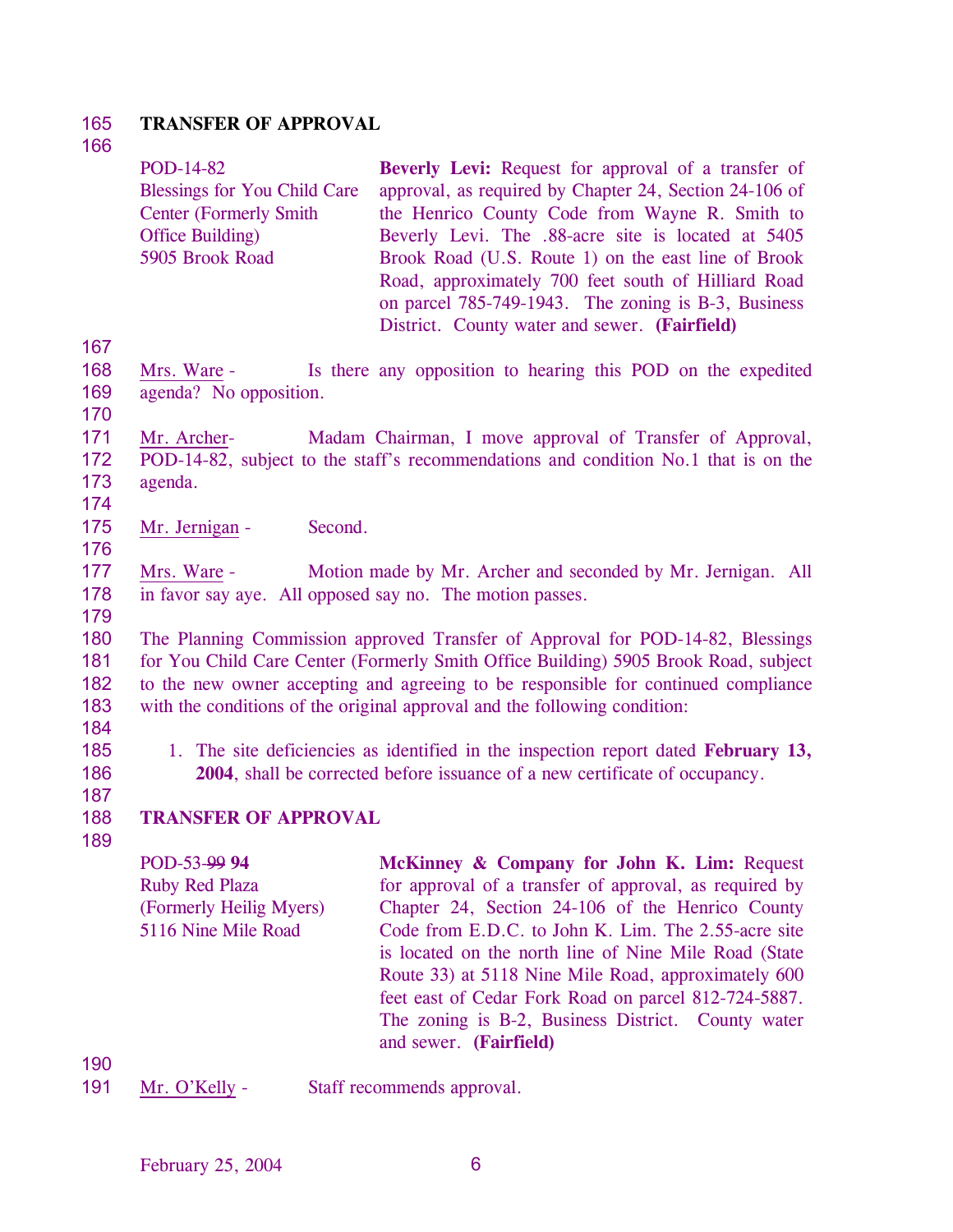192

195

- 193 194 Mrs. Ware - Is there any opposition to hearing this case on the expedited agenda? No opposition. Mr. Archer.
- 196 197 Mr. Archer - Madam Chairman, I move approval of this transfer POD-53-94, subject to the staff's recommendation and Condition No. 1.
- 198 199

200

- Mr. Vanarsdall Second.
- 201 202 Mrs. Ware - Motion made by Mr. Archer and seconded by Mr. Vanarsdall. All in favor say aye. All opposed say no. The motion passes.
- 203

204 205 206 207 The Planning Commission approved Transfer of Approval for POD-53-94, Ruby Red Plaza (Formerly Heilig Meyers) 5116 Nine Mile Road, subject to the new owner accepting and agreeing to be responsible for continued compliance with the conditions of the original approval and the following additional condition:

- 208
- 209
- 1. The site deficiencies as identified in the inspection report dated **February 13, 2004**, shall be corrected by **May 14, 2004**.
- 210 211

## 212 **PLAN OF DEVELOPMENT**

213

POD-7-04 Park Commons – Phase 2 – Hickory Bend Drive **Youngblood, Tyler & Associates, P. C. for HHHunt Corporation:** Request for approval of a plan of development, as required by Chapter 24, Section 24-106 of the Henrico County Code, to construct 17 detached condominium units. The 4.9-acre site is located on the east line of Hickory Bend Drive between Twin Hickory Road and proposed Hickory Park Drive on part of parcels 747-771-2430 and 745-770-0962. The zoning is R-6C, General Residence District (Conditional). County water and sewer. **(Three Chopt)** 

- 215 216 Mr. O'Kelly - There is a revised recommendation on the Planning Commission's Addendum to the Agenda. Staff recommends approval.
- 217
- 218 219 Mrs. Ware - Is there any opposition to this case on the expedited agenda? No opposition. Mr. Marshall.
- 220
- 221 222 223 Mr. Marshall- Madam Chairman, I move approval of POD-7-04, subject to the staff's recommendations and Conditions Nos. 23 through 34, and the amended Condition which does not have a number.
- 224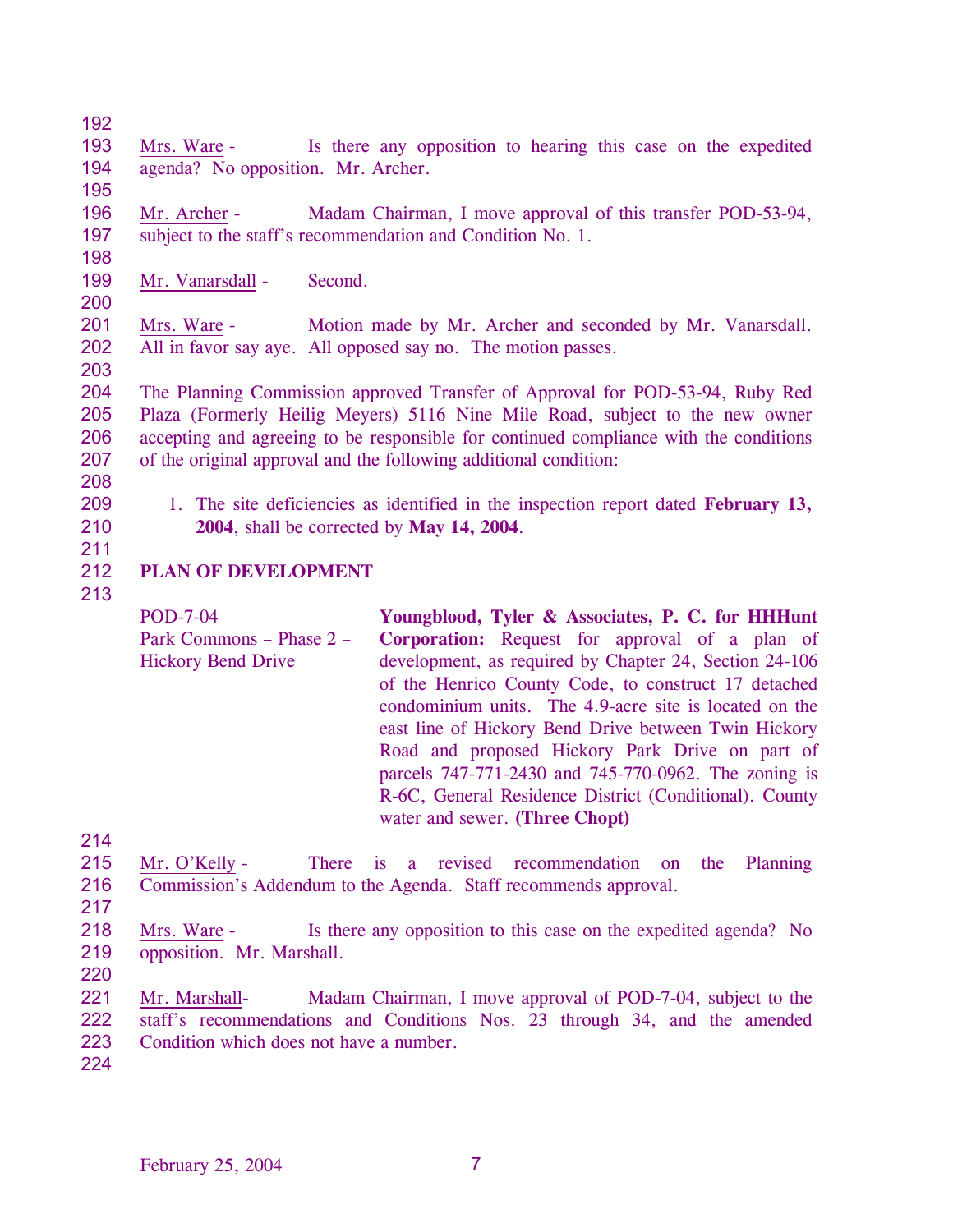225 226 227 Mr. Silber - Actually, I don't think it is a condition. Is it, Mr. O'Kelly? I believe it a revised recommendation.

- 228 229 Mr. O'Kelly - It is a revised recommendation.
- 230 Mr. Marshall - With the revised recommendation.
- 232 Mr. Vanarsdall - Second.
- 234 Mr. Silber - So it is going to be Nos. 23 through 34.

236 237 Mrs. Ware - Motion made by Mr. Marshall and seconded by Mr. Vanarsdall. All in favor say aye. All opposed say no. The motion passes.

238

231

233

235

239 240 241 242 243 The Planning Commission approved POD-7-04, Park Commons – Phase 2, Hickory Bend Drive, subject to the revised plan which addresses parking setback from Twin Hickory Road, the annotations on the plans, the standard conditions for developments of this type, and the following additional conditions:

- 244 23. The unit house numbers shall be visible from the parking areas and drives.
- 245 246 247 248 249 24. The names of streets, drives, courts and parking areas shall be approved by the Richmond Regional Planning District Commission and such names shall be included on the construction plans prior to their approval. The standard street name signs shall be ordered from the County and installed prior to any occupancy permit approval.
- 250 251 252 253 254 25. The easements for drainage and utilities as shown on approved plans shall be granted to the County in a form acceptable to the County Attorney prior to any occupancy permits being issued. The easement plats and any other required information shall be submitted to the County Real Property Agent at least sixty (60) days prior to requesting occupancy permits.
- 255 256 257 258 259 26. The limits and elevations of the 100-year frequency flood shall be conspicuously noted on the plan "Limits of 100 Year Floodplain." In addition, the delineated 100-year floodplain must be labeled "Variable Width Drainage and Utility Easement." The easement shall be granted to the County prior to the issuance of any occupancy permits.
- 260 261 27. The developer shall provide fire hydrants as required by the Department of Public Utilities and Division of Fire.
- 262 263 264 265 266 28. The right-of-way for widening of Hickory Park Drive as shown on approved plans shall be dedicated to the County prior to any occupancy permits being issued. The right-of-way dedication plat and any other required information shall be submitted to the County Real Property Agent at least sixty (60) days prior to requesting occupancy permits.
- 267 268 29. The proffers approved as a part of zoning case C-13C-02 shall be incorporated in this approval.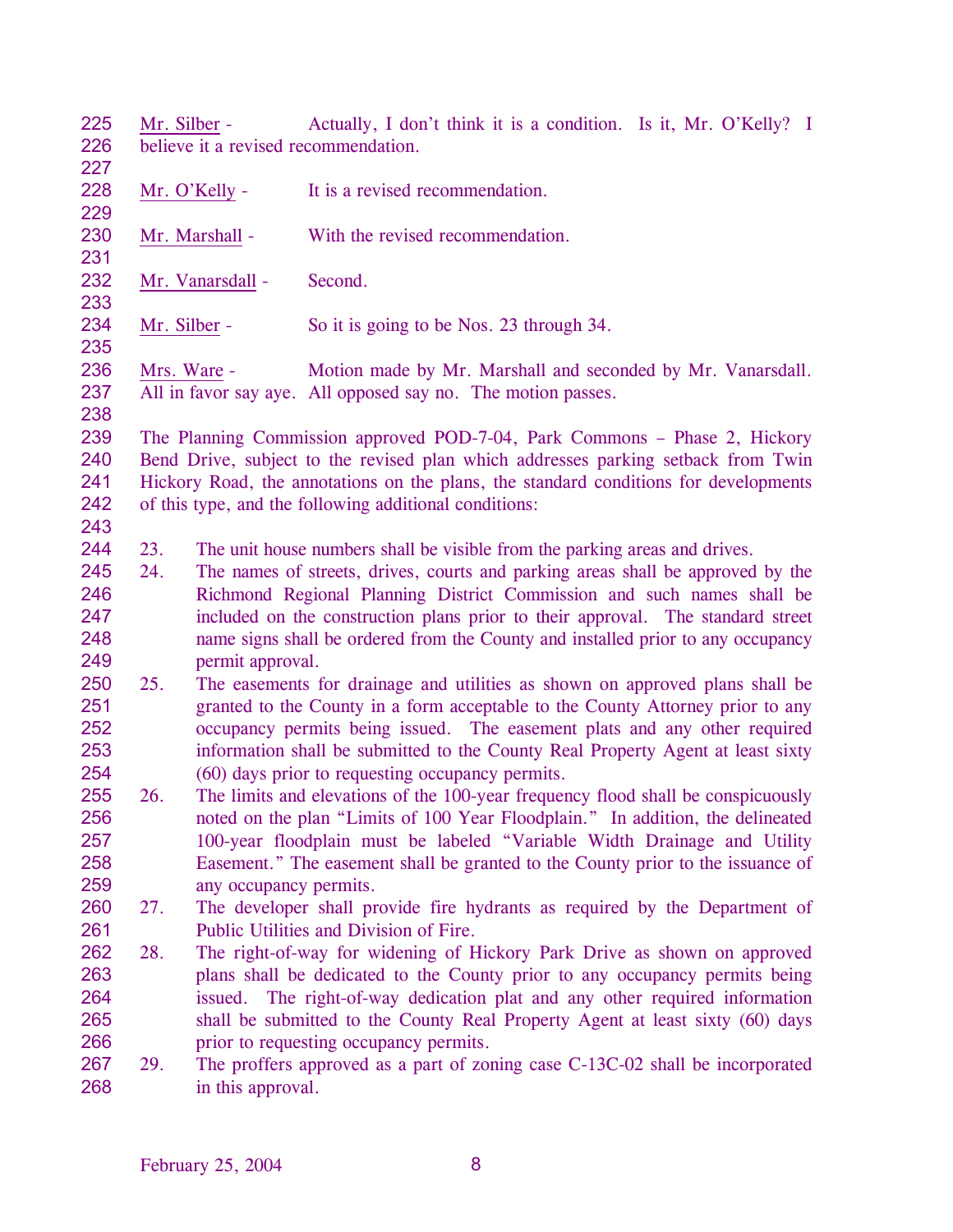- 269 270 271 30. Any necessary off-site drainage and/or water and sewer easements must be obtained in a form acceptable to the County Attorney prior to final approval of the construction plans.
- 272 273 274 31. Deviations from County standards for pavement, curb or curb and gutter design shall be approved by the County Engineer prior to final approval of the construction plans by the Department of Public Works.
- 275 276 277 278 279 280 281 32. The pavement shall be of an SM-2A type and shall be constructed in accordance with County standard and specifications. The developer shall post a defect bond for all pavement with the Planning Office - the exact type, amount and implementation shall be determined by the Director of Planning, to protect the interest of the members of the Homeowners Association. The bond shall become effective as of the date that the Homeowners Association assumes responsibility for the common areas.
- 282 283 284 33. Insurance Services Office (ISO) calculations must be included with the plans and contracts and must be approved by the Department of Public Utilities prior to the issuance of a building permit.
- 285 286 287 34. Approval of the construction plans by the Department of Public Works does not establish the curb and gutter elevations along the Henrico County maintained right-of-way. The elevations will be set by Henrico County.
- 288

## 289 **PLAN OF DEVELOPMENT**

290

POD-8-04 Quioccasin Office Building - 9307 Quioccasin Road **Hulcher & Associates, Inc. for Saed Jarvandi:**  Request for approval of a plan of development, as required by Chapter 24, Section 24-106 of the Henrico County Code, to construct a one-story, 4,800 square foot medical office building. The .940-acre site is located on the south line of Quioccasin Road (State Route 157) approximately 200 feet east of Shane Road on parcel 749-745-5489. The zoning is O-2, Office District. County water and sewer. **(Tuckahoe)** 

- 291
- 292 293 Mr. O'Kelly - Staff recommends approval.
- 294 295 296 297 Mrs. Ware - Is there any opposition to this case being on the expedited agenda? No opposition. I move for approval of POD-8-04, subject to the annotations on the plans, the standard conditions for developments of this type, and the following additional conditions Nos. 23 through 38.
- 298 299

300

Mr. Vanarsdall - Second.

- 301 302 Mrs. Ware - Motion made by Mrs. Ware and seconded by Mr. Vanarsdall. All in favor say aye. All opposed say no. The motion passes.
- 303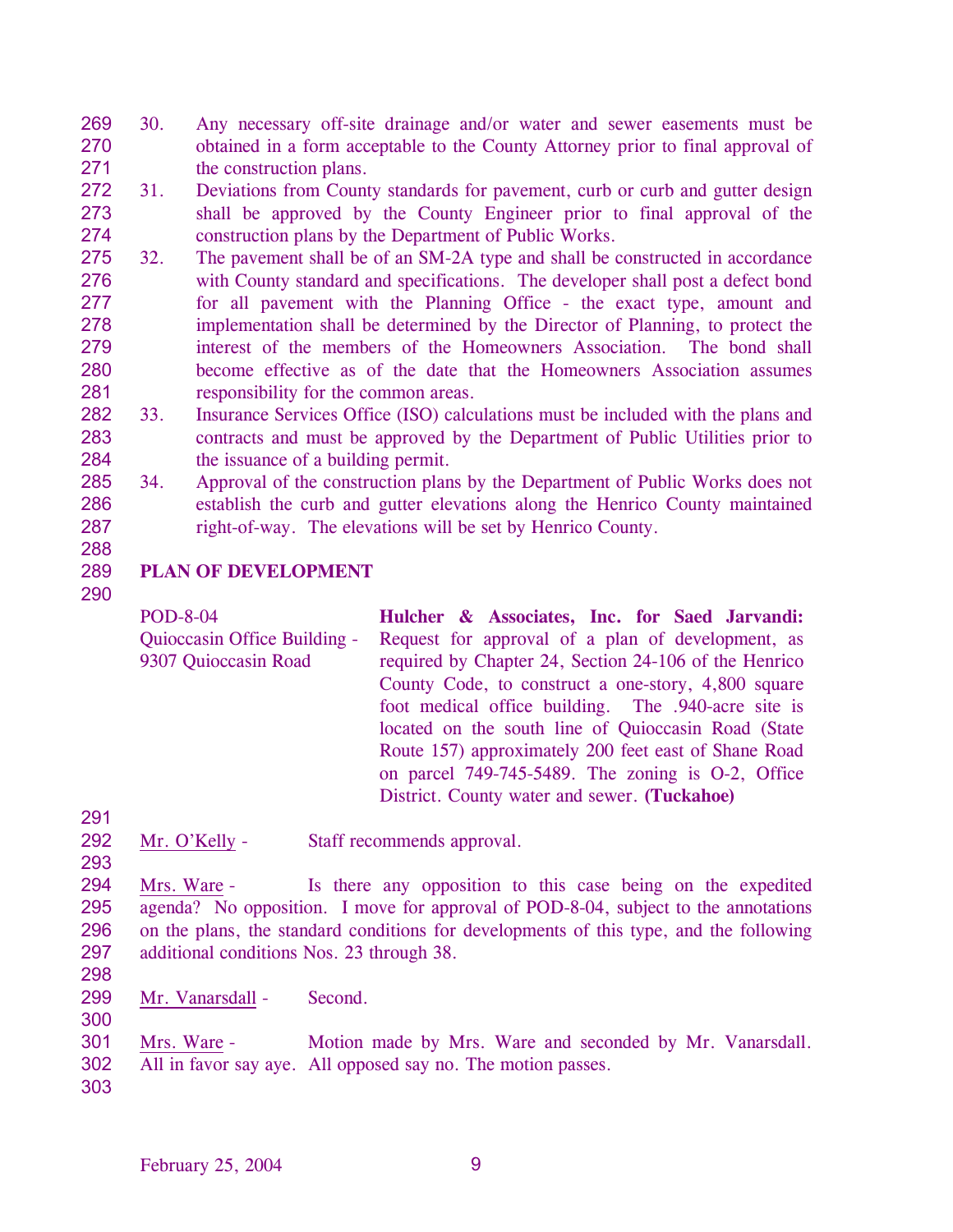304 305 306 The Planning Commission approved POD-8-04, Quioccasin Office Building, 9307 Quioccasin Road, subject to the annotations on the plans, the standard conditions for developments of this type and the following additional conditions:

- 307
- 308 309 310 311 312 23. The right-of-way for widening of Quioccasin Road as shown on approved plans shall be dedicated to the County prior to any occupancy permits being issued. The right-of-way dedication plat and any other required information shall be submitted to the County Real Property Agent at least sixty (60) days prior to requesting occupancy permits.
- 313 314 315 316 317 24. The easements for drainage and utilities as shown on approved plans shall be granted to the County in a form acceptable to the County Attorney prior to any occupancy permits being issued. The easement plats and any other required information shall be submitted to the County Real Property Agent at least sixty (60) days prior to requesting occupancy permits.
- 318 319 25. The entrances and drainage facilities on Pemberton Road (State Route 157) shall be approved by the Virginia Department of Transportation and the County.
- 320 321 322 26. A notice of completion form, certifying that the requirements of the Virginia Department of Transportation entrances permit have been completed, shall be submitted to the Planning Office prior to any occupancy permits being issued.
- 323 324 27. The developer shall provide fire hydrants as required by the Department of Public Utilities and Division of Fire.
- 325 326 28. A standard concrete sidewalk shall be provided along the south side of Quioccasin Road.

327 29. Outside storage shall not be permitted.

- 328 329 330 331 30. The certification of building permits, occupancy permits and change of occupancy permits for individual units shall be based on the number of parking spaces required for the proposed uses and the amount of parking available according to approved plans.
- 332 333 334 31. Any necessary off-site drainage and/or water and sewer easements must be obtained in a form acceptable to the County Attorney prior to final approval of the construction plans.
- 335 336 337 32. Deviations from County standards for pavement, curb or curb and gutter design shall be approved by the County Engineer prior to final approval of the construction plans by the Department of Public Works.
- 338 339 33. Storm water retention, based on the 50-10 concept, shall be incorporated into the drainage plans.
- 340 341 342 34. Insurance Services Office (ISO) calculations must be included with the plans and contracts and must be approved by the Department of Public Utilities prior to the issuance of a building permit.
- 343 344 345 35. Approval of the construction plans by the Department of Public Works does not establish the curb and gutter elevations along the Henrico County maintained right-of-way. The elevations will be set by Henrico County.
- 346 347 36. Approval of the construction plans by the Department of Public Works does not establish the curb and gutter elevations along the Virginia Department of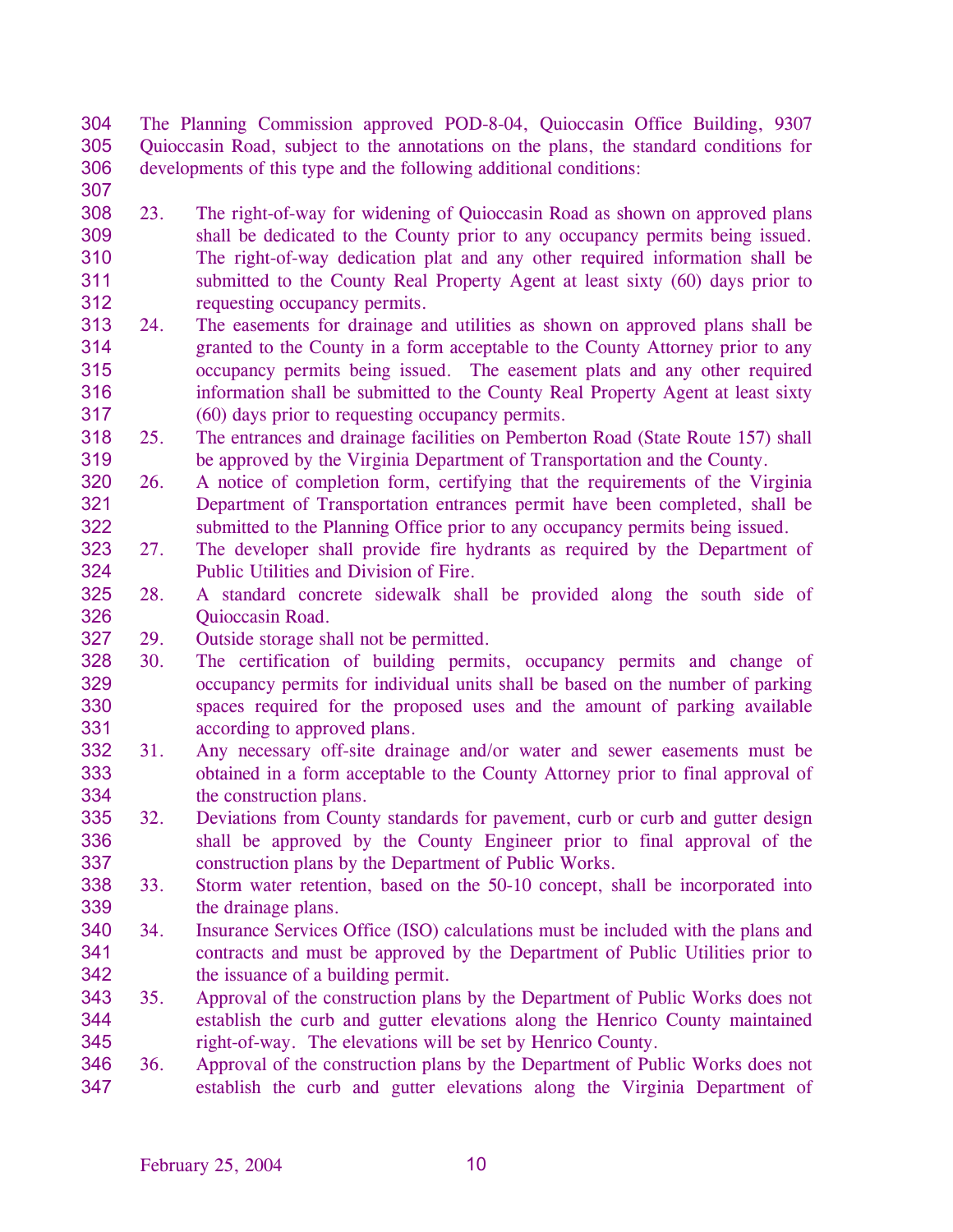348 349 Transportation maintained right-of-way. The elevations will be set by the contractor and approved by the Virginia Department of Transportation.

- 350 37. Evidence of a joint ingress/egress and maintenance agreement must be submitted 351 352 to the Planning Office and approved prior to issuance of a certificate of occupancy for this development.
- 353 354 355 356 357 38. The location of all existing and proposed utility and mechanical equipment (including HVAC units, electric meters, junction and accessory boxes, transformers, and generators) shall be identified on the landscape plans. All equipment shall be screened by such measures as determined appropriate by the Director of Planning or the Planning Commission at the time of plan approval**.**
- 358

## 359 **PLAN OF DEVELOPMENT**

360

| <b>POD-9-04</b>                  | Foster & Miller, P.C. for Stewall Corporation:           |
|----------------------------------|----------------------------------------------------------|
| <b>Stratford Manor Addition-</b> | Request for approval of a plan of development as         |
| <b>Hilliard Road</b>             | required by Chapter 24, Section 24-106 of the Henrico    |
| (POD-18-92 and POD-90-86)        | County Code, to construct two one-story additions,       |
| Revised)                         | totaling 7,339 square feet, to an existing nursing home  |
|                                  | facility. The 6.08-acre site is located at the southeast |
|                                  | corner of the intersection of Hilliard Road and          |
|                                  | Hermitage Road on parcels 780-749-3330 and 4643.         |
|                                  | The zoning is R-6, General Residence District and R-     |
|                                  | 6C, General Residence District (Conditional). County     |
|                                  | water and sewer. (Fairfield)                             |

361

363

- 362 Mr. O'Kelly - There is a revised recommendation on Page 1 of your Addendum.
- 364 365 Mrs. Ware - Is there any opposition to hearing this case on the expedited agenda? No opposition. Mr. Archer.
- 366

367 368 369 370 Mr. Archer - Madam Chairman, I move approval of POD-9-04, Stratford Manor Addition – Hilliard Road, subject to the staff's revised recommendation in the addendum and the conditions on the original agenda, Nos. 23 through 30.

- 371 372 Mr. O'Kelly - There is, I believe, someone here who may have a question about this case.
- 373

374 Mrs. Ware - I am sorry. I did not see your hand.

- 375 376 Mr. O'Kelly - We can come back to this case and go on to the next one.
- 377
- 378 **THIS CASE WAS PASSED OVER AND CONTINUES ON PAGE 20**
- 379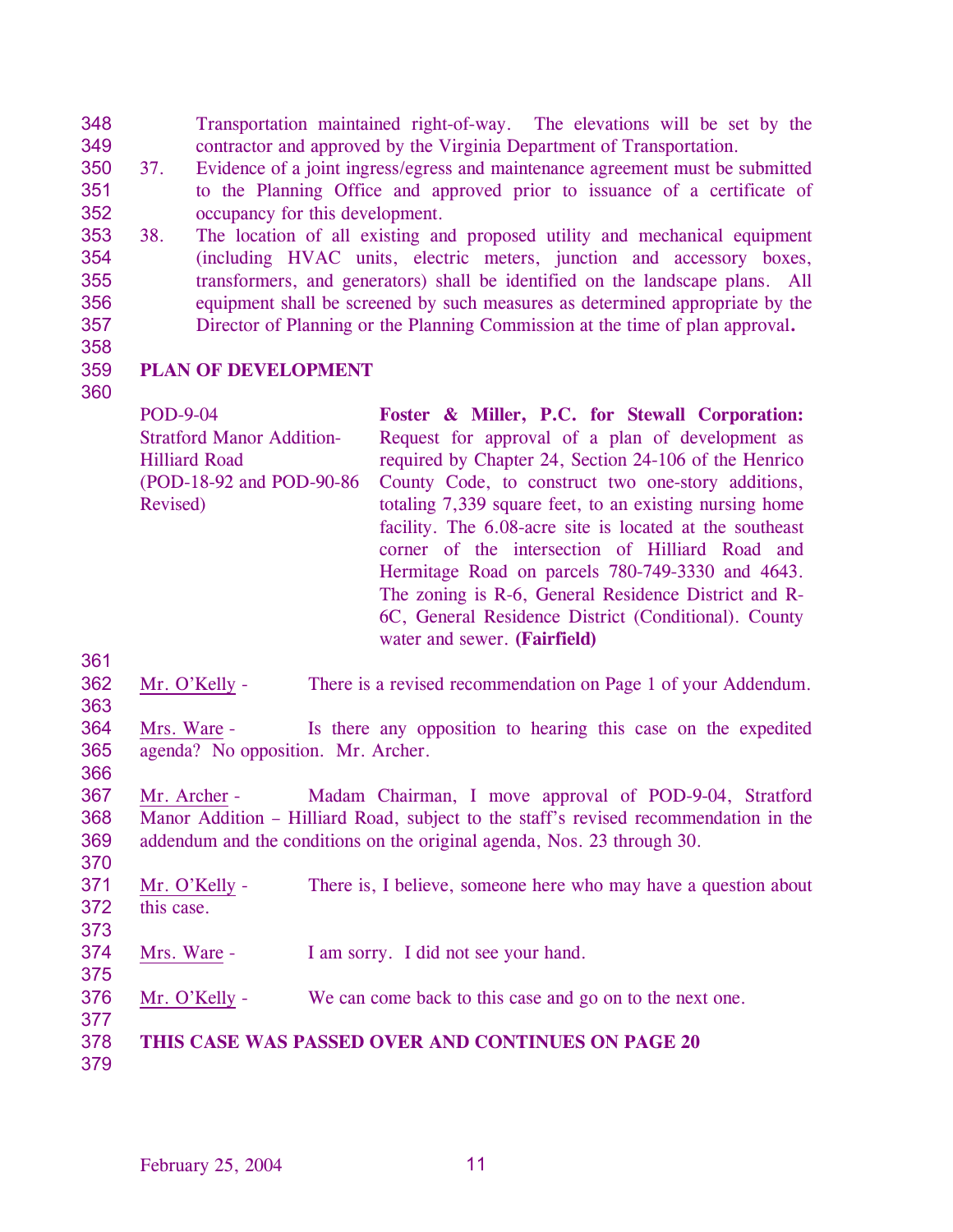#### 379 **PLAN OF DEVELOPMENT**

380

| POD-10-04            | <b>VHB</b> for Rod McGeorge: Request for approval of a  |
|----------------------|---------------------------------------------------------|
| McGeorge Toyota –    | plan of development, as required by Chapter 24,         |
| 9319 W. Broad Street | Section 24-106 of the Henrico County Code, to           |
|                      | construct a two-story, 63,922 square foot automobile    |
|                      | sales and service building with roof top parking. The   |
|                      | 9.86-acre site is located on the south line of W. Broad |
|                      | Street (U.S. Route 250) approximately 780 feet west of  |
|                      | Tuckernuck Drive on parcel 756-756-8050. The zoning     |
|                      | is B-3C, Business District (Conditional). County water  |
|                      | and sewer. (Three Chopt)                                |

381

- 382 383 Mr. O'Kelly - There is a revised recommendation on the Commission's Addendum on Page 2.
- 384

392

394

401

403

385 386 387 Mrs. Ware - Is there any opposition to hearing this case on the expedited agenda? No opposition.

- 388 389 390 391 Mr. Marshall - Madam Chairman, I move approval of POD-10-04, McGeorge Toyota, with the staff's recommendations, annotations on the plans, standard conditions for developments of this type and additional conditions Nos. 23 through 40, and in addition the staff's revised recommendations in the Addendum.
- 393 Mr. Vanarsdall - Second.
- 395 396 397 398 Mr. Silber - Mr. O'Kelly, can you review with us. The Addendum says you are incorporating staff annotations on the plan. Can you let us know what those annotations are?
- 399 400 Mr. O'Kelly - I think they had to do with the separation of the storage vehicle storage area from the other parking layout.
- 402 Mr. Silber - Yes, so was that resolved?
- 404 405 406 Ms. Goggin - I am sorry. I am Christina Goggin, the Planner on the case. Basically the revised plan just addressed staff's annotations and made it prettier than the way that I drew it, so there were no changes. They addressed our original comments.
- 407 408

- Mr. Vanarsdall What is the date of the plan?
- 410 Ms. Goggin - The date on the plan is February 20, 2004, and there is a colored
- 411 architectural attached to it.
- 412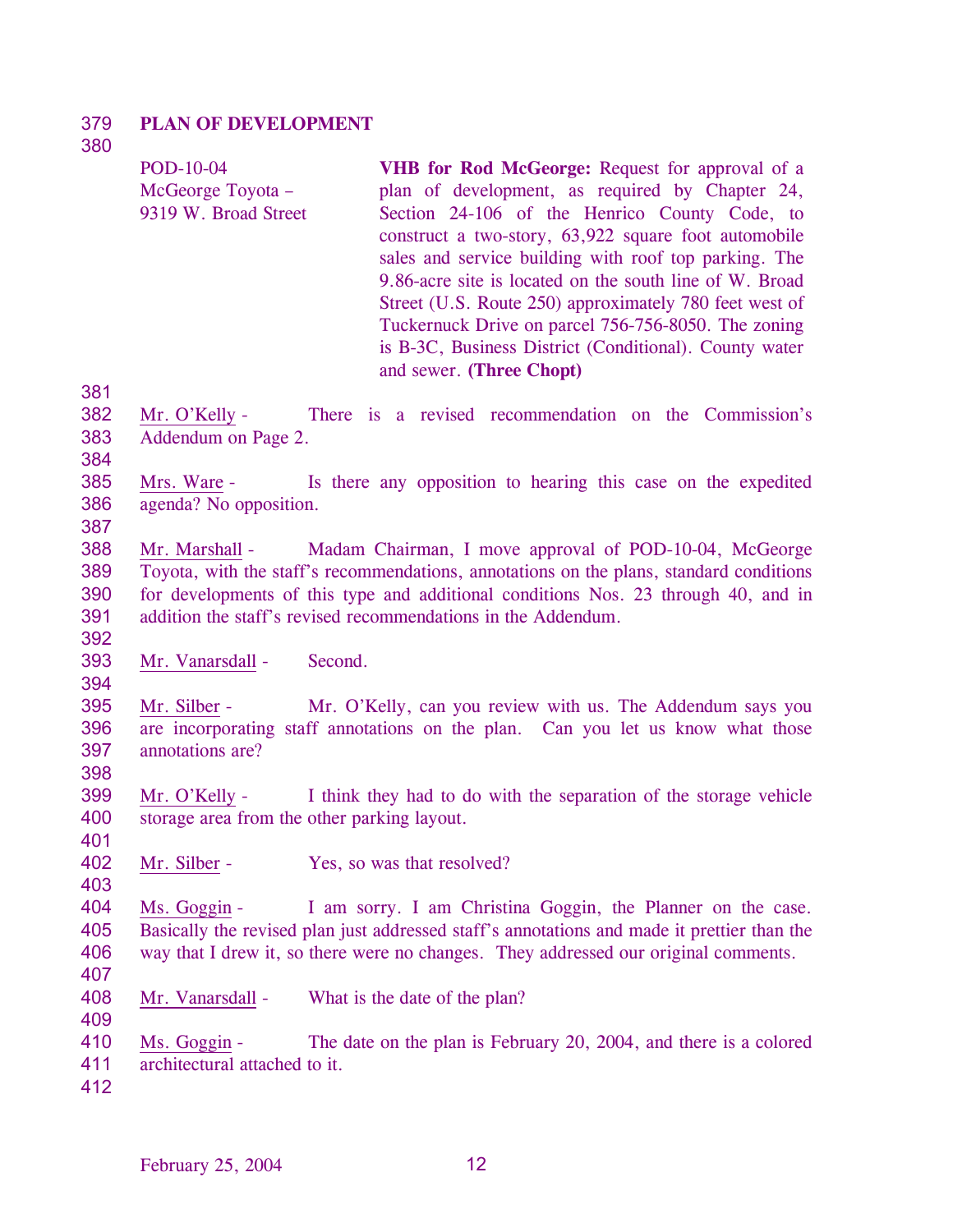413 414 Mr. Silber - And that is what the Commission has a copy of? OK. Thank you.

415

416 417 Mrs. Ware - Motion made by Mr. Marshall and seconded by Mr. Vanarsdall. All in favor say aye. All opposed say no. The motion passes.

418

419 420 421 422 423 The Planning Commission approved POD-10-04, McGeorge Toyota – 9319 W. Broad Street, subject to the revised plan dated February 20, 2004, annotations on the plans, the standard conditions for developments of this type and the following additional conditions:

- 424 425 426 427 428 23. The right-of-way for widening of W. Broad Street (U.S. Route 250) as shown on approved plans shall be dedicated to the County prior to any occupancy permits being issued. The right-of-way dedication plat and any other required information shall be submitted to the County Real Property Agent at least sixty (60) days prior to requesting occupancy permits.
- 429 430 431 432 433 24. The easements for drainage and utilities as shown on approved plans shall be granted to the County in a form acceptable to the County Attorney prior to any occupancy permits being issued. The easement plats and any other required information shall be submitted to the County Real Property Agent at least sixty (60) days prior to requesting occupancy permits.
- 434 435 25. The entrances and drainage facilities on W. Broad Street (State Route 250) shall be approved by the Virginia Department of Transportation and the County.
- 436 437 438 26. A notice of completion form, certifying that the requirements of the Virginia Department of Transportation entrances permit have been completed, shall be submitted to the Planning Office prior to any occupancy permits being issued.
- 439 440 27. The developer shall provide fire hydrants as required by the Department of Public Utilities and Division of Fire.
- 441 442 28. A standard concrete sidewalk shall be provided along the south side of W. Broad Street.
- 443 29. Outside storage shall not be permitted.
- 444 445 30. Employees shall be required to use the parking spaces provided at the rear of the building(s) as shown on the approved plans.
- 446 447 31. The proffers approved as a part of zoning case C-32C-00 shall be incorporated in this approval.
- 448 32. All repair work shall be conducted entirely within the enclosed building.
- 449 450 451 452 33. The certification of building permits, occupancy permits and change of occupancy permits for individual units shall be based on the number of parking spaces required for the proposed uses and the amount of parking available according to approved plans.
- 453 454 455 34. Any necessary off-site drainage and/or water and sewer easements must be obtained in a form acceptable to the County Attorney prior to final approval of the construction plans.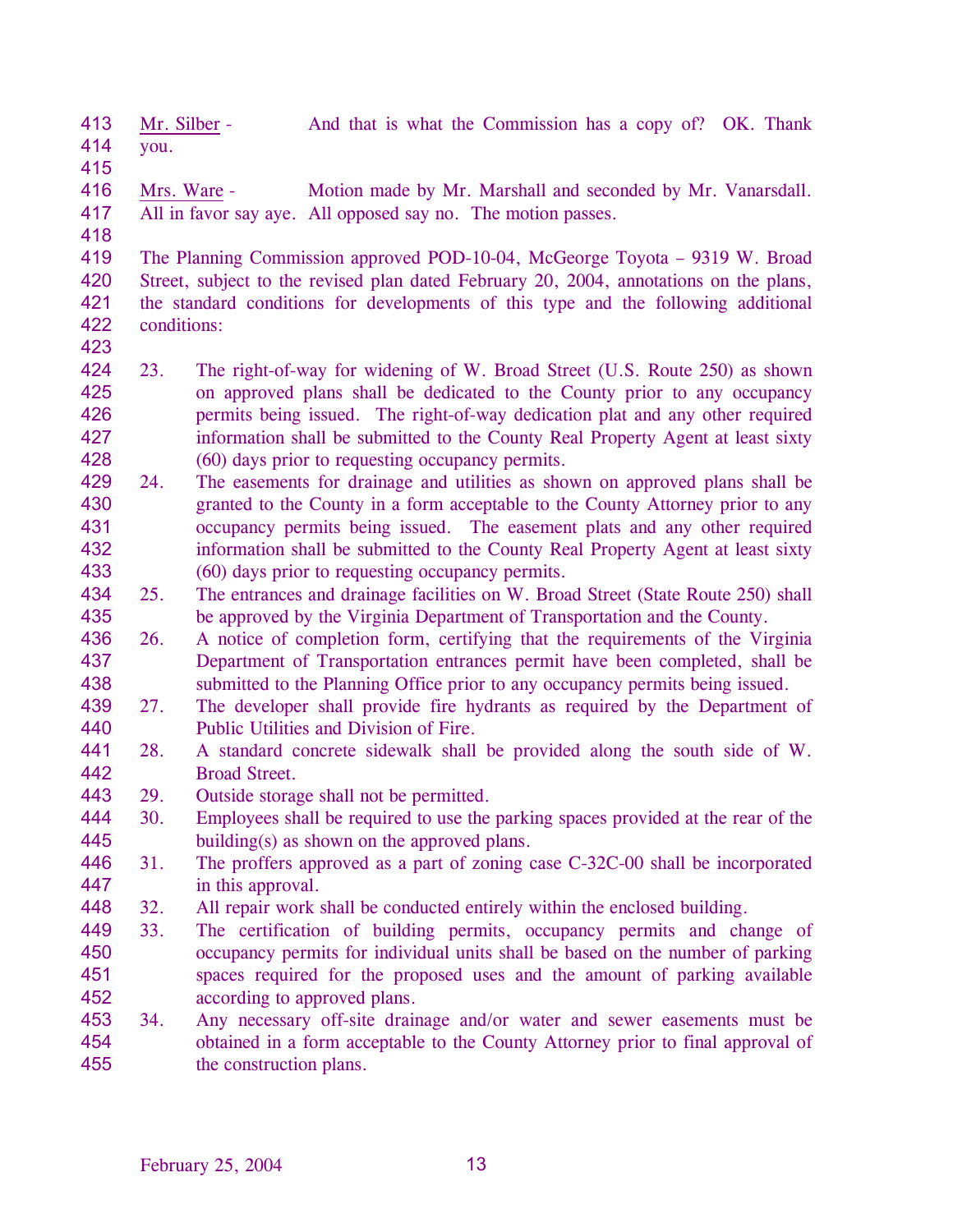- 456 457 458 35. Deviations from County standards for pavement, curb or curb and gutter design shall be approved by the County Engineer prior to final approval of the construction plans by the Department of Public Works.
- 459 460 36. The loading areas shall be subject to the requirements of Chapter 24, Section 24-97(b) of the Henrico County Code.
- 461 462 37. Storm water retention, based on the 50-10 concept, shall be incorporated into the drainage plans.
- 463 464 465 38. Insurance Services Office (ISO) calculations must be included with the plans and contracts and must be approved by the Department of Public Utilities prior to the issuance of a building permit.
- 466 467 468 39. Evidence of a joint ingress/egress and maintenance agreement must be submitted to the Planning Office and approved prior to issuance of a certificate of occupancy for this development.
- 469 470 471 472 473 40. The location of all existing and proposed utility and mechanical equipment (including HVAC units, electric meters, junction and accessory boxes, transformers, and generators) shall be identified on the landscape plans. All equipment shall be screened by such measures as determined appropriate by the Director of Planning or the Planning Commission at the time of plan approval**.**
- 474 475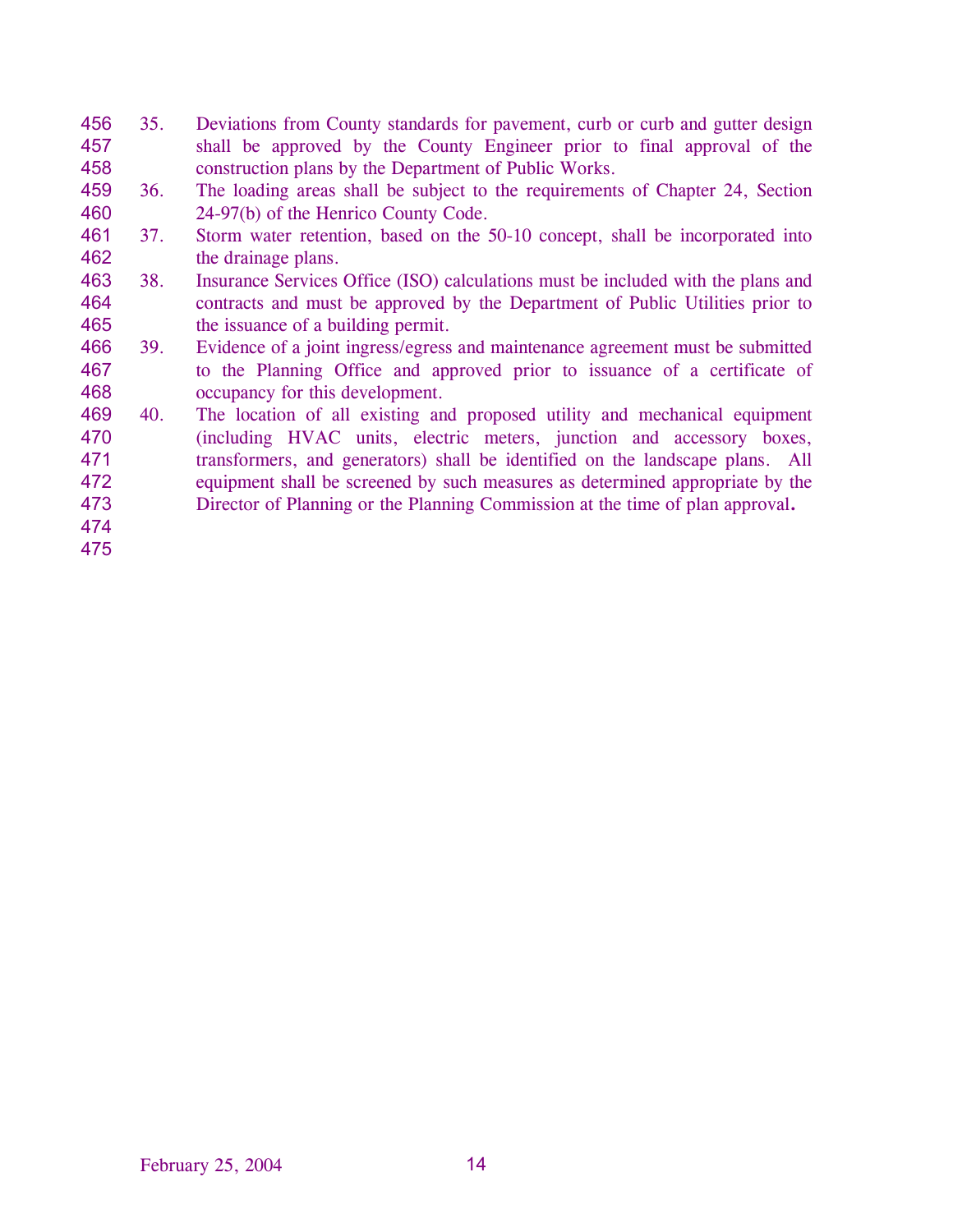#### 475 **PLAN OF DEVELOPMENT**

476

POD-11-04 Grace Community Baptist Church (POD-118-95 Revised) **E. D. Lewis & Associates, P.C. for Grace Community Baptist Church:** Request for approval of a revised plan of development, as required by Chapter 24, Section 24- 106 of the Henrico County Code, to construct a 6,720 square foot classroom building (Phase 1) and a parking lot expansion (Phases 2 and 3). The 6.83-acre site is located at the northwest intersection of Pump Road and Burnside Lane on parcel 740-753-6225. The zoning is A-1, Agricultural District. County water and sewer. **(Tuckahoe)** 

477

478 Mr. O'Kelly - Staff recommends approval.

479

480 481 482 483 Mrs. Ware - Is there any opposition to hearing this case on the expedited agenda? OK. With that, I move for approval of POD-11-04, subject to the annotations on the plans, the standard conditions for developments of this type, and the following additional conditions Nos. 23 through 31.

484

486

485 Mr. Vanarsdall - Second.

487 488 Mrs. Ware - Motion made by Mrs. Ware and seconded by Mr. Vanarsdall. All in favor say aye. All opposed say no. The motion passes.

489

490 491 492 The Planning Commission approved POD-11-04, Grace Community Baptist Church (POD-118-95 Revised), subject to the annotations on the plans, the standard conditions for developments of this type and the following additional conditions:

- 493
- 494 495 496 497 498 23. The easements for drainage and utilities as shown on approved plans shall be granted to the County in a form acceptable to the County Attorney prior to any occupancy permits being issued. The easement plats and any other required information shall be submitted to the County Real Property Agent at least sixty (60) days prior to requesting occupancy permits.
- 499 500 24. The developer shall provide fire hydrants as required by the Department of Public Utilities and Division of Fire.
- 501 25. Outside storage shall not be permitted.
- 502 503 504 26. Deviations from County standards for pavement, curb or curb and gutter design shall be approved by the County Engineer prior to final approval of the construction plans by the Department of Public Works.
- 505 506 507 27. Insurance Services Office (ISO) calculations must be included with the plans and contracts and must be approved by the Department of Public Utilities prior to the issuance of a building permit.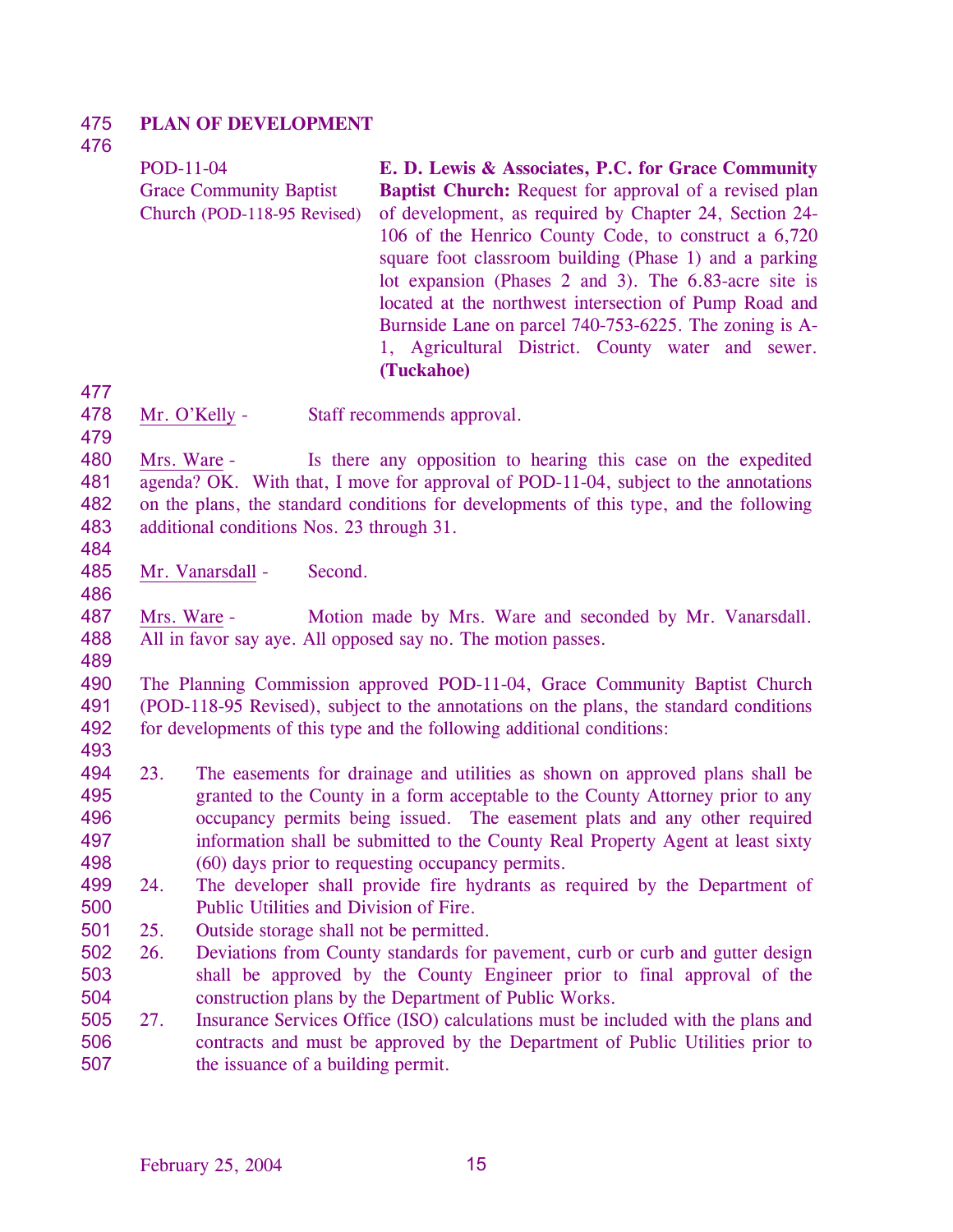508 509 510 511 512 28. The location of all existing and proposed utility and mechanical equipment (including HVAC units, electric meters, junction and accessory boxes, transformers, and generators) shall be identified on the landscape plans. All equipment shall be screened by such measures as determined appropriate by the Director of Planning or the Planning Commission at the time of plan approval**.**

- 513 514 515 29. The gravel parking lot adjacent to Burnside Lane shall be removed and the area seeded prior to the issuance of a Certificate of Occupancy for the Phase 1 classroom building.
- 516 517 518 30. The Phase 2 parking lot expansion shall be constructed concurrent with the Phase 1 classroom building and completed prior to the issuance of a Certificate of Occupancy for the said building.
- 519 520 31. A bond shall be posted to cover the removal of the temporary classroom building prior to March 24, 2004.
- 521

522 Mr. O'Kelly - The next case is on Page 20.

### 524 **PLAN OF DEVELOPMENT**

525

523

POD-16-04 Richmond Montessori School – Addition 499 N. Parham Road (POD-66-73, POD-19-75 and POD-83-96 Revised) **Carter Design for Richmond Montessori School:**  Request for approval of a plan of development, as required by Chapter 24, Section 24-106 of the Henrico County Code, to construct a two-story, 2,150 square foot classroom addition to the existing school building. The 5.80-acre site is located at 499 N. Parham Road approximately 500 feet north of the intersection of N. Parham Road and Bridgehampton Place on parcel 752- 737-6676. The zoning is R-3, One-Family Residence District. County water and sewer. **(Tuckahoe)** 

526

527 528 Mr. O'Kelly - There is a revised staff recommendation on Page 3 of the Addendum.

529

530 531 532 533 Mrs. Ware - Is there any opposition to hearing this case on the expedited agenda? OK, with that I will move for approval of POD-16-04 subject to the standard conditions for developments of this type and the following additional conditions Nos. 23 through 32 and the Addendum on Page 3.

- 534
- 535 Mr. Vanarsdall - Second.

536

537 538 Mrs. Ware - Motion made by Mrs. Ware and seconded by Mr. Vanarsdall. All in favor say aye. All opposed say no. The motion passes.

- 539
- 540 541 The Planning Commission approved POD-16-04, Richmond Montessori School – Addition, 499 N. Parham Road (POD-66-73, POD-19-75 and POD-83-96 Revised),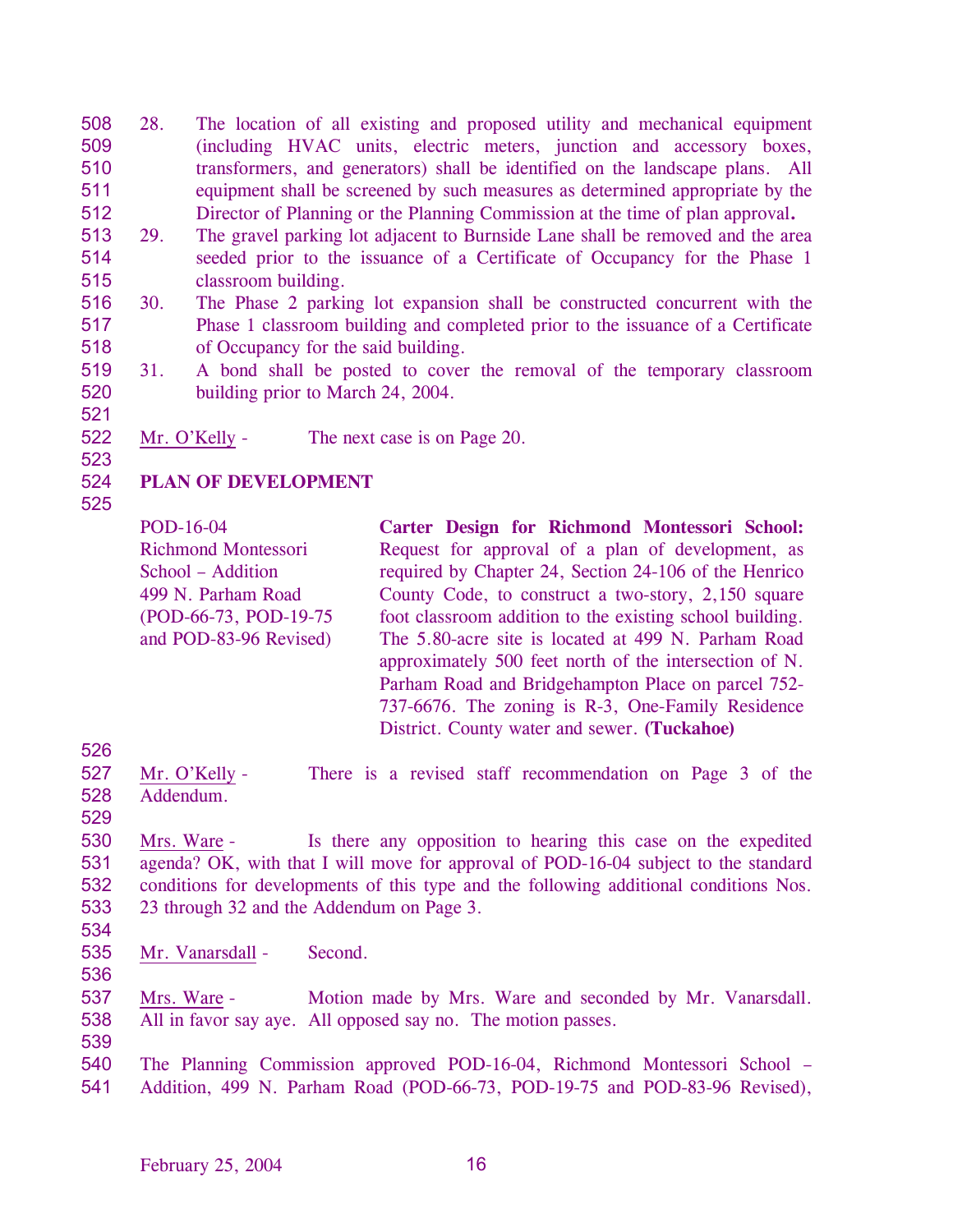542 543 544 subject to the changes made on the revised plan, the annotations on the plan, the standard conditions for developments of this type and the following additional conditions:

- 546 547 548 549 550 23. The easements for drainage and utilities as shown on approved plans shall be granted to the County in a form acceptable to the County Attorney prior to any occupancy permits being issued. The easement plats and any other required information shall be submitted to the County Real Property Agent at least sixty (60) days prior to requesting occupancy permits.
- 551 552 553 554 555 24. The limits and elevations of the 100-year frequency flood shall be conspicuously noted on the plan "Limits of 100 Year Floodplain." In addition, the delineated 100-year floodplain must be labeled "Variable Width Drainage and Utility Easement." The easement shall be granted to the County prior to the issuance of any occupancy permits.
- 556 557 25. The developer shall provide fire hydrants as required by the Department of Public Utilities and Division of Fire.
- 558 559 560 561 26. All exterior lighting fixtures shall be designed and arranged so the source of light is not visible from the roadways or adjacent residential properties. The lighting shall be low intensity, residential in character, and the height or standards shall not exceed 15 feet.
- 562 563 564 27. Any necessary off-site drainage and/or water and sewer easements must be obtained in a form acceptable to the County Attorney prior to final approval of the construction plans.
- 565 566 567 28. Deviations from County standards for pavement, curb or curb and gutter design shall be approved by the County Engineer prior to final approval of the construction plans by the Department of Public Works.
- 568 569 570 29. Insurance Services Office (ISO) calculations must be included with the plans and contracts and must be approved by the Department of Public Utilities prior to the issuance of a building permit.
- 571 572 573 30. Approval of the construction plans by the Department of Public Works does not establish the curb and gutter elevations along the Henrico County maintained right of way. The elevations will be set by Henrico County.
- 574 575 31. The owners shall not begin clearing of the site until the following conditions have been met:
- 577 578 579 580 581

576

- (a) The site engineer shall conspicuously illustrate on the plan of development or subdivision construction plan and the Erosion and Sediment Control Plan, the limits of the areas to be cleared and the methods of protecting the required buffer areas. The location of utility lines, drainage structures and easements shall be shown.
- 582 583 584 585 (b) After the Erosion and Sediment Control Plan has been approved but prior to any clearing or grading operations of the site, the owner shall have the limits of clearing delineated with approved methods such as flagging, silt fencing or temporary fencing.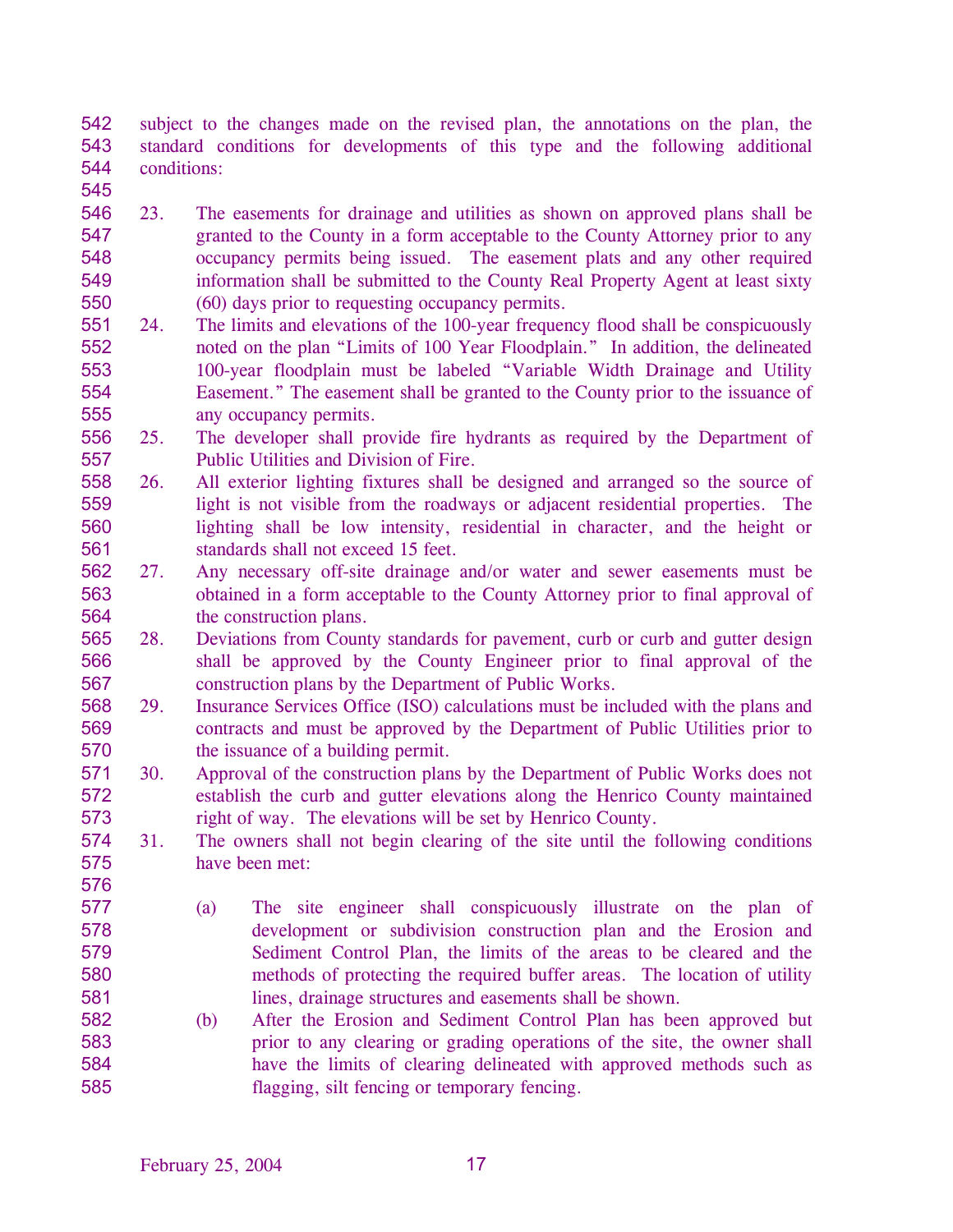- 586 587 588 589 (c) The site engineer shall certify in writing to the owner that the limits of clearing have been staked in accordance with the approved plans. A copy of this letter shall be sent to the Planning Office and the Department of Public Works.
- 590 591 592 593 594 (d) The owner shall be responsible for the protection of the buffer areas and for replanting and/or supplemental planting and other necessary improvements to the buffer as may be appropriate or required to correct problems. The details shall be included on the landscape plans for approval.
- 595 596 597 598 599 32. The location of all existing and proposed utility and mechanical equipment (including HVAC units, electric meters, junction and accessory boxes, transformers, and generators) shall be identified on the landscape plans. All equipment shall be screened by such measures as determined appropriate by the Director of Planning or the Planning Commission at the time of plan approval**.**

### 601 **SUBDIVISION**

602

600

Lexington (February 2004 Plan) **E. D. Lewis & Associates for Herbert E. Kennedy and Willbrook, LLC:** The 10.03-acre site proposed for a subdivision of 27 single-family homes is located at 10801 Chicopee Road and the terminus of Lexington Farms Drive, approximately 145 feet east of the intersection with Brunson Way on part of parcel 752- 763-1932 and 752-763-4795. The zoning is R-3C, One-Family Residence District (Conditional). County water and sewer. **(Three Chopt) 27 Lots** 

- 603 604 605 Mrs. Ware - Is there any opposition to hearing this case on the expedited agenda? No opposition. Mr. Marshall.
- 606

607 608 609 Mr. Marshall - Madam Chairman, I move approval of the Lexington Subdivision subject to the annotations on the plans, the standard conditions for developments of this type, and additional conditions Nos. 12 through 20.

- 611 Mr. Jernigan - Second.
- 

610

612

613 614 Mrs. Ware - Motion made by Mr. Marshall and seconded by Mr. Jernigan. All in favor say aye. All opposed say no. The motion passes.

615

616 617 618 The Planning Commission granted conditional approval to Lexington Subdivision (February 2004 Plan), subject to the annotations on the plans, the standard conditions for subdivisions served by public utilities, and the following additional conditions:

619

620 12. Each lot shall contain at least 11,000 square feet.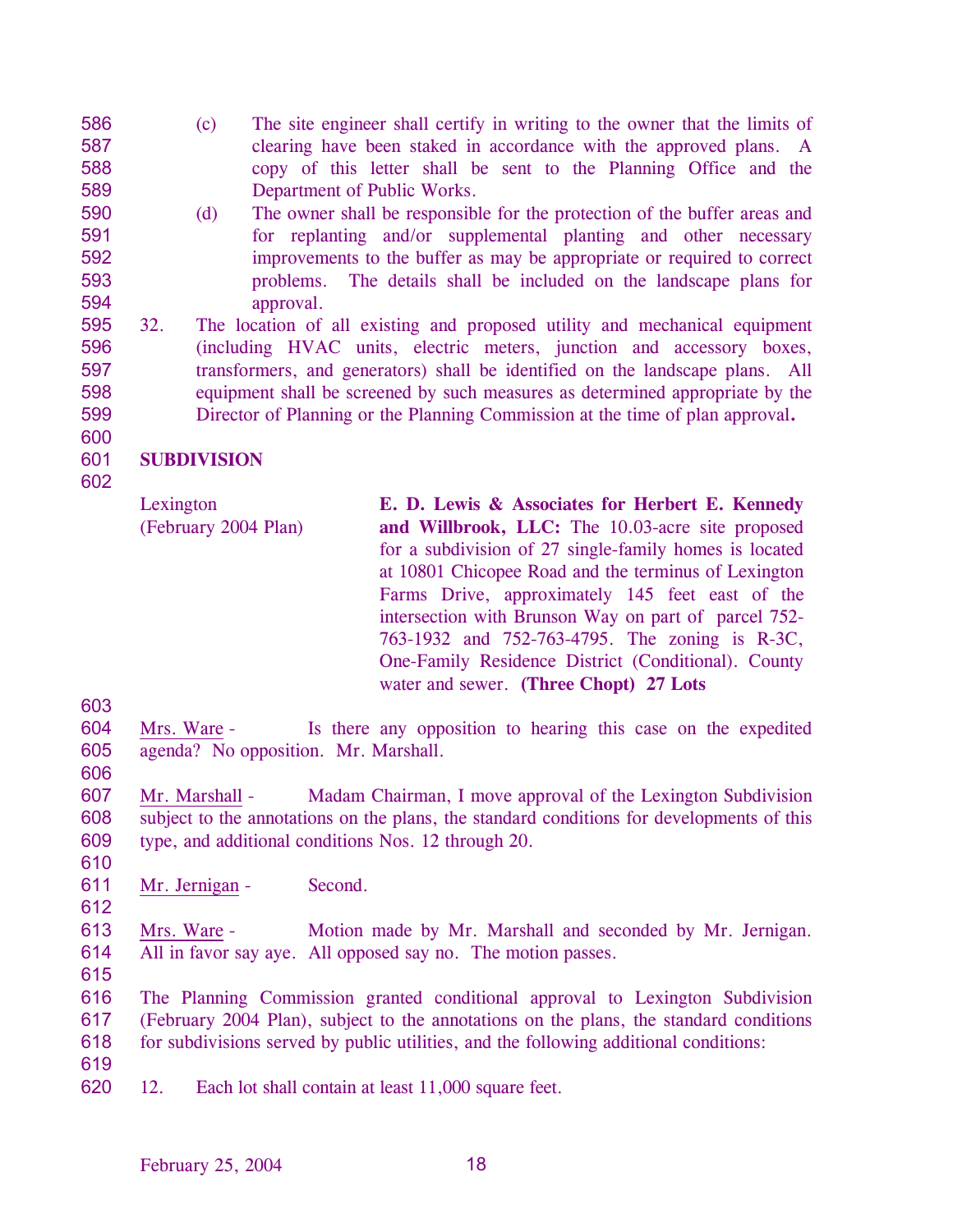621 622 13. Detailed construction plans shall be submitted to the Planning Office before the final plats are submitted for final approval.

623 624 14. A County standard sidewalk shall be constructed along the south side of Lexington Farm Drive.

- 625 626 627 628 629 15. A plan shall be submitted prior to recordation of the plat showing the buildable area for each lot to properly recognize the limitations for dwelling unit dimensions and setbacks. Buildable area is that area within which a dwelling unit may legally be located considering the front yard, side yard, and rear yard setback requirements of Chapter 24, of the Henrico County Code.
- 630 631 16. Any necessary offsite drainage easements must be obtained prior to approval of the construction plan by the Department of Public Works.
- 632 633 17. The proffers approved as part of zoning case C-61C-03 shall be incorporated in his approval.
- 634 635 636 637 638 18. Prior to requesting the final approval, a draft of the covenants and deed restrictions for the maintenance of the common area by a homeowners association shall be submitted to the Planning Office for review. Such covenants and restrictions shall be in form and substance satisfactory to the County Attorney and shall be recorded prior to recordation of the subdivision plat.
- 639 640 641 642 643 644 645 646 647 19. Any future building lot containing a BMP, sediment basin or trap and located within the buildable area for a principal structure or accessory structure, may be developed with engineered fill. All material shall be deposited and compacted in accordance with the Virginia Uniform Statewide Building Code and geotechnical guidelines established by a professional engineer. A detailed engineering report shall be submitted for the review and approval by the Building Official prior to the issuance of a building permit on the affected lot. A copy of the report and recommendations shall be furnished to the Directors of Planning and Public Works.
- 648 649 20. The developer shall construct a pedestrian path and sidewalk from Lexington Farms Drive to the sidewalk at Springfield Park Elementary School.
- 650 651

652

## **LANDSCAPE PLAN – PHASE ONE**

LP/POD-78-02 Three Chopt Village – Phase I - Three Chopt Road **Higgins & Gerstenmaier for Wilton Real Estate & Development Corporation:** Request for approval of a phase one landscape plan, as required by Chapter 24, Sections 24-106 and 24-106.2 of the Henrico County Code. The 32.6-acre site is located on the north line of Three Chopt Road approximately 1,400 feet west of Gaskins Road at 10700 Three Chopt Road on parcels 748-756-8078, 749-756-6440, 6859 and part of parcels 749-755-4576 and 6396. The zoning is R-6C, General Residence District (Conditional). **(Three Chopt)**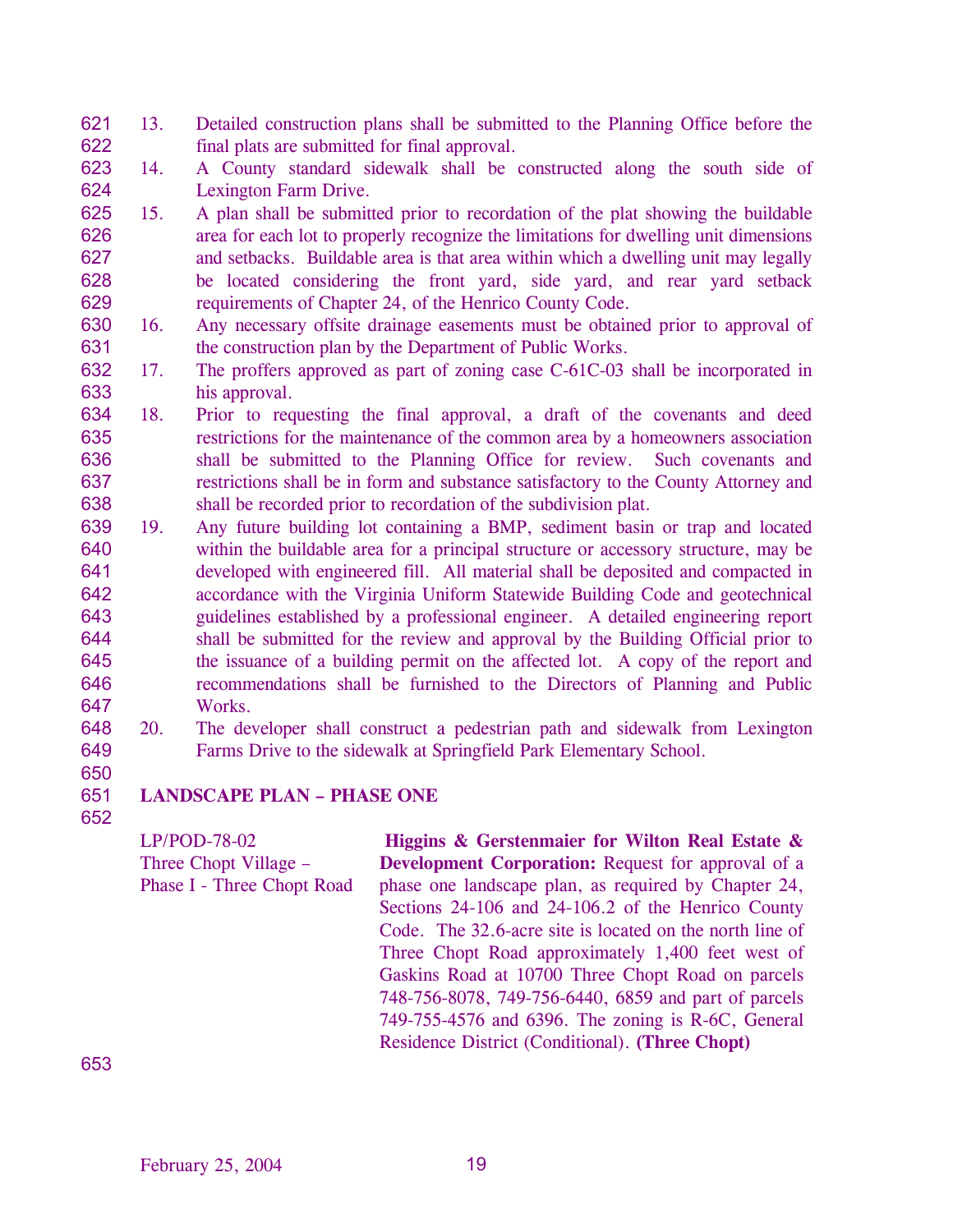654 655 Mrs. Ware - Is there any opposition to hearing this case on the expedited agenda? No opposition. Mr. Marshall.

656

657 658 659 Mr. Marshall - Madam Chairman, I move approval of landscape plan LP/POD-78-02, Three Chopt Village – Phase I – Three Chopt Road, subject to the annotations on the plan and the standard conditions for landscape plans.

660 Mr. Vanarsdall - Second.

661

662 663 Mrs. Ware- Motion made by Mr. Marshall, seconded by Mr. Vanarsdall. All in favor say aye. All opposed say no. The motion passes.

664

665 666 667 The Planning Commission approved the Landscape Plan for Phase One for LP/POD-78-02 Three Chopt Village – Phase I – Three Chopt Road, subject to the annotations on the plan and the standard conditions for landscape plans.

668

## 669 670 **CONTINUED FROM PAGE 11 - THIS CASE WAS PASSED OVER EARLIER IN THE MEETING**

671

## 672 **PLAN OF DEVELOPMENT**

673

POD-9-04 Stratford Manor Addition-Hilliard Road (POD-18-92 and POD-90-86 Revised) **Foster & Miller, P.C. for Stewall Corporation:**  Request for approval of a plan of development as required by Chapter 24, Section 24-106 of the Henrico County Code, to construct two one-story additions, totaling 7,339 square feet, to an existing nursing home facility. The 6.08-acre site is located at the southeast corner of the intersection of Hilliard Road and Hermitage Road on parcels 780-749-3330 and 4643. The zoning is R-6, General Residence District and R-6C, General Residence District (Conditional). County water and sewer. **(Fairfield)** 

674

675 676 677 678 679 Mr. O'Kelly - Madam Chairman, if we could return to Page 10 of your Agenda, the Stratford Manor Addition – Hilliard Road, P0D-9-04. Staff has met with the neighbors who had questions and it is my understanding that if the Commission would consider amending Condition No. 9 to bring the landscape plan back to the Commission for approval that they would be satisfied this morning.

- 680
- 681 682 Mr. Vanarsdall - No 9 Amended.
- 683 Mr. O'Kelly - Yes.
- 684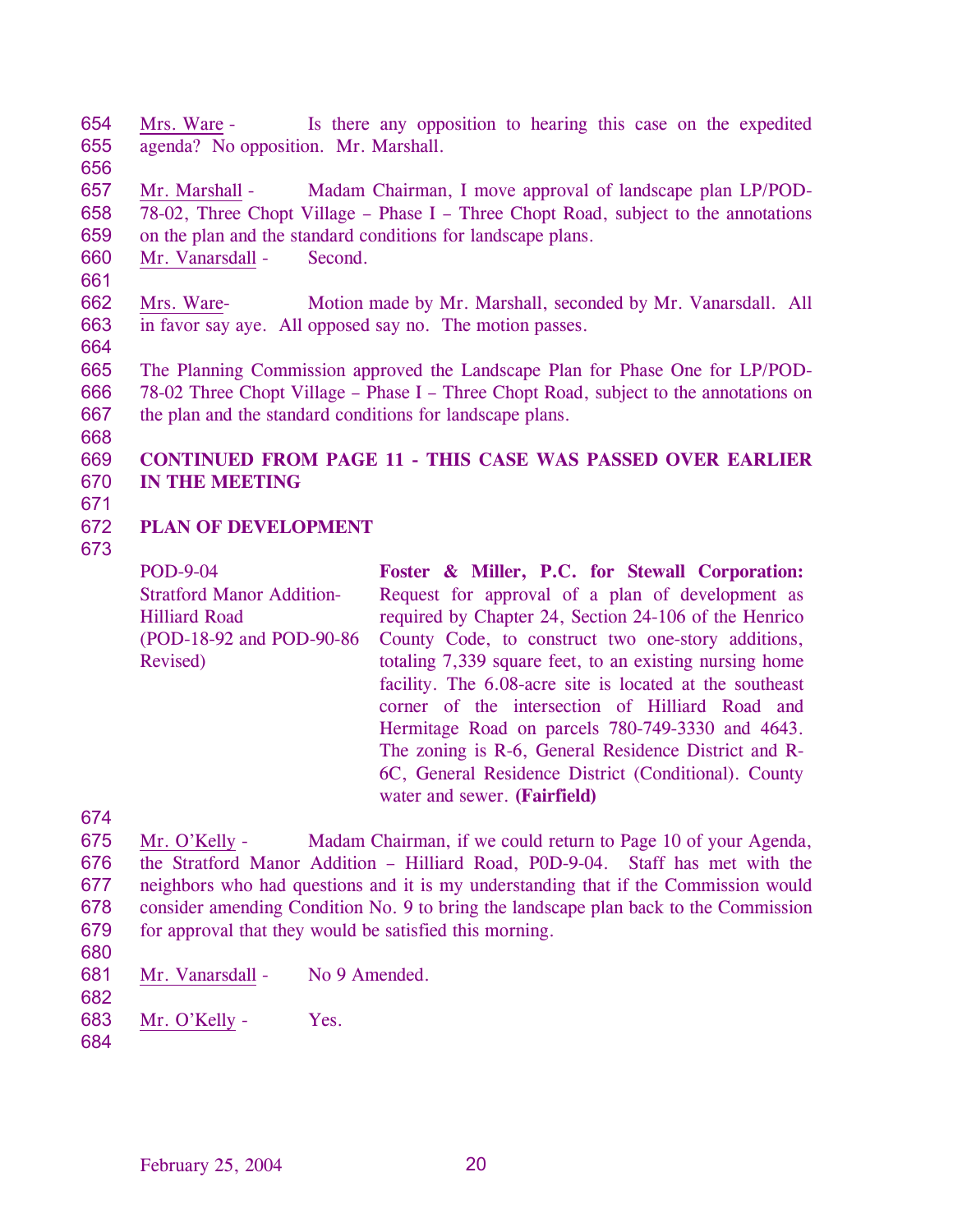685 686 687 Mr. Archer - All right. Then I will move approval of the plan as amended this morning, the standard conditions for developments of this type and Conditions Nos. 9 Amended and 23 through 30.

689 Mr. Vanarsdall - Second.

688

690

697

691 692 693 Mrs. Ware - Motion made by Mr. Archer and seconded by Mr. Vanarsdall. All in favor say aye. All opposed say no. The motion passes.

694 695 696 The Planning Commission approved POD-9-04, Stratford Manor Addition – Hilliard Road (POD-18-92 and POD-90-86 Revised), subject to the standard conditions for developments of this type and the following additional conditions:

- 698 699 700 9. **AMENDED** - A detailed landscaping plan shall be submitted to the Planning Office for review and Planning Commission approval prior to the issuance of any occupancy permits.
- 701 702 23. The developer shall provide fire hydrants as required by the Department of Public Utilities and Division of Fire.
- 703 704 24. The proffers approved as a part of zoning case C-40C-96 shall be incorporated in this approval.
- 705 706 707 25. Any necessary off-site drainage and/or water and sewer easements must be obtained in a form acceptable to the County Attorney prior to final approval of the construction plans.
- 708 709 710 26. Deviations from County standards for pavement, curb or curb and gutter design shall be approved by the County Engineer prior to final approval of the construction plans by the Department of Public Works.
- 711 712 27. Storm water retention, based on the 50-10 concept, shall be incorporated into the drainage plans.
- 713 714 715 28. Insurance Services Office (ISO) calculations must be included with the plans and contracts and must be approved by the Department of Public Utilities prior to the issuance of a building permit.
- 716 717 718 29. Approval of the construction plans by the Department of Public Works does not establish the curb and gutter elevations along the Henrico County maintained right-of-way. The elevations will be set by Henrico County.
- 719 720 721 722 723 30. The location of all existing and proposed utility and mechanical equipment (including HVAC units, electric meters, junction and accessory boxes, transformers, and generators) shall be identified on the landscape plans. All equipment shall be screened by such measures as determined appropriate by the Director of Planning or the Planning Commission at the time of plan approval**.**
- 724

Mr. Silber – That completes the expedited items this morning. Next on the agenda on Page 1 is the Subdivision Extensions of Conditional Approval. We have one on the agenda. This is simply for Planning Commission informational purposes only. This is 725 726 727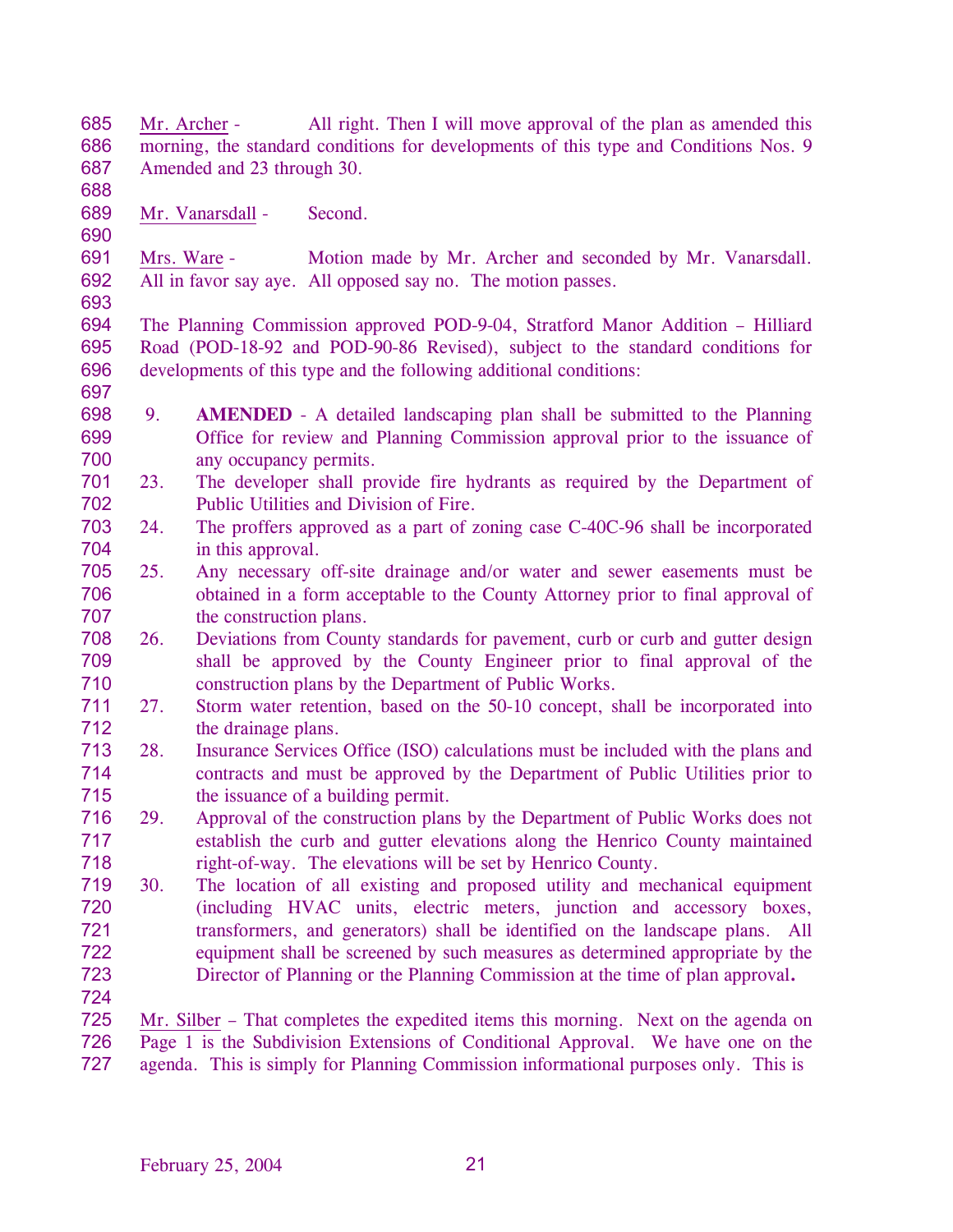- Stony Run Estates (February 2003 Plan) in the Varina District, 33 lots. This does not 728
- require action by the Planning Commission. This will be extended administratively, 729
- but we have this on the agenda for the Planning Commission's information. 730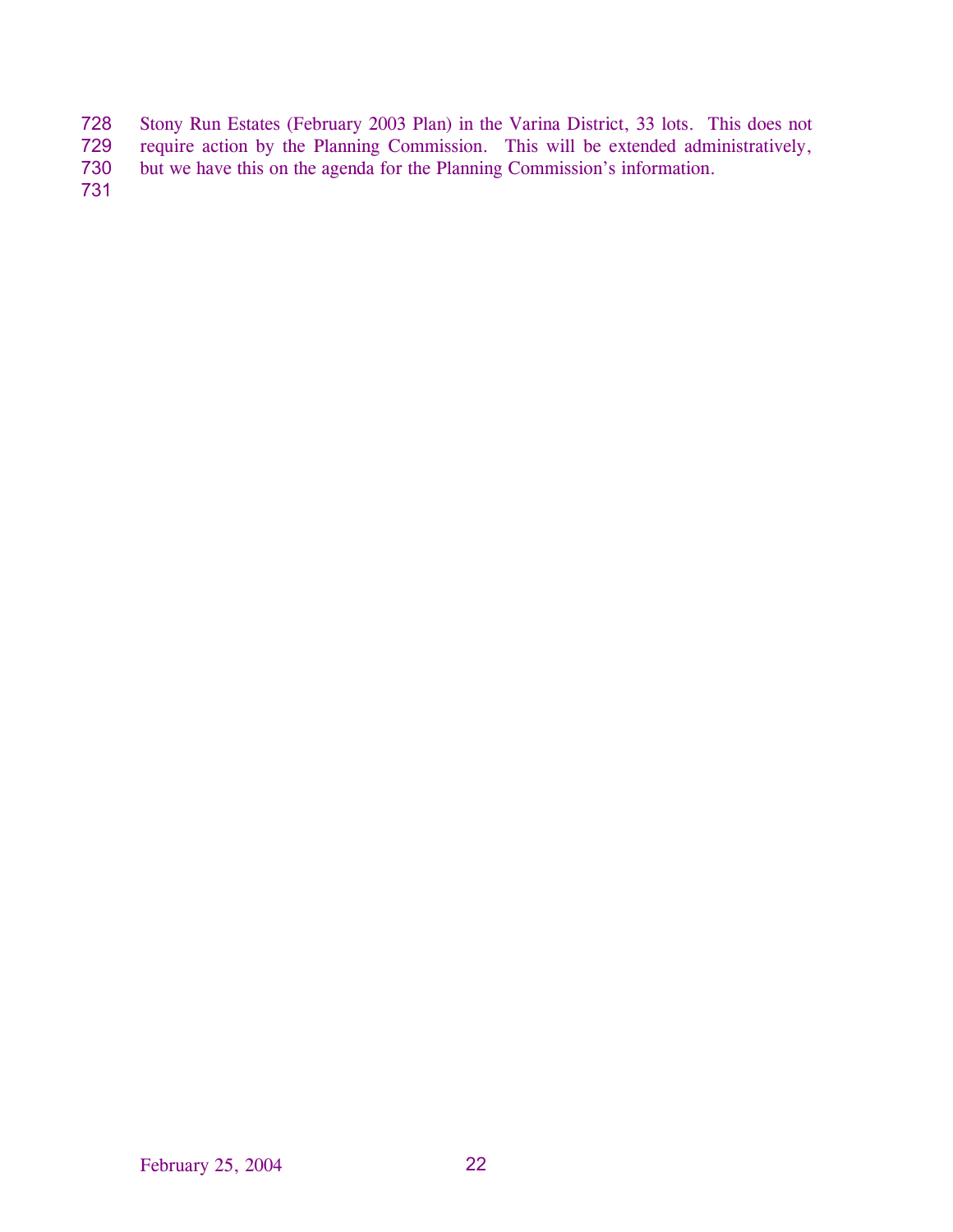#### 731 **SUBDIVISION EXTENSIONS OF CONDITIONAL APPROVAL**

732

734

### 733 **FOR INFORMATIONAL PURPOSES ONLY**

| <b>Subdivision</b>                               | <b>District</b> | <b>Magisterial Original No.</b><br>of Lots | <b>Remaining Previous</b><br><b>Lots</b> | <b>Extensions</b> | Year(s)<br><b>Extended</b> |
|--------------------------------------------------|-----------------|--------------------------------------------|------------------------------------------|-------------------|----------------------------|
| <b>Stony Run Estates</b><br>(February 2003 Plan) | <b>Varina</b>   | 33                                         | 6                                        |                   | 1 Year<br>2/23/05          |

735 736

737 **TUCKAHOE:**

### 738 *Deferred from the February 12, 2004 Meeting:*

739 740 741 742 743 744 **C-25C-03 Wilton Companies LLC:** Request to conditionally rezone from O-3C Office District (Conditional) to B-2C Business District (Conditional), part of Parcel 737-751-4601, containing 3.9 acres, located at the northeast intersection of Ridgefield Parkway and John Rolfe Parkway right-of-way. Retail uses are proposed. The use will be controlled by proffered conditions and zoning ordinance regulations. The Land Use Plan recommends Office.

745

746 747 Mrs. Ware - Is there any opposition to this case? No opposition. Good morning, Mr. Bittner.

748

749 750 751 752 753 754 755 756 757 758 Mr. Bittner - Good morning. The retail development under consideration is shown on the colored portion of this drawing (referring to rendering). It is right at the corner of Ridgefield Parkway and John Rolfe Parkway. The applicant has also made an agreement with the Episcopal Diocese of Virginia that would allow development of a church behind the proposed retail development, on what is known as Parcel B, and that is the larger piece to the right of the colored area on this drawing. The proposed retail site is Parcel A, and it is vacant and designated office on the 2010 Land Use Plan. Staff would prefer development under the existing office zoning and Land Use Plan designation. However, the proposed business use could be acceptable because of the proposed church between it and the nearby residential neighborhood.

759

760 761 762 763 764 765 766 767 768 The applicant has recently submitted new proffers containing such items as a landscaped median next to the proposed pharmacy drive-thru; prohibition on funeral homes, changeable message signs and adult businesses; brick columns on the proposed pharmacy building; residential style architecture for any other buildings on the site; and a building size limitation of 23,500 square feet. The time limit for these proffers would not need to be waived to accept them. The applicant has also told us verbally that they are willing to proffer that there will be sidewalks on both Ridgefield Parkway and John Rolfe Parkway in front of this proposed retail site. Staff feels that we can work that language out between now and the Board of Supervisors.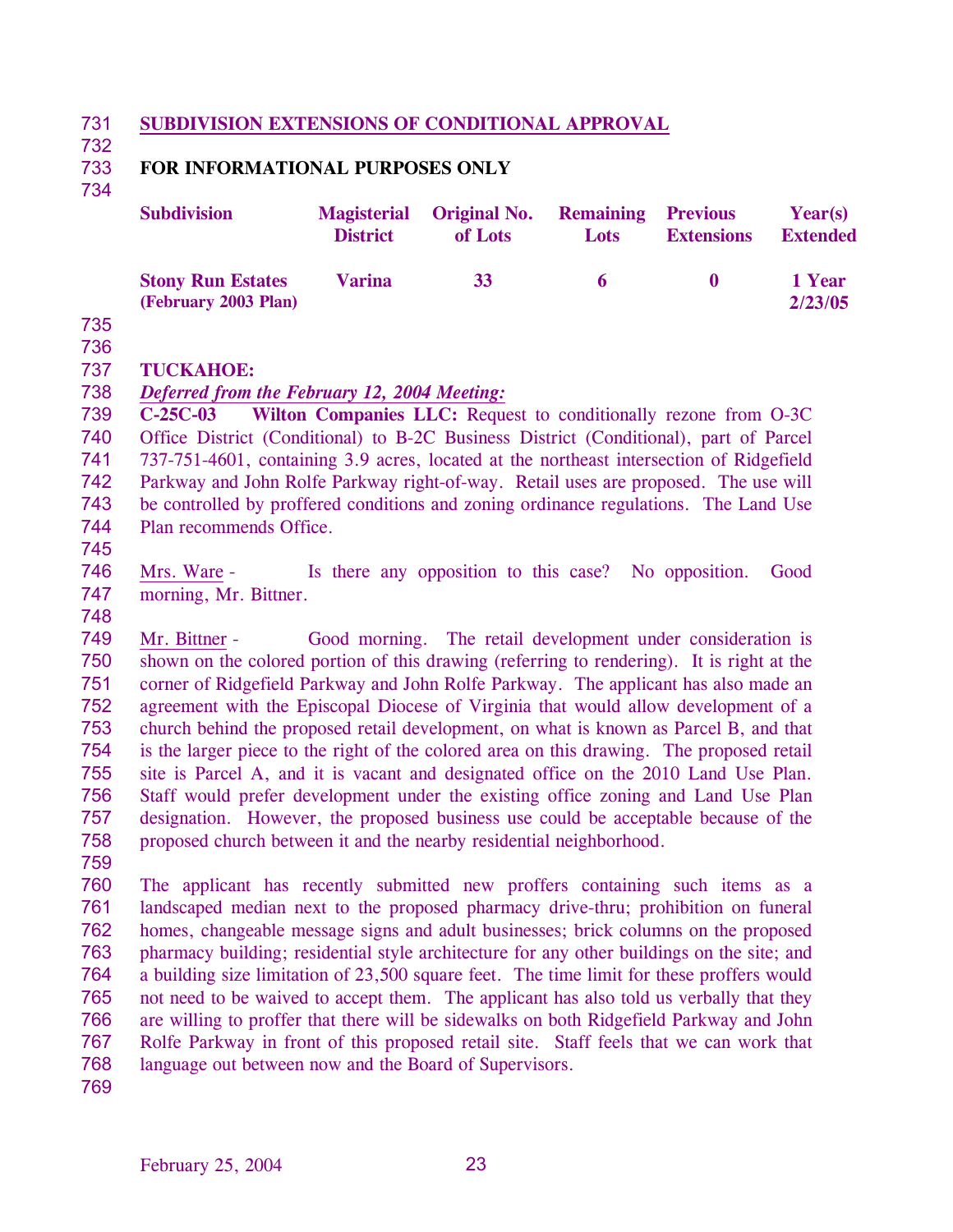770 771 772 773 The applicant may also wish to consider addressing another issue associated with this case by limiting the hours of operation. That concludes my presentation. I'd be happy to answer any questions that you may have. 774 775 Mrs. Ware - Are there any questions for Mr. Bittner? 776 777 Mr. Vanarsdall - Did you recommend approval? 778 779 Mr. Bittner - Yes, sir. We did. 780 781 782 Mr. Silber - Mr. Bittner, the landscape strip you referred to between Ridgefield Parkway and the drive through, do we know how wide that would be? 783 784 Mr. Bittner - No. Not precisely. 785 786 787 Mr. Silber - But we understand that would be wide enough to provide landscaping to screen the drive through? 788 789 790 791 792 793 794 Mr. Bittner - Yes. I don't know if you can see it on here, but Ridgefield Parkway is on the bottom side of this drawing. The pharmacy is the larger building, the bottom one. You can see between the building and the roadway is a strip. That would be the landscape strip we are talking about. The idea is to have that landscape area as well as the landscape area along the roadway frontage to act as a visual buffer for the large blank wall that could be on that side of the building. 795 796 797 798 799 800 801 Mr. Silber - I think that is good. I think my concern is that typically a drivethrough is not on a visible side, such as proposed here with Ridgefield Parkway. So, I think that landscaping is important. I just want to make sure that when the plan of development comes in, it is, in fact, wide enough to be able to sustain substantially in that strip, so we need to make sure that is the understanding of the applicant when they come in with a plan of development. 802 803 Mrs. Ware - You say it is wide enough to (unintelligible) 804 805 Mr. Silber - Right. It needs to be adequate to sustain adequate plant material. 806 807 808 Mrs. Ware - Are there any more questions for Mr. Bittner? Thank you. We will hear from the applicant now. Good morning. Ms. Verna - Madam Chairman, Planning Commissioners, Mr. Donati, my name is Sandra Verna and I am here today representing the Wilton Companies concerning zoning case that has changed numerous times since last May to accommodate the recommendations and concerns of the surrounding community, the supervisor, the planning commissioner, and the planning staff. The current zoning on 809 810 811 812 813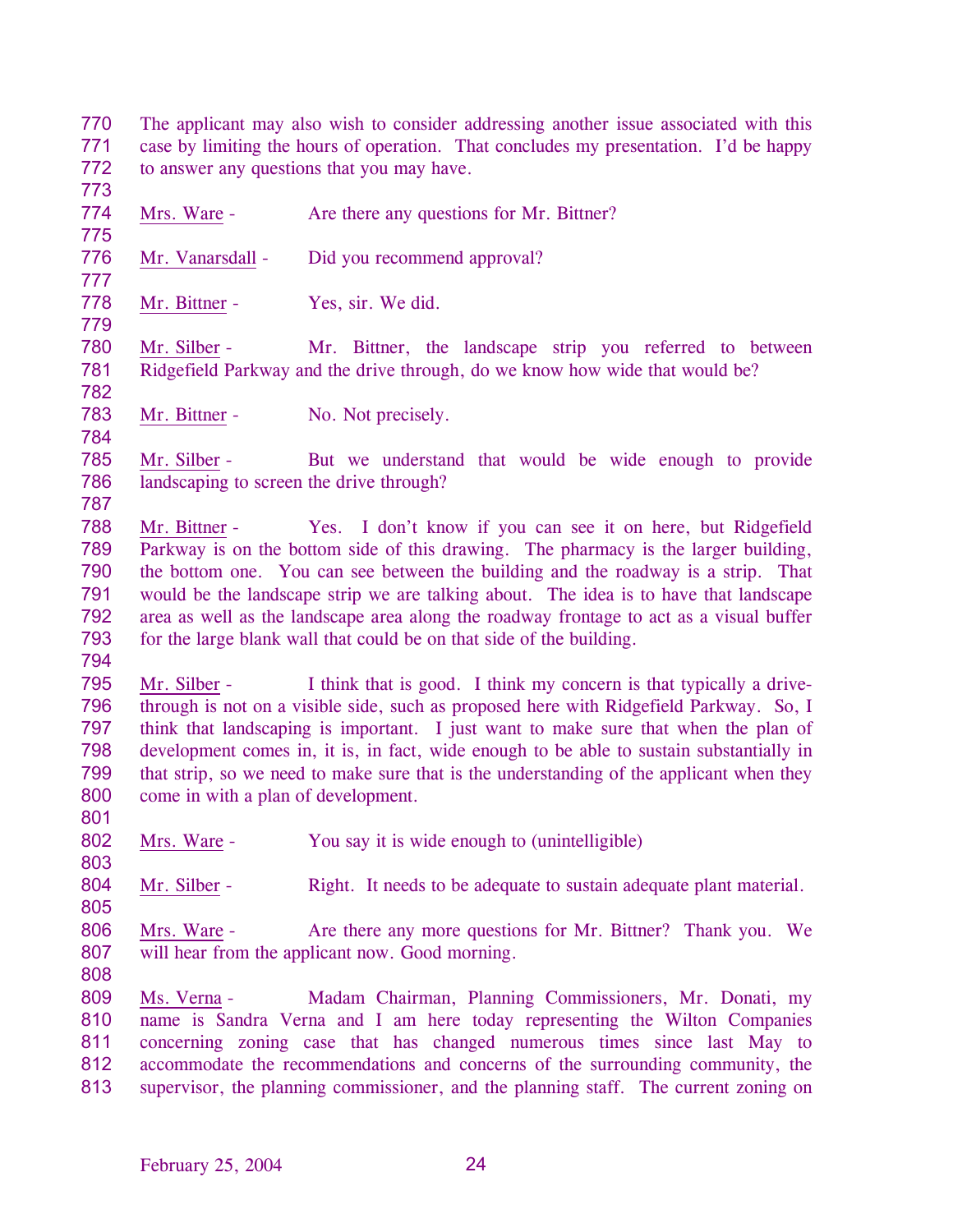814 815 816 817 818 819 820 821 822 823 824 825 826 827 828 829 830 831 832 833 834 835 836 the 11.3-acre parcel allows 180,000 sq. ft. of three-story office space. Our initial request proposed a reduction to 60,000 sq. ft. of business and office uses on the 11.3 acres. We have reduced that request to the corner of the site to 23,500 sq. ft. of business uses on 3.9-acres and eliminated all business uses that would have an adverse impact on the neighborhood. In addition, we have proffered building materials, height limitations, architectural style, lighting, signage, and enhanced landscaping to ensure an exceptionally high quality development. As you can see from the conceptual plan, the development intensity is quite low and is heavily buffered from the surrounding residential development. In fact, the proffered limitation of building area is approximately 50% of the typical density. I quote from the staff report, "The proposed business use could be acceptable if a church use were between it and the nearby residential neighborhood. The remainder of the property, approximately 7.4 acres is not being rezoned and is now under contract to be transferred to the Episcopal Diocese of Richmond. We agree with the Planning staff that the proposed church use is one of the least intensive uses, which will insure a good buffer to the neighborhood from our cornered business. The church will be responsible for working with the neighborhood during their process of its rezoning to insure a compatible neighbor. We trust you will concur that this proposed rezoning provides the community with the best scenario for the use of this property, and we respectfully request the Planning Commission to approve this case. Before we take any questions, I would like to introduce Pastor Rick Greenwood, who represents the Church. After that, Rich Johnson, Rodney Poole, Hank Wilton from the Wilton Properties and I will be available to answer questions. Pastor Greenwood.

837

838 839 840 841 842 843 844 845 846 847 848 849 850 851 852 853 854 Pastor Greenwood - Good morning, Madam Chairman, Mr. Donati, members of the Planning Commission, folks. I wish to speak briefly to this issue, which I have been closely observing for at least a year and a half now and have seen both sides, and in a sense it seems to be two sides. Both the Planning folks for the County and Wilton folks for Wilton Companies each has been struggling to come up with a best use plan, it seems to me. We, as representatives of the Episcopal Diocese of Virginia and St. Claire's Episcopal Church are obviously in a benefiting situation in that a charitable gift has been made through contractual arrangements between Wilton Companies and the Diocese of Virginia. The Diocese of Virginia feels very grateful, feels well protected by the nature of that contract, feels that this project, in terms of the church building, is a positive move in Western Henrico County, as a direct neighbor potentially to this business site. The plan that I see before me gives me great comfort, lots of trees, lots of green. We feel that our church, if it is a buildable site, will be back further up the hill, and will be similarly well landscaped, given the number of trees already on the land. So, we think that through a long and torturous process, we have come to a bestcase scenario for everybody, a win-win, and we recommend approval of this rezoning request.

855

Mr. Rich Johnson - I am Rich Johnson, President of The Wilton Companies. Good morning. I am just here to answer questions, but also to confirm to you that the 856 857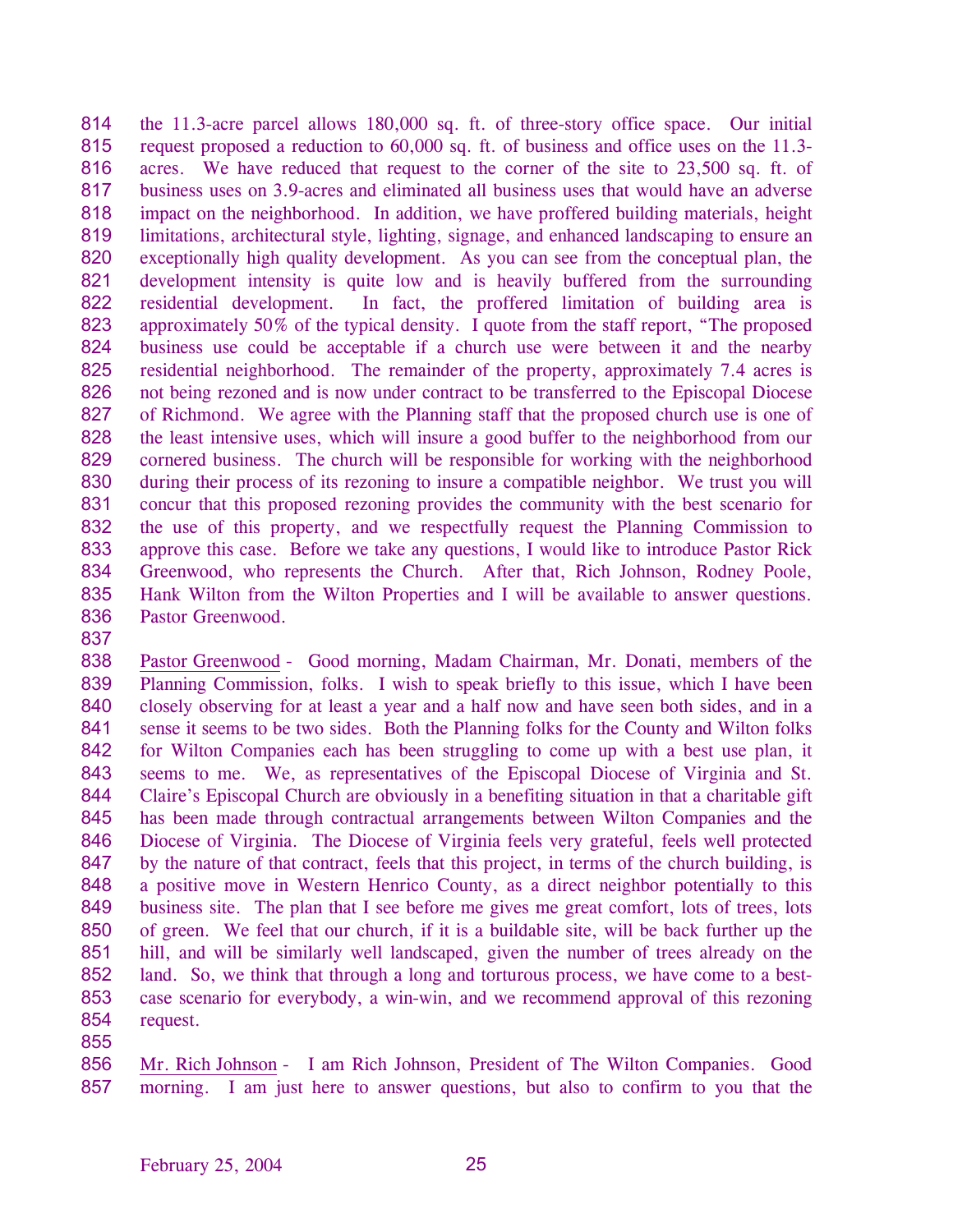858 859 860 861 862 suggestion that has been made about sidewalks around the perimeter, we are agreeable to that and will work out any language with staff that we need to do. As far as that being a proffer acceptable to us, it is, so we will have sidewalks along Ridgefield Parkway and John Rolfe Parkway, and that is an acceptable proffer. Any questions, I will be glad to answer them for you.

864 865 Mrs. Ware - Are there any questions for Mr. Johnson? Were there any questions for Rev. Greenwood?

867 868 Mr. Johnson - Or Rev. Greenwood or Ms. Verna. Any of us will be glad to answer questions if you have any.

870 Mrs. Ware - Yes, sir. Can you come down to the podium?

872 873 874 Wade Evans - My name is Wade Evans and I am President of the Homeowners Association for Rolfield, which is, I think, across the street from this. I just wanted to be sure I understood where this was. Is this the northeast corner of that intersection?

- 876 Mr. Johnson - Yes.
- 877 878

863

866

869

871

875

879

Mr. Evans - OK. That is all I wanted to ask.

Mrs. Ware - OK. There was a meeting last week to discuss the remaining issues involving this case, and as far as I am concerned, these issues haven't been completely addressed. The applicant has proffered to make the additional retail building more residential in character with a pitched roof. However, the Walgreen's remain a box-like appearance with only the addition of the brick columns instead of the metal supporting posts. The square footage has been proffered at 23,500 sq. ft. and according to staff, probably the maximum would be around approximately 36,000 sq. ft. I could be more supportive of square footage issues if the Walgreen's Building were more residential in character, which will allow it to really blend in well with this residential corridor, although the additional retail building will be of that character. The applicant has chosen not to proffer the hours of operation, stating that the drugstores in the district do not have proffered hours, and do not, as well, remain open past 10:00 in the evening except along the Broad Street Corridor. I would prefer to have these times proffered concerning the neighborhood surrounding the development. There is a signed contact between the applicant and the Episcopal Church, which would transfer the remaining seven acres to the Diocese. This is very important in that the transfer provides considerable low impact buffer to the neighborhoods located to the east and south of this site. It is my hope that the issues that remain will be resolved at the Board level and I believe that every effort has been made to address the outstanding concerns at the Commission level and it is time to move this case along, especially since the contract with the church has been signed and reviewed. The contact will insure that the adjacent neighborhoods maintain a buffer that will protect them from 880 881 882 883 884 885 886 887 888 889 890 891 892 893 894 895 896 897 898 899 900 901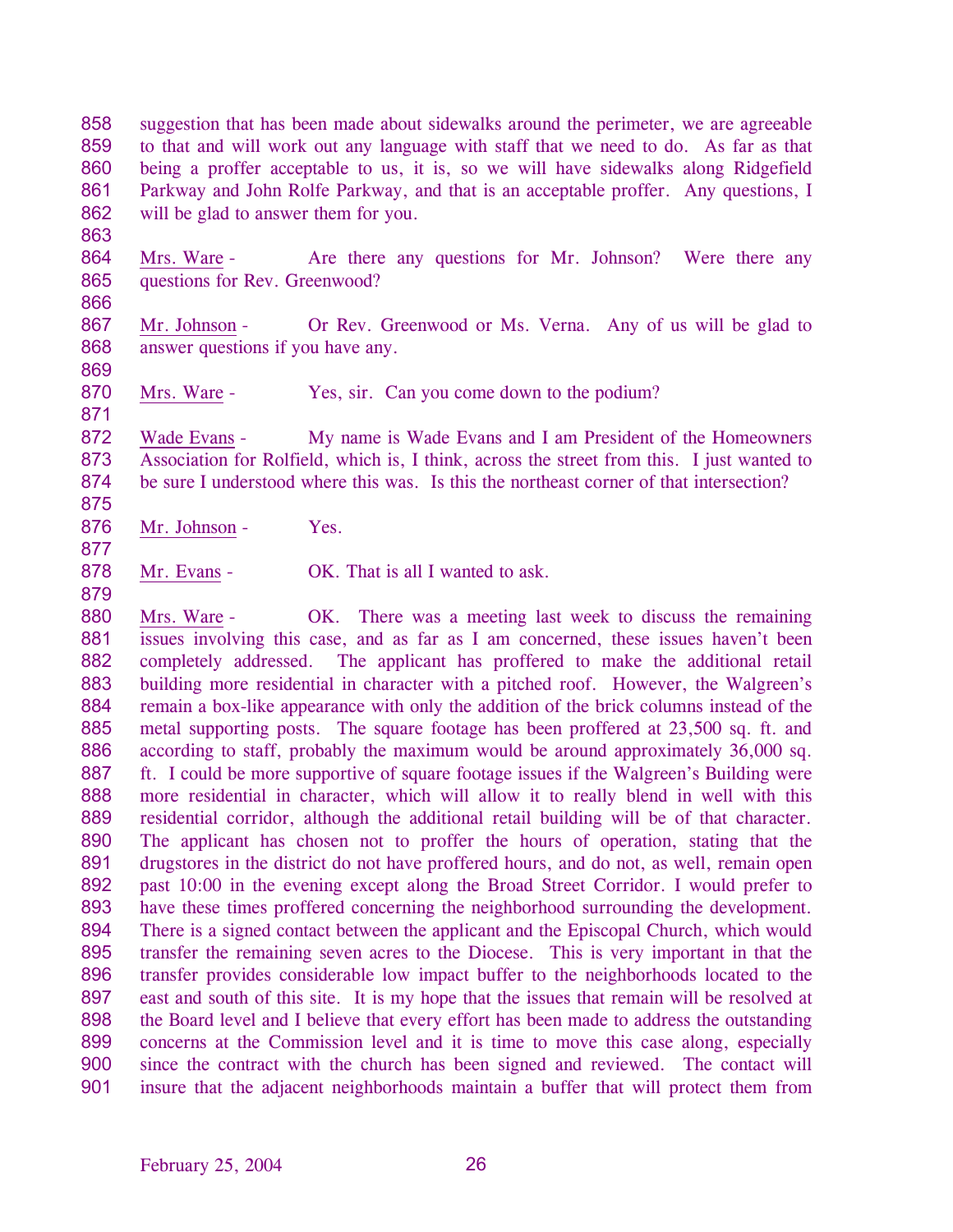902 903 further business development in the future. Therefore, I move that C-25C-03 be sent to the Board of Supervisors with a recommendation of approval.

904 905

Mr. Vanarsdall - Second.

906

907 908 Mrs. Ware - Motion made by Mrs. Ware, seconded by Mr. Vanarsdall. All in favor say aye. All opposed say no. The motion passes.

909

910 911 **REASON:** Acting on a motion by Mrs. Ware, seconded by Mr. Vanarsdall, the Planning Commission Voted 5-0 (one abstention) to recommend that the Board of Supervisors **grant** the request because the proposed land use pattern would maintain a buffer to protect the adjacent residential neighborhood from further business development in the future, and the proffered conditions would provide for a higher quality of development than would otherwise be possible. 912 913 914 915

916 917

# **PLAN OF DEVELOPMENT**

918

POD-15-04 Wendy's @ John Rolfe Commons Shopping Center (POD-79-01 Revised)

**Balzer & Associates, Inc. for the Wilton Companies, LLC and WEN-Rich, Inc.:** Request for approval of a revised plan of development, as required by Chapter 24, Section 24-106 of the Henrico County Code, to construct a one-story, 3,695 square foot restaurant and a 400 square foot atrium addition an out parcel in and existing shopping center. The 1.39-acre site is located on the northwest corner of the intersection of John Rolfe Parkway and Ridgefield Parkway in the John Rolfe Commons Shopping Center on parcel 736-751- 6741. The zoning is B-2C, Business District (Conditional). County water and sewer. **(Tuckahoe)** 

919

921

- 920
	- Mrs. Ware-<br>Is there any opposition to this case? Good morning, Ms. News.

Ms. News - Good morning, Madam Chairman, and members of the Commission. This request is for approval of a Wendy's Restaurant on what would be the fourth out parcel in the John Rolfe Commons Shopping Center. The POD for the shopping center master plan, which included the Ukrop's Building and three retail buildings, was approved by the Planning Commission in November of 2001. The first out parcel in the shopping center, Sun Trust Bank, was approved by the Commission at the September, 2003 meeting. A revised master plan for the shopping center was included with that submission, which indicated two additional out parcels and an increase in size of the retail building to the east of the Ukrop's Building. These changes became feasible due to a revised plan to place the proposed wet pond BMP at the shopping center with an underground sand filter, which is proposed under the 922 923 924 925 926 927 928 929 930 931 932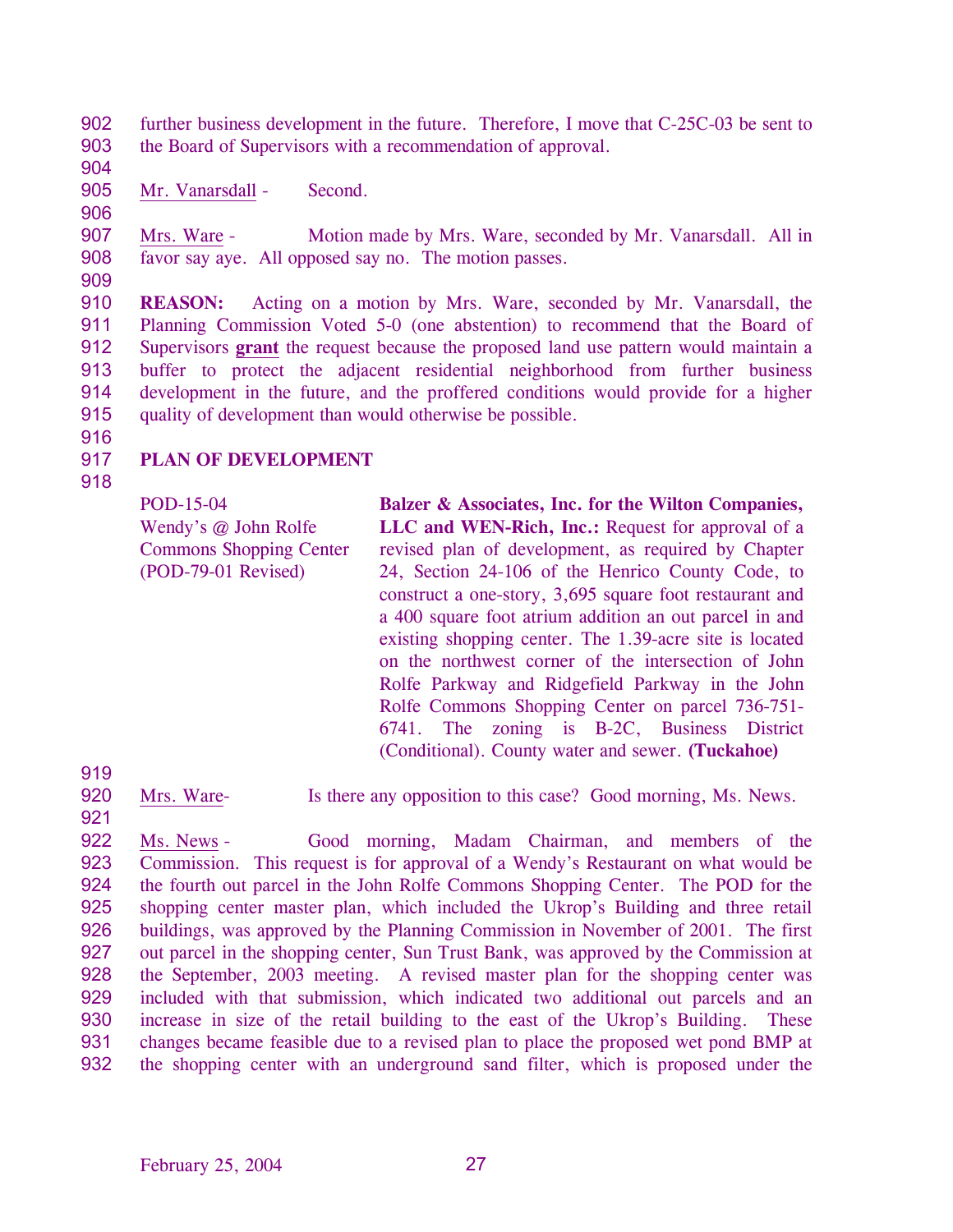933 934 parking area. At the same meeting, a landscape and lighting plan for the overall shopping center was approved by the Planning Commission.

935

936 937 938 939 940 941 942 943 944 945 At the Planning Commission's meeting in December, 2003, two additional out parcels for the shopping center were presented for approval, Hollywood Video and Brewster's Ice Cream. As you may recall, several citizens attended the hearing to voice concerns regarding various issues, including drainage problems, noise, lighting issues and damage to the wooded buffer at the rear of the shopping center, mostly as a result of the hurricane. After considerable discussion, the Planning Commission approved the out parcels, but stipulated that Public Works was to meet with any concerned parties and look into the drainage complaint, and that the applicant would commit to submitting a revised landscaping plan to address screening issues behind the shopping center and address fallen tree issues.

946

947 948 949 950 951 952 953 Additionally, the motion recognized that the applicant agreed to meet with the residents to address issues and that the final plan would come back to the Planning Commission for consideration. Wilton Development held a meeting with the adjacent community on February 3 at the Ukrop's Café. The meeting was well attended with 33 adjacent households represented. In addition to the applicant, his representative and a representative of Ukrop's, several staff members were present, including representatives of Planning and Public Works, as well as Mrs. Ware.

954

955 956 957 958 959 960 961 962 963 964 965 966 967 968 969 970 971 972 973 974 975 976 There was considerable discussion regarding the issues related to the substantial tree damage in the buffer and constraints of clearing the fallen trees from the site due to the existence of wetlands. The developer presented a preliminary sketch for the provision of additional landscaping at the rear of the building. While a step in the right direction, the neighbors were not satisfied with the proposal. The developer agreed to submit a revised plan after considering the comments received at the meeting, which included adding fencing. His intention was to submit a plan for the staff to review and then reschedule a meeting with the residents within 30 days. The developer agreed to provide a plan to staff by February 16, 2004, so staff would be able to update the Commission on progress made on the site prior to approval of this POD. The applicant, however, has not submitted a plan to date. Yesterday afternoon, staff received a brief written proposal indicating alternatives for provision of fencing and a combination of trees and shrubs to be provided. While it appears that the developer is heading in the right direction, there has not been an opportunity to evaluate the proposal. Staff has had meetings on site with the adjacent property owners regarding the drainage issues. Al Hicks from Public Works is here to address those issues if you have any questions regarding that matter. An onsite meeting was held by the staff with the Corps of Engineers, and staff also consulted with the representative of the Division of Forestry. Work on the issue has been ongoing, but to date has not been fully resolved. Regarding the Wendy's POD, there is one remaining issue which specifically relates to that site versus the shopping center as a whole. All of the buildings and the out parcels are being constructed with the Richmond red brick matching the shopping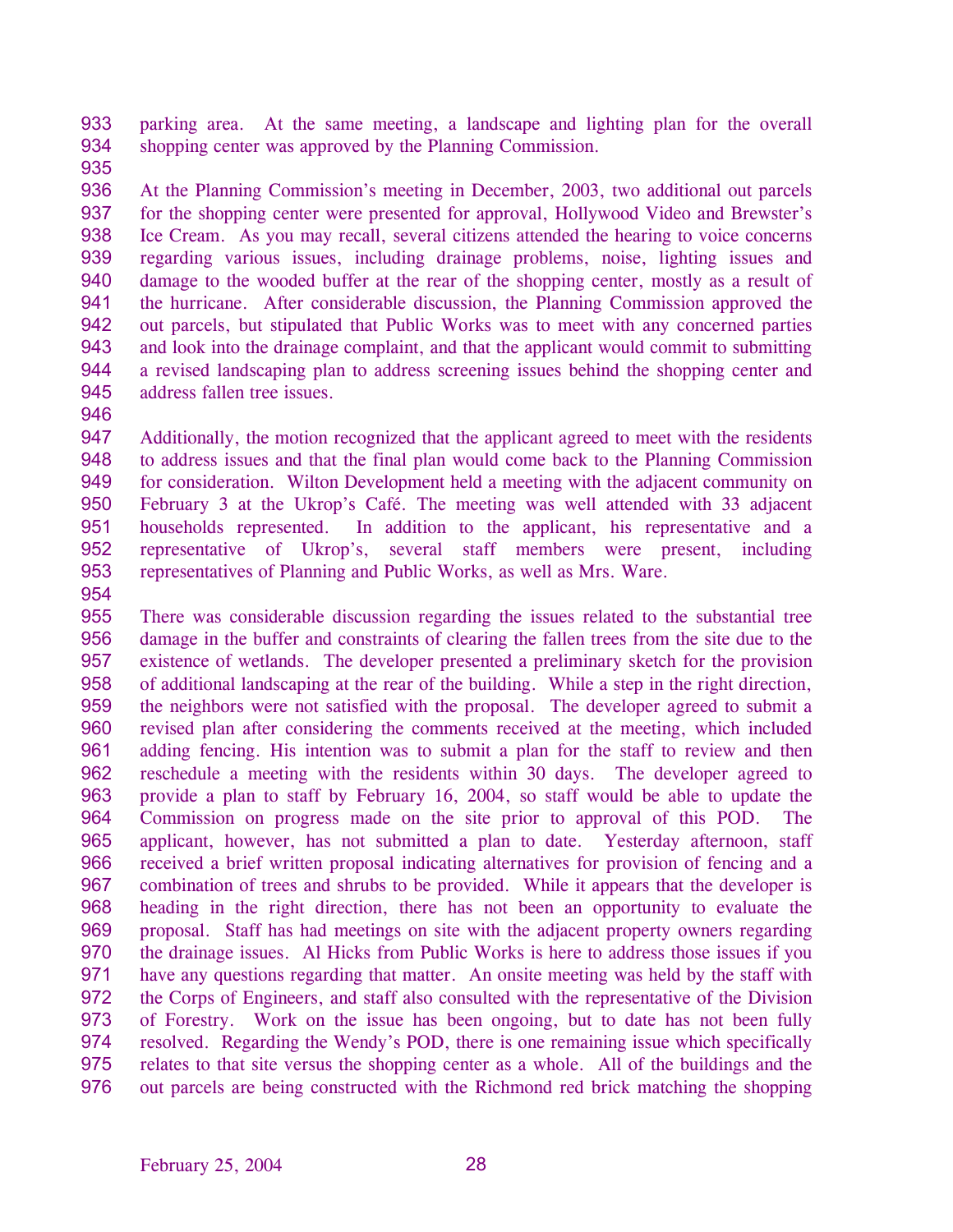977 978 979 980 center. Additionally, the dumpster enclosures are constructed of matching brick. Wendy is proposing split-faced CMU and is not committed to providing a brick enclosure. Staff feels this is particularly important, due to its location on the prominent corner of the shopping center.

- 982 983 984 985 986 987 988 989 990 991 Several conditions were added to this POD to address residents concerns, specifically Nos. 41 through 43, which limit hours of delivery, hours of service operation, and reducing lighting to security levels after hours. The addendum shows revising the conditions to apply to Wendy's only, and the same conditions would be recommended to apply to the entire shopping center when a revised landscape plan is approved. To date the applicant has not confirmed whether he is in agreement with the proposed conditions. With all that said, and should the applicant agree to the conditions of providing the brick dumpsters, staff can recommend approval of the plan, subject to the conditions for developments of this type, conditions Nos. 23 through 40 in your agenda, and revised conditions Nos. 41 through 43 in the addendum.
- 992

981

- 993 994 995 996 997 998 999 1000 1001 1002 However, I would also point out that I have just been handed a petition by one of the adjacent neighbors, signed by 63 residents, regarding concerns with the landscape plan, and I also would point out that we have somewhat of a mystery going on in the buffer area behind the shopping center. There has been some clearing work that started. Staff is not aware who is performing this work and the developer is not aware, and the residents were given a release form that you were just handed out. We have to find out where that came from. It is addressed to Ben Blankinship and I have consulted with him and he does not know what this is, so we are not sure who originated this work and who is performing this work, but the good news is somebody is starting to clean it up and it is starting to look a lot better.
- 1003

1004 I'd be happy to answer any questions.

1005

1006 1007 1008 Mrs. Ware - Are there any questions for Mrs. News? You will have time to speak in just a minute.

1009 1010 1011 Mrs. News - She was saying that on that letter, she was given that name by whoever she spoke with at the County to send it to, but we are not positive where it originated. Ben is not involved with that.

1012

1013 1014 1015 Mr. Silber - So if I understand what you are saying, there is clearing taking place in this buffer area. We are not sure who is doing it. The owners of the shopping center are unaware. The County is unaware.

1016

Ms. News - Rich Johnson is now indicating that he has gotten more information about this. The clearing is the clearing of fallen trees and debris. It is not clearing of healthy trees, which is a step in the right direction. Mr. Johnson has some more information on that. 1017 1018 1019 1020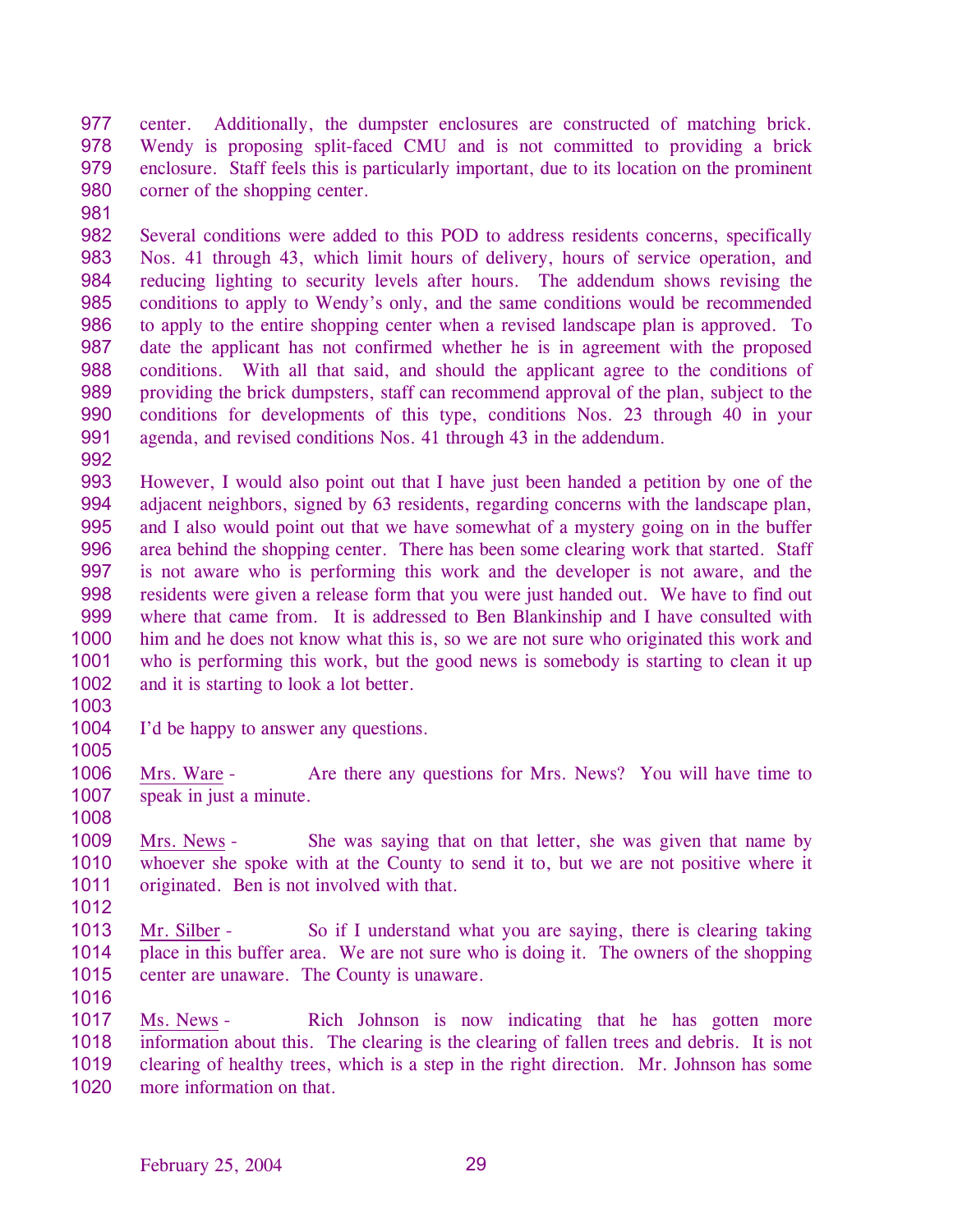1021

1022 1023 Mrs. Ware - Has there been a commitment yet to staff as to a date that the landscaping plan will be submitted?

1024

1025 1026 Mrs. News - He said he would make the 30-day deadline to staff, which the meeting was on February 3, so we'd expect to see those by March 3.

1027 1028 1029 Mrs. Ware - The 30-day deadline. I will ask Mr. Johnson when he gets here. Any questions for Mrs. News? OK. Thank you. Can we hear from the applicant, please. I need to hear from Mr. Johnson really. I need to ask you a few questions.

- 1030 1031 1032 1033 Mr. Johnson - My name is Rich Johnson with Wilton Companies, as you know. The applicant here is actually, I think, Balzer and Associates is representing Wendy's,
- 1034 1035 1036 1037 1038 1039 1040 1041 1042 1043 1044 1045 1046 1047 1048 1049 1050 1051 1052 1053 1054 1055 1056 but my situation was to provide some additional information about the area in the rear of the shopping center, which is really an independent issue from the out parcel site. But the issue had come up earlier about the fallen trees, which were really the result of Hurricane Isabel and a very direct result of Hurricane Isabel. There were somewhere between 50 and 100 trees back there that went down in that wetland area. There were questions raised about what could be done to clean that area up as it was somewhat unsightly. We have been working through numerous County departments attempting to secure information along that line and we really are not getting a lot of help in that area, not because there weren't people trying to help us. They were, but effectively clearing streams of debris and so forth is not something that the County typically does unless there is some crisis of water backing up or creating some real problem. It is just not something that the County budgets for, and, therefore, the people weren't in a position to help us. As the result of some work that our company was involved in elsewhere in the Metropolitan area, we became aware of some funds available through FEMA for some cleanup, and had put this project on a request list for FEMA, and as we now understand there is work being done by a contractor who is working in consult with the County being funded by FEMA, Federal Emergency Management Act, and those funds are clearing up a variety of creek beds around the County where there are problems, and so we are getting some supplemental help out of that from FEMA, since these were Hurricane Isabel trees and damage, and we have done some clearing. Due to some wetland issues, we were instructed to stop that clearing, but now that the Feds are involved, they have a wider level of authority to do what they want to do, so that supplemental cleanup back there is underway, and it is our understanding that that is being done by a contractor working for the County supported by FEMA.
- 1057

1058 1059 1060 Mrs. Ware - OK. As to the concerns of the residents that live around the John Rolfe Commons Shopping Center?

Mr. Johnson - We had talked at the previous meeting on February 3 that we would have everything pulled together for a supplemental meeting within 30 days, and there was some additional side comment made about trying to get something wrapped up by mid-month, and I am just going to plead guilty, folks. I looked at that as a target 1061 1062 1063 1064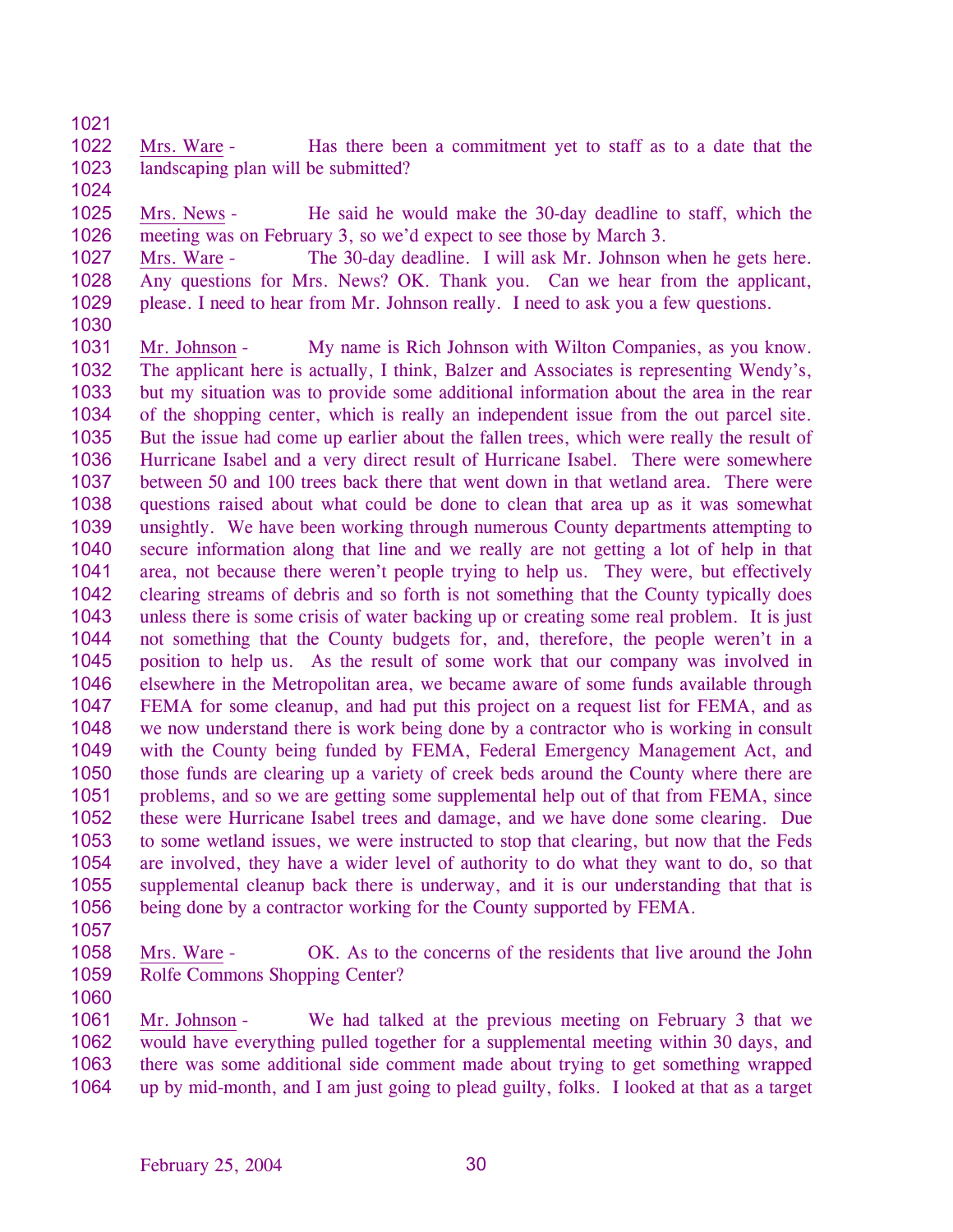1065 1066 date and not as a hard date, and I think I probably wasn't quite as attentive to that as I may have been and I apologize for that.

- 1067
- 1068 1069

Mrs. Ware - I think the date we had was the  $16<sup>th</sup>$ .

1070 1071 1072 1073 1074 1075 1076 1077 1078 1079 Mr. Johnson - I really had a target date of one month ahead, which is part of the formal program in the side conversation we have had to try to target something else. I really just didn't consider it to be a hard date, but more or less an estimate, and I apologize to staff for my confusion on that issue. But we have submitted an alternative to staff in writing, which we thought was probably good enough to give some guidance and staff has requested that we complement that with a drawing as well as a written explanation, and we will have that in the next couple of days to be able to submit to them, and that we do hope to schedule on March 2 or 3 another community meeting pursuant to our commitment to the community to have a second meeting within that 30 day period.

Mrs. Ware- What is important is that you get the landscaping plans to Ms. News prior to having that meeting, so you said the  $3<sup>rd</sup>$ . Is that the day you plan to have 1081 1082 1083 1084 these plans to Ms. News and staff, or is that the day you want to have the meeting with the neighborhood?

1085

1080

1086 1087 1088 1089 1090 1091 1092 1093 1094 Mr. Johnson - The meeting with the neighbors hasn't been scheduled at this point in time but we will expect to have all of those dates committed to and firmed up and everything done within, by March 3, and those drawings will be there not later than that point, and again, perhaps some misunderstanding on my part as to exactly what they were looking for, so I apologize to staff for my misunderstanding. But we will have all of that wrapped up and have a meeting scheduled. We will set a date by that date to have a meeting scheduled to be held promptly thereafter, but prior to the date of the Supervisor's meeting as promised.

1095 Mrs. Ware - And have you received a copy of the petition?

1097 Mr. Johnson - I received it about 10 minutes ago. Yes.

1099 1100 1101 Mrs. Ware - OK. All right. Are there any questions for Mr. Johnson from the Commission? OK. Thank you. I would like to hear from the applicant for just a minute, the Wendy's, someone.

1102

1096

1098

1103 1104 1105 Mr. Bowman - Andrew Bowman for Balzer and Associates and John Chevalier WEN-Rich, Inc.

1106 1107 Mrs. Ware - Hi. I just wanted to, I think there was an issue that was mentioned about the dumpster material.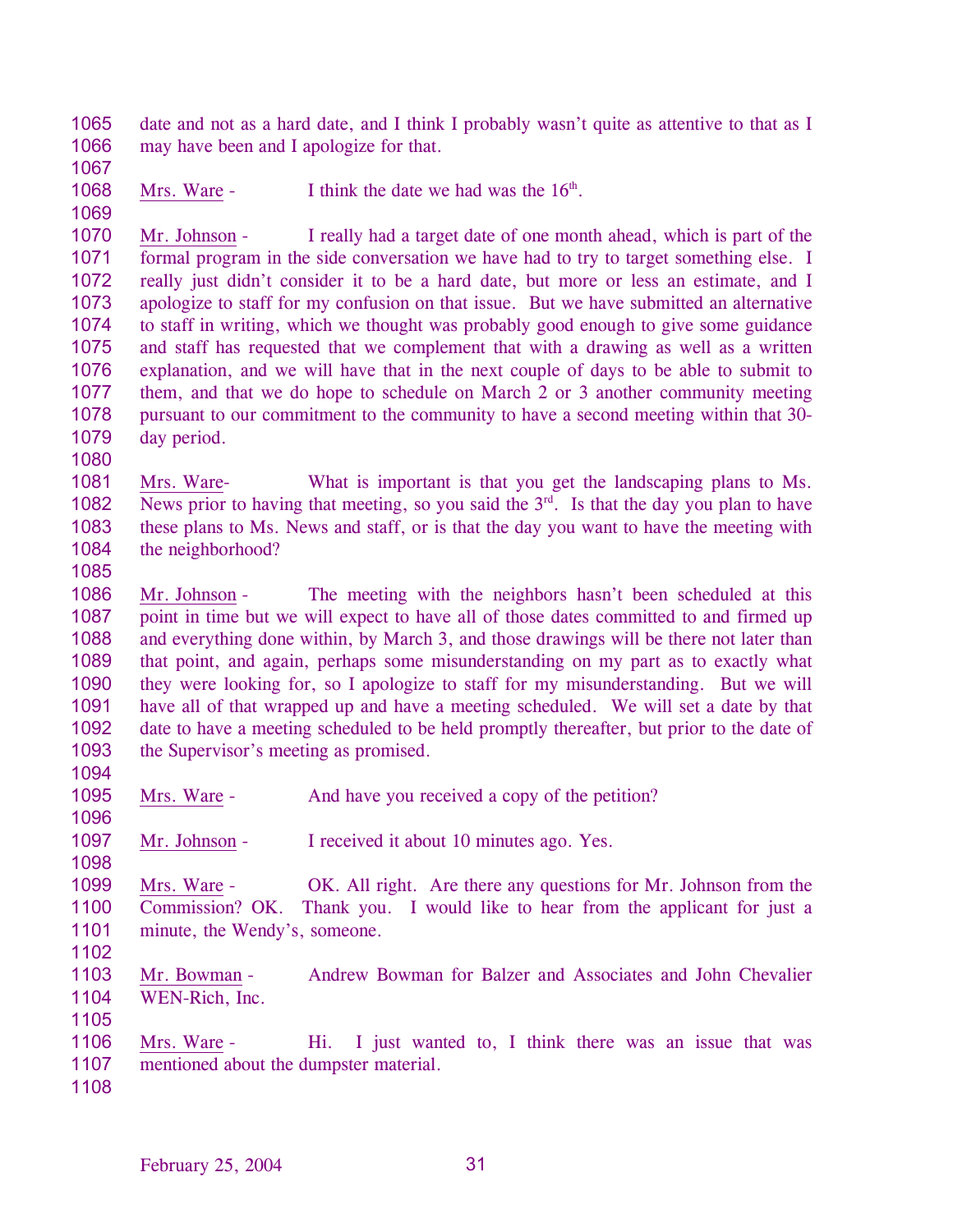1109 1110 1111 1112 1113 Mr. Chevalier - Yes, that is probably a miscommunication initially. When I first heard about the type of brick and color, we had no problem with our concept with the shopping center to match our building to begin with. I am not sure why the design came out with split-faced block, but that was not our intent. So we have no problem with proffering to have that match our building in the shopping center.

1114 1115

1116

1118

Mrs. Ware - OK. Thank you.

1117 Mr. Silber - This would be the building and the screening for the dumpsters?

1119 1120 1121 1122 Mr. Chevalier- Yes. The brick in the building. The building itself will have brick all the way up to a point where it has some stucco which will exactly match the shopping center, and then the dumpster enclosure will be 100% brick and that is the same brick.

1123 1124 1125 Mrs. Ware - Thank you. Any questions. I'd like to hear from the opposition at this time, please. Good morning.

1126 1127 1128 1129 1130 1131 1132 1133 1134 1135 1136 1137 1138 1139 1140 Ms. Worley - I am Sandra Worley and I am here representing the homeowners of Bennington Ridge East. We live directly behind John Rolfe Commons. When we purchased our homes we knew this was going to happen, but we weren't really prepared for how badly some of us have been affected by this. We understand that we are working with Mr. Johnson to get fencing for security and landscaping. But when we heard that there was going to be a fast-food restaurant in there, we all pretty much object to that. I have a petition here signed by 62 homeowners in Bennington Ridge East who do not want any fast food in John Rolfe Commons. We think it would be a big detriment to the neighborhood. There is no other fast food available in that area, but we can just go right over to Broad Street and get everything we need, so we just don't understand why there has to be a Wendy's at all. We feel like there are other franchises, more adult-oriented franchises that would have better operating hours that would suit the neighborhood much better. So, all I would like to do is just submit this petition and ask that you have mercy on us. Thank you.

1142 Mrs. Ware- Thank you. Are there any questions for Ms. Worley?

1144 1145 Mr. Marshall- Ms. Worley, is this the same petition that talks about the fence and so forth?

1146

1141

1143

1147 1148 Ms. Worley- I actually have two petitions. We did a dual run when we were going around the neighborhood. We figured we would get them both.

- 1150 Mr. Vanarsdall - Do they both say the same thing?
- 1151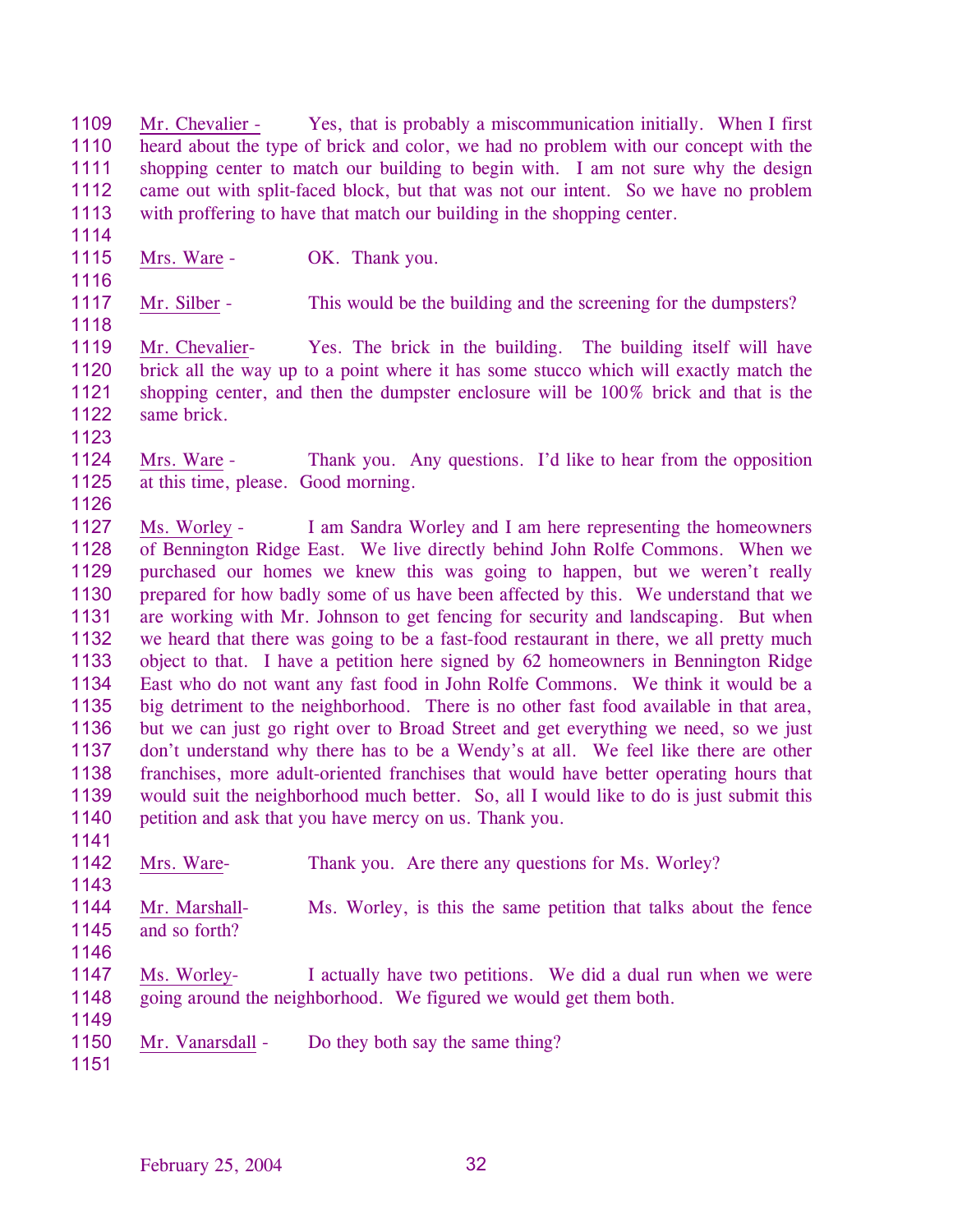1152 1153 1154 1155 1156 1157 1158 1159 1160 1161 1162 1163 1164 1165 1166 1167 1168 Ms. Worley - Basically, we are concerned about the increase in the noise level that the Wendy's is going to bring. We are concerned about the smells that are going to be floating over all of our homes. We are concerned about the traffic. We are already dealing with a lot more traffic than we have had before. We are dealing with 18-wheelers making deliveries at 4 and 5:00 in the morning. We are concerned that the parking lot is going to become a teenage hangout. We know for a fact that the Godwin students hang out at the Wendy's over on Broad Street right now and if they get one closer to home, that is where they are going to go. We are concerned about the boom boxes that we are going to be listening to all summer. Right now, I don't know if you guys are aware of this or not, but they actually use Ridgefield Parkway as a drag strip. There are guys with mufflers that are so totally illegal in this County it is unbelievable, and they drag race at 2 and 3:00 in the morning up and down Ridgefield Parkway. And I think bringing in something like a Wendy's is just going to exacerbate that whole situation. We just have a lot of concerns about this. Something like a Starbucks or an Einstein Bagels that is open in the morning, that attracts an adult customer would be totally acceptable to us, but fast food is not. We just don't need it and we don't want it.

1170 Mrs. Ware - Are there any more questions for Ms. Worley? Thank you.

1172 1173 1174 1175 1176 1177 1178 Mr. Evans - I am Wade Evans, President of the Homeowners Association which represents the southeast corner of this intersection, and I'd like to back up what the lady just said, because I live on John Rolfe Parkway, and they do use that as a speed area and in the afternoon and evening and all the way into about 2 or 3:00 a.m. in the morning you can hear these motorcycles and hot rods running up and down the street. Our people have definitely stated that they are against this. Thank you very much.

1179

1169

1171

1180 1181 1182 Mrs. Ware - Are there any questions for Mr. Evans? The Wendy's representative, may I ask you a couple of questions, please. I am sorry. Could you say your name again.

1183

1185

1184 Mr. Chevalier - John Chevalu.

1186 1187 1188 1189 Mrs. Ware - There are a lot of issues involved with the surrounding neighborhoods with just the Wendy's and there are also concerns with the entire shopping center as a whole that need to be addressed before it should move forward. Are you willing to take a deferral at this time?

1190

1191 1192 1193 Mr. Chevalier - We would be willing to take a deferral, one deferral, if we could be…

Mrs. Ware - I certainly hope things could be worked out within that one month. 1194 1195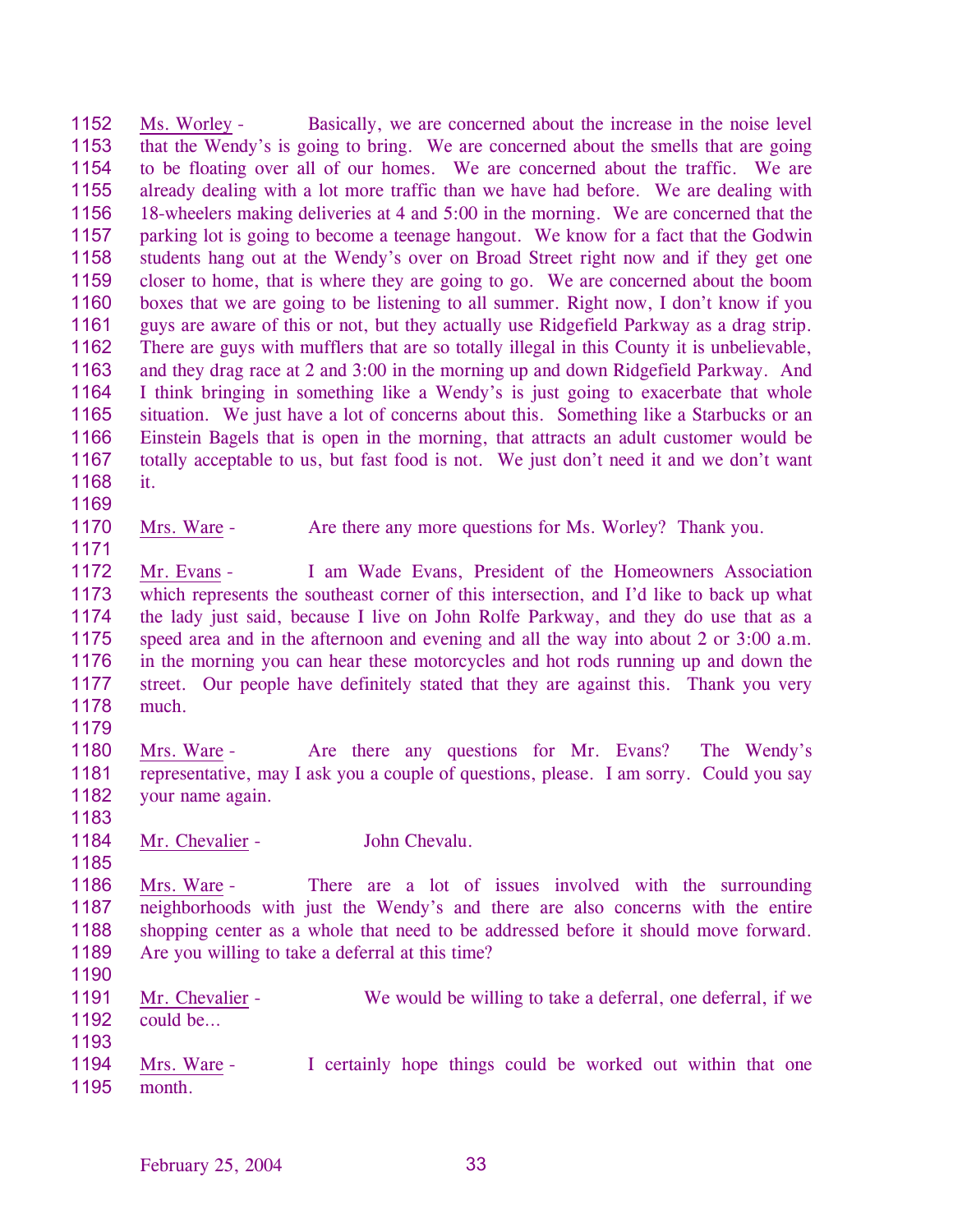1196 1197 1198 1199 Mr. Chevalier - If we could work this thing out for one month, we'd be willing to take one deferral. 1200 1201 Mrs. Ware - OK. Would this be at your request then? 1202 1203 Mr. Chevalier - Yes. 1204 1205 1206 1207 Mrs. Ware- OK. Thank you very much. All right. Then at this time I will move that POD-15-04, Wendy's @ John Rolfe Commons Shopping Center (POD-79- 01 Revised) be deferred to the March 24, 2004 meeting at the applicant's request. 1208 1209 Mr. Vanarsdall - Second. 1210 1211 1212 1213 1214 1215 1216 1217 1218 Mrs. Ware - Motion made by Mrs. Ware and seconded by Mr. Vanarsdall. All in favor say aye. All opposed say no. The ayes have it. The motion passes. At the applicant's request, the Planning Commission deferred POD-15-04, Wendy's @ John Rolfe Commons Shopping Center (POD-79-01 Revised) to its meeting on March 24, 2004. **PLAN OF DEVELOPMENT & SPECIAL EXCEPTION** 

- POD-17-04 Twin Hickory Senior Development **Brian Mitchell for HHHunt Corporation and Guy Blunnon:** Request for approval of a plan of development and special exception, as required by Chapter 24, Sections 24-2, 24-94(b) and 24-106 of the Henrico County Code, to construct a three-story, 136,390 square foot multi-family, age restricted apartment building. The special exception would authorize a building with a maximum height greater than 2 ½ stories. The 5.55-acre site is located on the west side of proposed Hickory Park Drive, approximately 600 feet north of Hickory Bend Drive on part of parcel 747-771-2430. The zoning is R-6C, General Residence District (Conditional). County water and sewer. **(Three Chopt)**
- 1219

1220 1221 Mrs. Ware - Is there any opposition to this case? Good morning, Mr. Kennedy.

- 1222 Mr. Kennedy **-** Good morning. Twin Hickory Senior Development has proposed a three-story age restricted apartment building located along proposed Hickory Park 1223 1224
- Drive. The subject property was zoned R-6C, General Residence District, in 2003 and 1225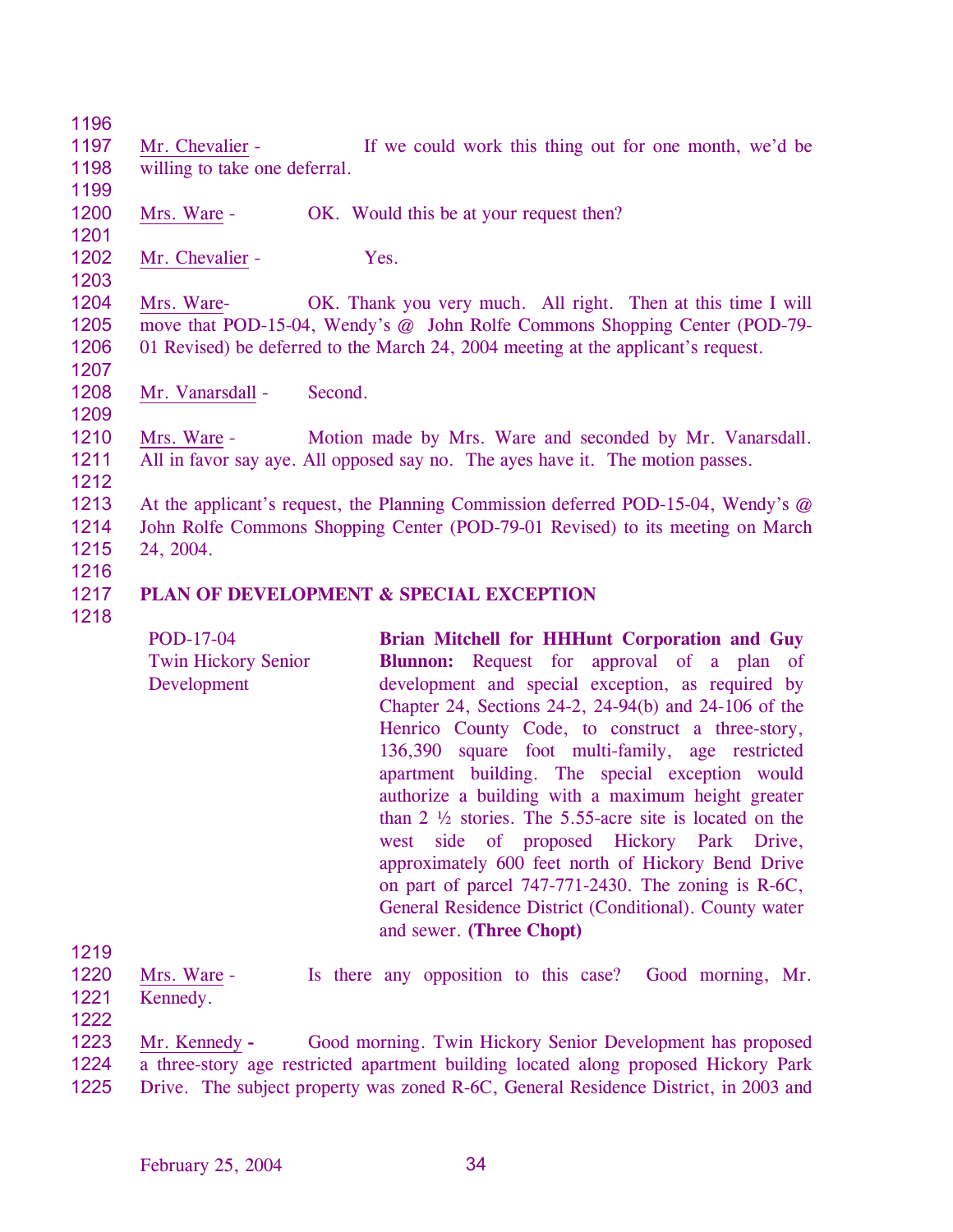1226 1227 1228 the proffers contemplate the proposed use. The proposed development would result in the construction of 19.8 multi-family dwelling units per acre, the maximum permitted in the R-6 District. However, the units would be age restricted.

1229

1230 1231 A revised layout was submitted last week, which was just distributed, to address staff concerns regarding secondary access and looped water mains.

1232

1233 1234 1235 The revised plan satisfies both proffers and multi-family design requirements. A perimeter buffer would be maintained or provided, the building would be connected by an internal sidewalk system to the Twin Hickory pedestrian paths.

1236

1237 1238 Improvements to Hickory Park Drive, where it abuts the property, would be provided by HHHunt under a separate plan that has been submitted.

1239 1240 1241 1242 1243 1244 A special exception is requested to permit construction of building over 2 ½ stories. Staff recommends approval of a Special Exception for the proposed three-story building, a very minor request, subject to the five additional conditions, provided in the agenda addendum. Basically, all of those conditions are addressed by the plans, so this basically just restates and restricts this to senior living and to make sure it is quality senior living. If anyone wishes, I could review those conditions.

1245

1246 1247 1248 1249 Staff also recommends approval of the Special Exception, subject to the restrictions that it is senior restricted, age-restricted to seniors, and the conditions that would provide the quality living and staff also recommends approval of the requested POD.

1250 1251 1252 If you have any questions, I will be willing to answer them. The engineer and the developer are present and are both available to answer any questions.

1253 Mrs. Ware - Are there any questions of Mr. Kennedy from the Commission?

1255 1256 Mr. Kennedy - We need two votes. One on the Special Exception and one on the POD.

1258 1259 1260 Mr. Marshall - Madam Chairman, I move approval of POD-17-04, Twin Hickory Senior Development, subject to the annotations on the plans, the standard conditions for developments of this type and conditions Nos. 23 through 32.

1261 1262

1254

1257

Mr. Vanarsdall - Second.

1263

1266

1264 1265 Mrs. Ware - Motion made by Mr. Marshall and seconded by Mr. Vanarsdall. All in favor say aye. All opposed say no. The motion passes.

1267 1268 1269 The Planning Commission approved POD-17-04, Twin Hickory Senior Development, subject to the annotations on the plans, the standard conditions for developments of this type and the following additional conditions: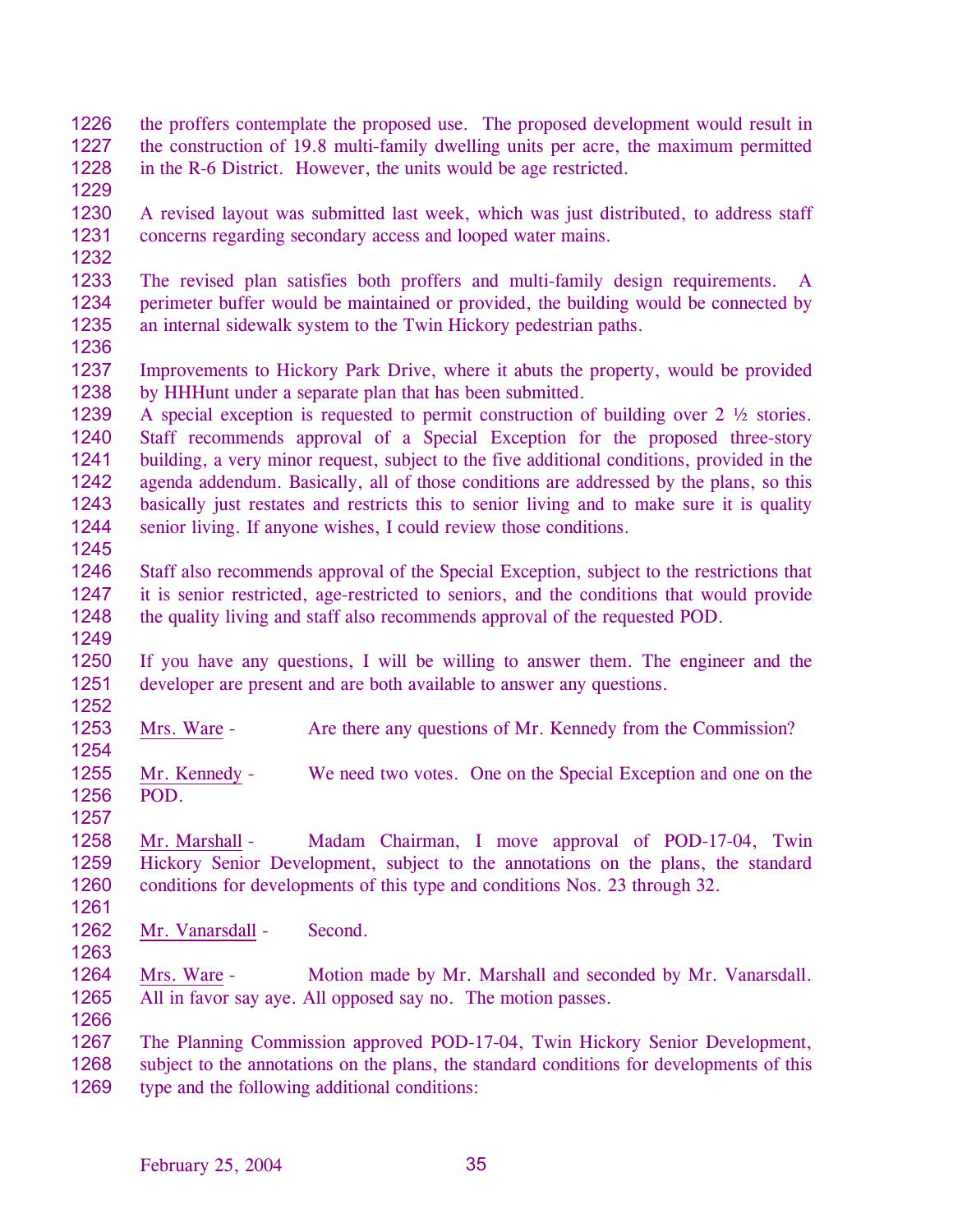## 1271 1272 1273 1274 1275 23. The right-of-way for of Hickory Park Drive as shown on approved plans shall be dedicated to the County prior to any occupancy permits being issued. The right-of-way dedication plat and any other required information shall be submitted to the County at least sixty (60) days prior to requesting occupancy permits.

- 1276 1277 1278 1279 1280 24. The easements for drainage and utilities as shown on approved plans shall be granted to the County in a form acceptable to the County Attorney prior to any occupancy permits being issued. The easement plats and any other required information shall be submitted to the County Real Property Agent at least sixty (60) days prior to requesting occupancy permits.
- 1281 1282 1283 1284 1285 25. The limits and elevations of the 100-year frequency flood shall be conspicuously noted on the plan "Limits of 100 Year Floodplain." In addition, the delineated 100-year floodplain must be labeled "Variable Width Drainage and Utility Easement." The easement shall be granted to the County prior to the issuance of any occupancy permits.
- 1286 1287 26. The developer shall provide fire hydrants as required by the Department of Public Utilities and Division of Fire.
- 1288 1289 27. The proffers approved as a part of zoning case C-13C-02 shall be incorporated in this approval.
- 1290 1291 1292 28. Any necessary off-site drainage and/or water and sewer easements must be obtained in a form acceptable to the County Attorney prior to final approval of the construction plans.
- 1293 1294 1295 29. Deviations from County standards for pavement, curb or curb and gutter design shall be approved by the County Engineer prior to final approval of the construction plans by the Department of Public Works.
- 1296 1297 1298 30. Insurance Services Office (ISO) calculations must be included with the plans and contracts and must be approved by the Department of Public Utilities prior to the issuance of a building permit.
- 1299 1300 1301 31. Approval of the construction plans by the Department of Public Works does not establish the curb and gutter elevations along the Henrico County maintained right-of-way. The elevations will be set by Henrico County.
- 1302 1303 1304 1305 1306 32. The location of all existing and proposed utility and mechanical equipment (including HVAC units, electric meters, junction and accessory boxes, transformers, and generators) shall be identified on the landscape plans. All equipment shall be screened by such measures as determined appropriate by the Director of Planning or the Planning Commission at the time of plan approval**.**
- 1307

1270

1308 1309 1310 1311 Mr. Marshall - Madam Chairman, I move approval of POD-17-04, Special Exception, for Twin Hickory Senior Development, subject to the annotations on the plans, the recommendations of staff and conditions Nos. 1 through 5 as shown on Page 6 of the Addendum.

- 1312
- 1313 Mr. Vanarsdall Second.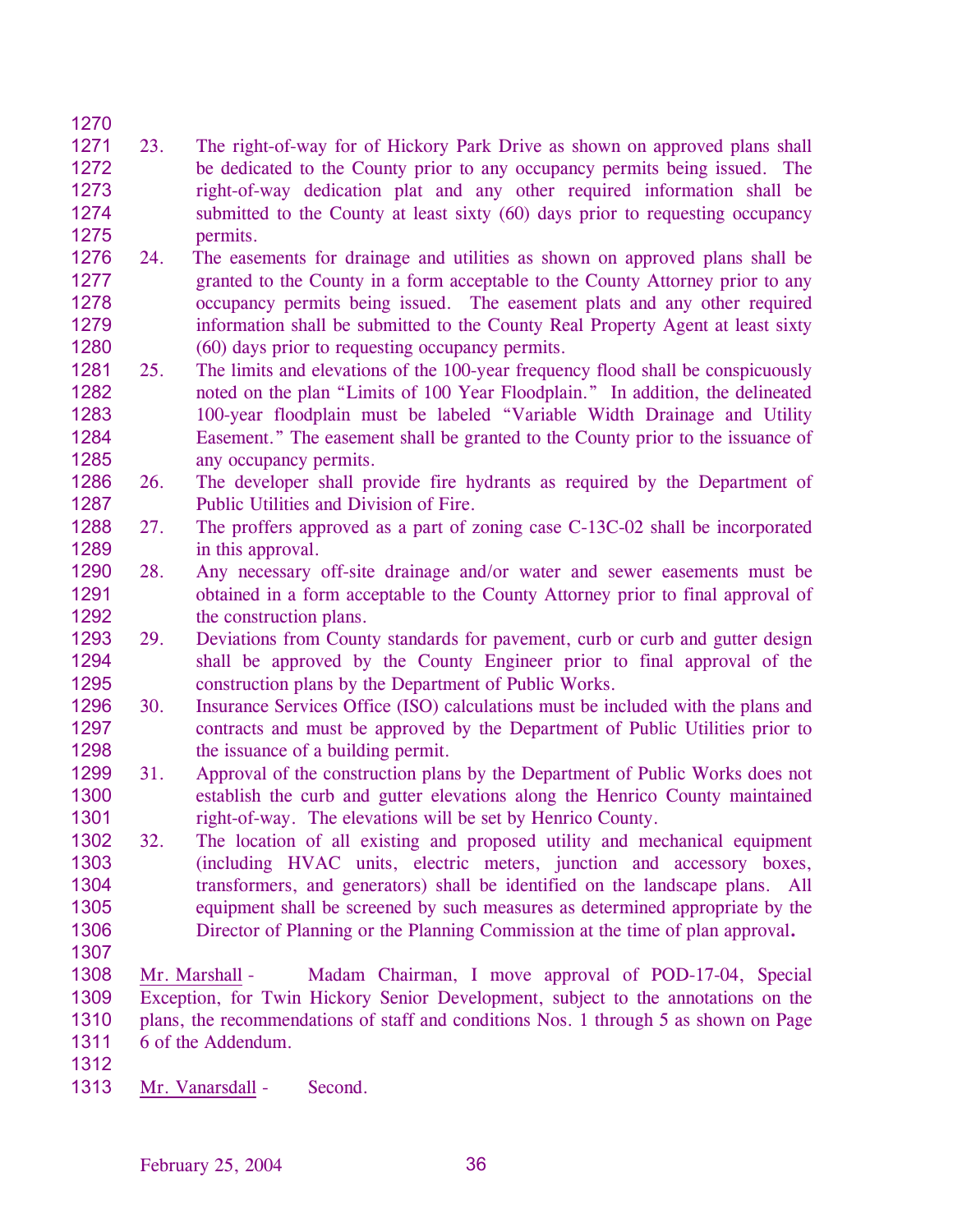1314 1315 1316 1317 1318 1319 1320 1321 1322 1323 1324 1325 1326 1327 1328 1329 1330 1331 Mrs. Ware - Motion made by Mr. Marshall and seconded by Mr. Vanarsdall. All in favor say aye. All opposed say no. The motion passes. The Planning Commission approved Special Exception POD-17-04, Twin Hickory Senior Development, subject to the following conditional conditions: 1. The units shall be restricted to rental to persons over the age of 62. 2. The building shall be completely fire sprinklered. 3. Laundry rooms for use by residents shall be provided on each floor. 4. The following amenities shall be provided for the benefit of residents: Two elevators, a 500 square foot library/computer room, a 400 square foot activities room, and a 1,000 square foot community meeting room with a service kitchen, trash chutes, and on-site storage facilities. Additional services appropriate to age-restricted housing may be offered. 5. Perimeter landscaping and lighting shall comply with multi-family design standards.

- 1332 **PLAN OF DEVELOPMENT**
- 1333

POD-18-04 Wachovia Bank Addition – 81 S. Airport Drive (POD-50-89 Revised) **Timmons Group for Wachovia Bank, NA and**  William W. South, Jr.: Request for approval of a revised plan of development, as required by Chapter 24, Section 24-106 of the Henrico County Code, to construct a 192 square foot building addition to an existing onestory, 2,960 square foot bank building in an existing shopping center and construct two detached drive up ATM's. The 1.70-acre site is located at 81 S. Airport Drive on State Route 156 approximately 900 feet west of Nine Mile Road on parcels 824-720-2238 and 4167. The zoning is B-2C, Business District (Conditional), B-3C, Business District (Conditional) and ASO (Airport Safety Overlay) District. County water and sewer. **(Varina)** 

- 1335 1336 Mrs. Ware - Is there any opposition to this case? No opposition. Good morning, Mr. McGarry.
- 1337
- 1338 1339 1340 1341 Mr. McGarry - Good morning, Madam Chair and members of the Commission, Mr. Donati. Staff has received a master plan, which can be implemented on the parcel. Staff can recommend approval subject to the standard conditions for developments of this type and the following additional conditions, Nos. 23 through 34.
- 1342
- 1343 I'd be happy to answer any questions.
- 1344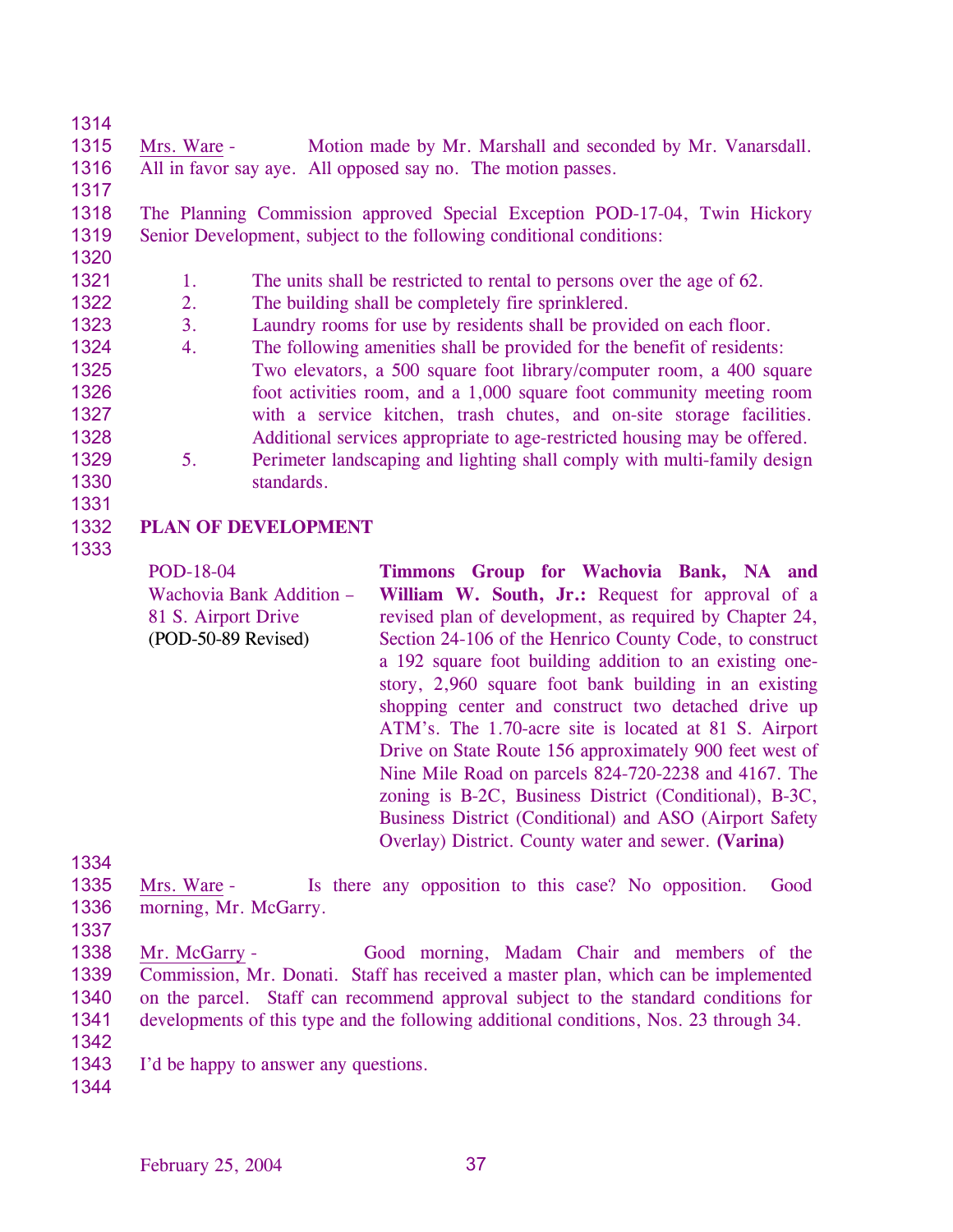| 1345<br>1346                 | Mrs. Ware - |                          | Do you have any questions for Mr. McGarry?                                                                                                                                                                                                    |
|------------------------------|-------------|--------------------------|-----------------------------------------------------------------------------------------------------------------------------------------------------------------------------------------------------------------------------------------------|
| 1347<br>1348<br>1349         |             | Mr. Jernigan -           | Mr. McGarry, yesterday we had two issues.<br>One was the<br>wetland problem and entry. Have both of those been satisfied?                                                                                                                     |
| 1350<br>1351<br>1352         |             | Mr. McGarry -            | Yes, sir. One of the conditions addresses the fact that they are<br>having difficulty getting the necessary wetlands permits. They are willing to give up<br>the access to Airport Drive and serve the site internally.                       |
| 1353<br>1354<br>1355         |             | Mr. Jernigan -           | OK. That is all I have. Thank you.                                                                                                                                                                                                            |
| 1356<br>1357<br>1358         | Mrs. Ware - | applicant, Mr. Jernigan? | Are there any other questions? Do you want to hear from the                                                                                                                                                                                   |
| 1359<br>1360<br>1361         |             | Mr. Jernigan -           | No, this is pretty simple. It is an ATM addition and I don't think<br>we need to hear from the applicant. I am ready to move on it.                                                                                                           |
| 1362<br>1363                 | Mrs. Ware - |                          | OK.                                                                                                                                                                                                                                           |
| 1364<br>1365<br>1366<br>1367 |             | Mr. Jernigan -           | Madam Chairman, with that I will move approval of POD-18-04,<br>Wachovia Bank Addition - 81 S. Airport Drive, subject to the standard conditions for<br>developments of this type and the following additional conditions Nos. 23 through 34. |
| 1368<br>1369                 |             | Mr. Vanarsdall -         | Second.                                                                                                                                                                                                                                       |
| 1370<br>1371<br>1372         | Mrs. Ware - |                          | Motion made by Mr. Jernigan and seconded by Mr. Vanarsdall.<br>All in favor say aye. All opposed say no. The motion passes.                                                                                                                   |
| 1373<br>1374<br>1375<br>1376 |             |                          | The Planning Commission approved POD-18-04, Wachovia Bank Addition – 81 South<br>Airport Drive (POD-50-89 Revised), subject to the standard conditions for<br>developments of this type and the following additional conditions:              |
| 1377<br>1378                 | 23.         |                          | The entrances and drainage facilities on S. Airport Drive (State Route 156) shall<br>be approved by the Virginia Department of Transportation and the County.                                                                                 |
| 1379<br>1380<br>1381         | 24.         |                          | A notice of completion form, certifying that the requirements of the Virginia<br>Department of Transportation entrances permit have been completed, shall be<br>submitted to the Planning Office prior to any occupancy permits being issued. |
| 1382<br>1383                 | 25.         |                          | The developer shall provide fire hydrants as required by the Department of<br>Public Utilities and Division of Fire.                                                                                                                          |
| 1384<br>1385                 | 26.         |                          | The proffers approved as a part of zoning cases C-85C-87 and C-35C-79 shall<br>be incorporated in this approval.                                                                                                                              |
| 1386<br>1387<br>1388         | 27.         | the construction plans.  | Any necessary off-site drainage and/or water and sewer easements must be<br>obtained in a form acceptable to the County Attorney prior to final approval of                                                                                   |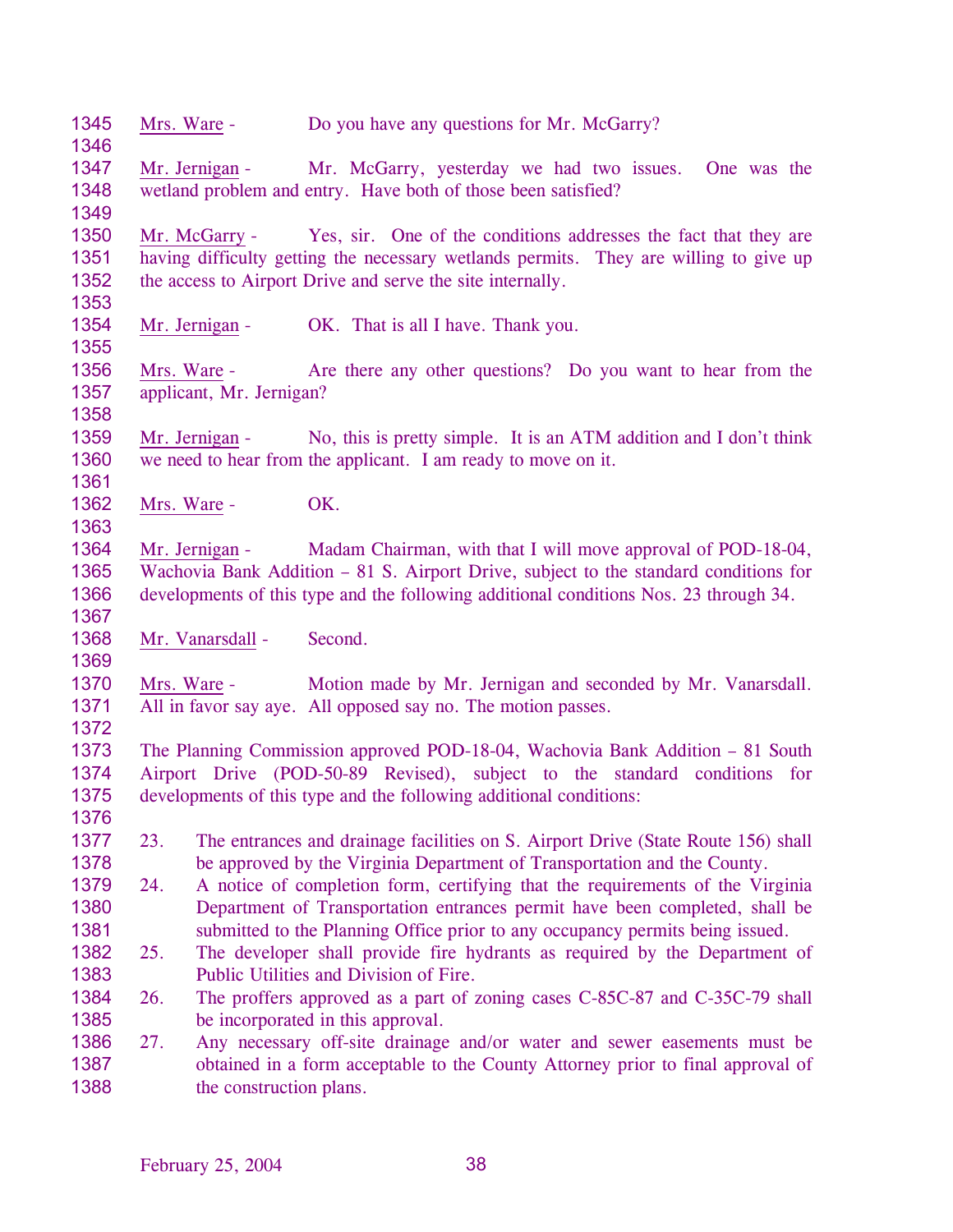- 1389 1390 1391 28. Deviations from County standards for pavement, curb or curb and gutter design shall be approved by the County Engineer prior to final approval of the construction plans by the Department of Public Works.
- 1392 1393 1394 1395 29. In the event of any traffic backup which blocks the public right-of-way as a result of congestion caused by the drive-up teller facilities, the owner/occupant shall close the drive-up teller facilities until a solution can be designed to prevent traffic backup.
- 1396 1397 1398 30. Insurance Services Office (ISO) calculations must be included with the plans and contracts and must be approved by the Department of Public Utilities prior to the issuance of a building permit.
- 1399 31. The conceptual master plan, as submitted with this application, is for planning 1400 and information purposes only.
- 1401 32. The dumpster shall meet screening requirements or be removed.
- 1402 1403 33. Relocation of the exiting six-foot opaque fence shall be approved by the Division of Police prior to construction plan approval.
- 1404 1405 1406 34. Prior to final approval of the construction plans, the applicant shall furnish a letter from the adjacent property owners agreeing to permit offsite improvements on their property.
- 1407
- 1408

## **PLAN OF DEVELOPMENT & TRANSITIONAL BUFFER DEVIATION**

1409

POD-20-04 Independence Park Medical Offices/Gaskins Place

**McKinney & Company for GMH Virginia LLC and Riverstone Properties, LLC:** Request for approval of a plan of development and transitional buffer deviation, as required by Chapter 24, Sections 24-106 and 24- 106.2 of the Henrico County Code, to construct a twostory, 30,100 square foot medical office building and for approval of a mass grading plan. The 25.11-acre site is located at the northeast intersection of Gaskins Road and Interstate 64 on parcels 751-756-9768 and 752-757-0556. The zoning is M-1C, Light Industrial District (Conditional). County water and sewer. **(Three Chopt)** 

- 1410
- 1411 1412 Mrs. Ware - Is there any opposition to this case? There is opposition. Good morning, Mr. Wilhite.
- 

1413

Mr. Wilhite - Good morning. We have had some discussions this morning with the applicant. The applicant at this point is requesting that we defer this case for two weeks. There is a misunderstanding between the staff and the applicant about the approval. Staff was proceeding under the assumption that we are approving the Phase 1 building and that the future buildings would come back for separate POD approval. The applicant would like to see about getting the case readvertised to approve the other three medical office buildings in this complex as part of the overall approval and allow 1414 1415 1416 1417 1418 1419 1420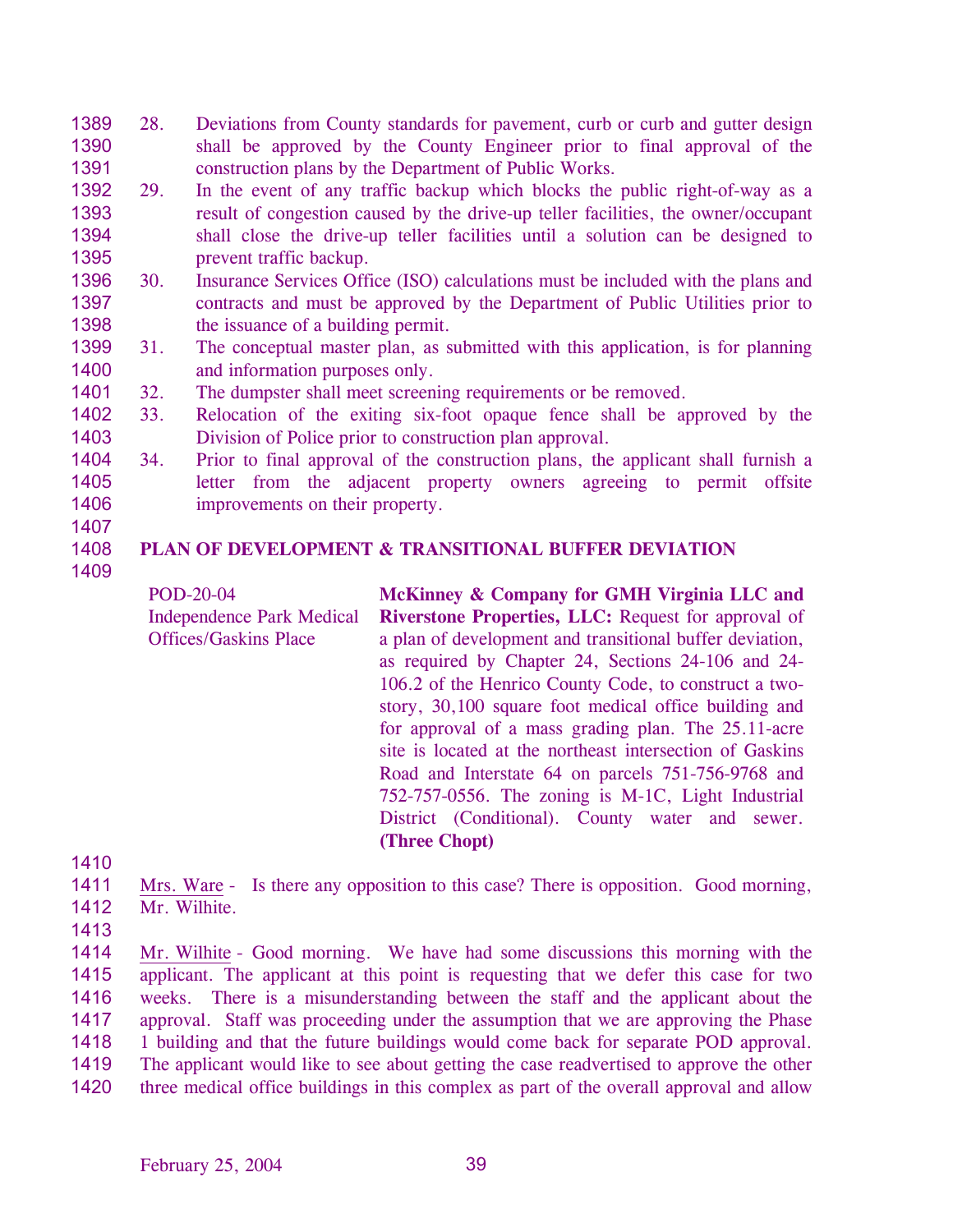- 1421 1422 1423 them to come back and be approved administratively. The case is not advertised under that manner. That is something we will have to take a look at. The applicant wants to request a deferral until the night meeting, March 11, 2004.
- 1425 1426 1427 Mr. Marshall - With that, Madam Chairman, I will move that POD-20-04, Independence Park Medical Offices/Gaskins Place, be deferred at the applicant's request to the March 11, 2004 meeting.
- 1429 Mr. Vanarsdall - Second.

1431 1432 Mrs. Ware - Motion made by Mr. Marshall and seconded by Mr. Vanarsdall. All in favor say aye. All opposed say no. The motion passes.

1433

1424

1428

1430

1434 1435 At the applicant's request, the Planning Commission deferred POD-20-04, Independence Park Medical Offices/Gaskins Place, to its meeting on March 11, 2004.

### 1437 **SUBDIVISION**

1438

1436

| <b>Independence Park Drive</b> | McKinney & Company for Riverstone Properties             |
|--------------------------------|----------------------------------------------------------|
| (February 2004 Plan)           | LLC and GMH VA LLC: The 1.06-acre site                   |
|                                | proposed for a dedication of public right-of-way is      |
|                                | located on the west line of Mayland Court,               |
|                                | approximately 700 feet south of Mayland Drive on part    |
|                                | of parcels 752-757-0556 and 751-756-9768. The            |
|                                | zoning is M-1C, Light Industrial District (Conditional). |
|                                | County water and sewer. (Three Chopt) 0 Lot              |

1439

1440 1441 1442 Mr. Marshall - Madam Chairman, I move that Subdivision Independence Park Drive, on Page 28 of the Agenda, be deferred at the applicant's request to March 11, 2004.

- 1443
- 1444 1445 Mr. Vanarsdall - Second.

1446 1447 Mrs. Ware - Motion made by Mr. Marshall and seconded by Mr. Vanarsdall. All in favor say aye. All opposed say no. The motion passes.

- 1448 1449 1450 At the applicant's request, the Planning Commission deferred Subdivision Independence Park Drive (February 2004 Plan) to its meeting on March 11, 2004.
- 1452 Mr. Marshall - Madam Chairman, you may want to address the opposition.
- 1454 Mrs. Ware - Oh, I am so sorry. Would you like to come up?
- 1455

1451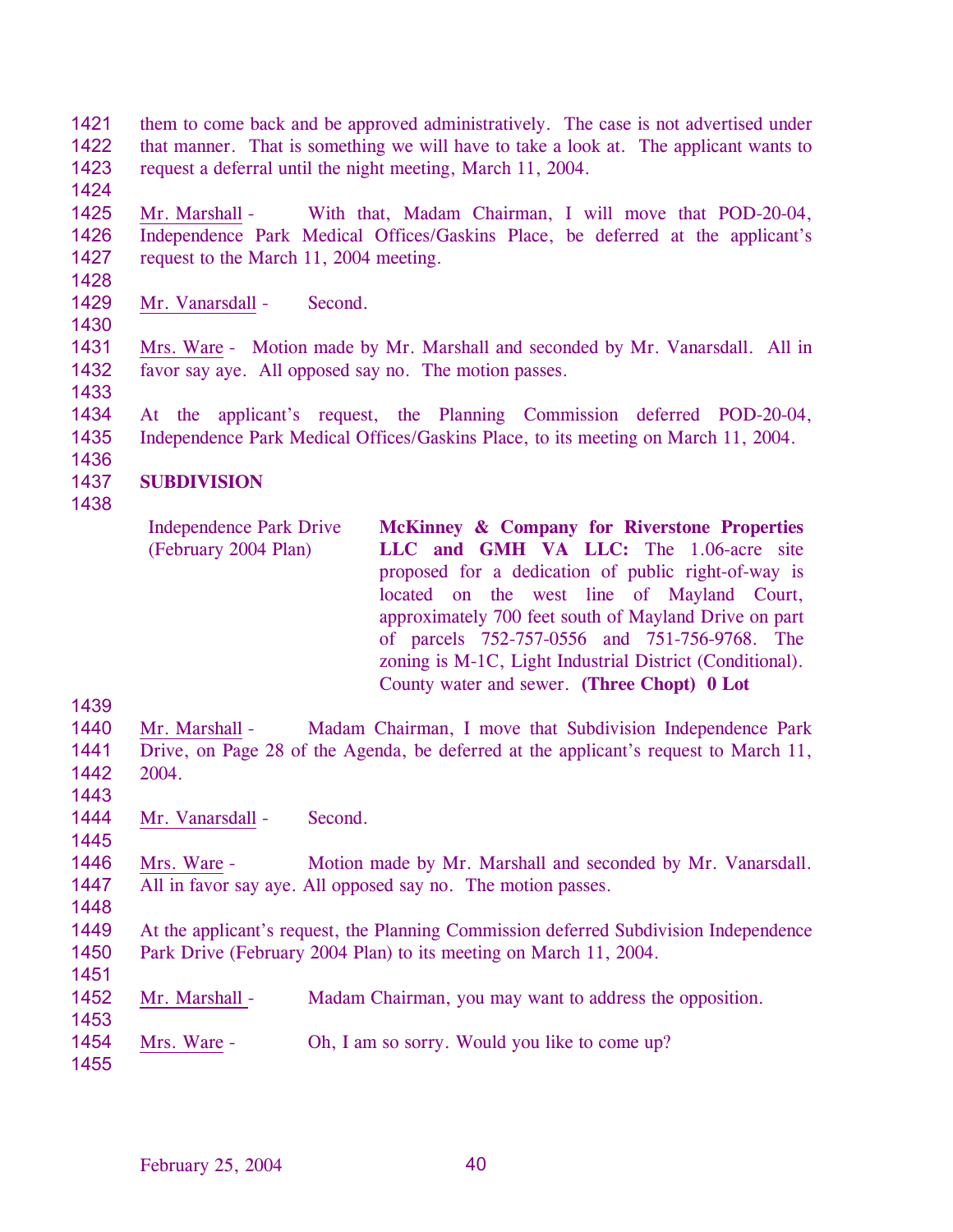| 1456 | Man from Aud. -                  | Should we really just address this the next time if that is more           |
|------|----------------------------------|----------------------------------------------------------------------------|
| 1457 | appropriate?                     |                                                                            |
| 1458 |                                  |                                                                            |
| 1459 | Mr. Marshall -                   | Right, and you may want to get with Mr. Burcin. He is in the               |
| 1460 | back of the room and discuss it. |                                                                            |
| 1461 |                                  |                                                                            |
| 1462 |                                  | Man from Aud. - We do not oppose the development. We just have a few items |
| 1463 | that we would like to address.   |                                                                            |
| 1464 |                                  |                                                                            |
| 1465 | Mr. Marshall -                   | And you may talk to him about that to see if he can satisfy your           |
| 1466 | concerns.                        |                                                                            |
| 1467 |                                  |                                                                            |
| 1468 |                                  |                                                                            |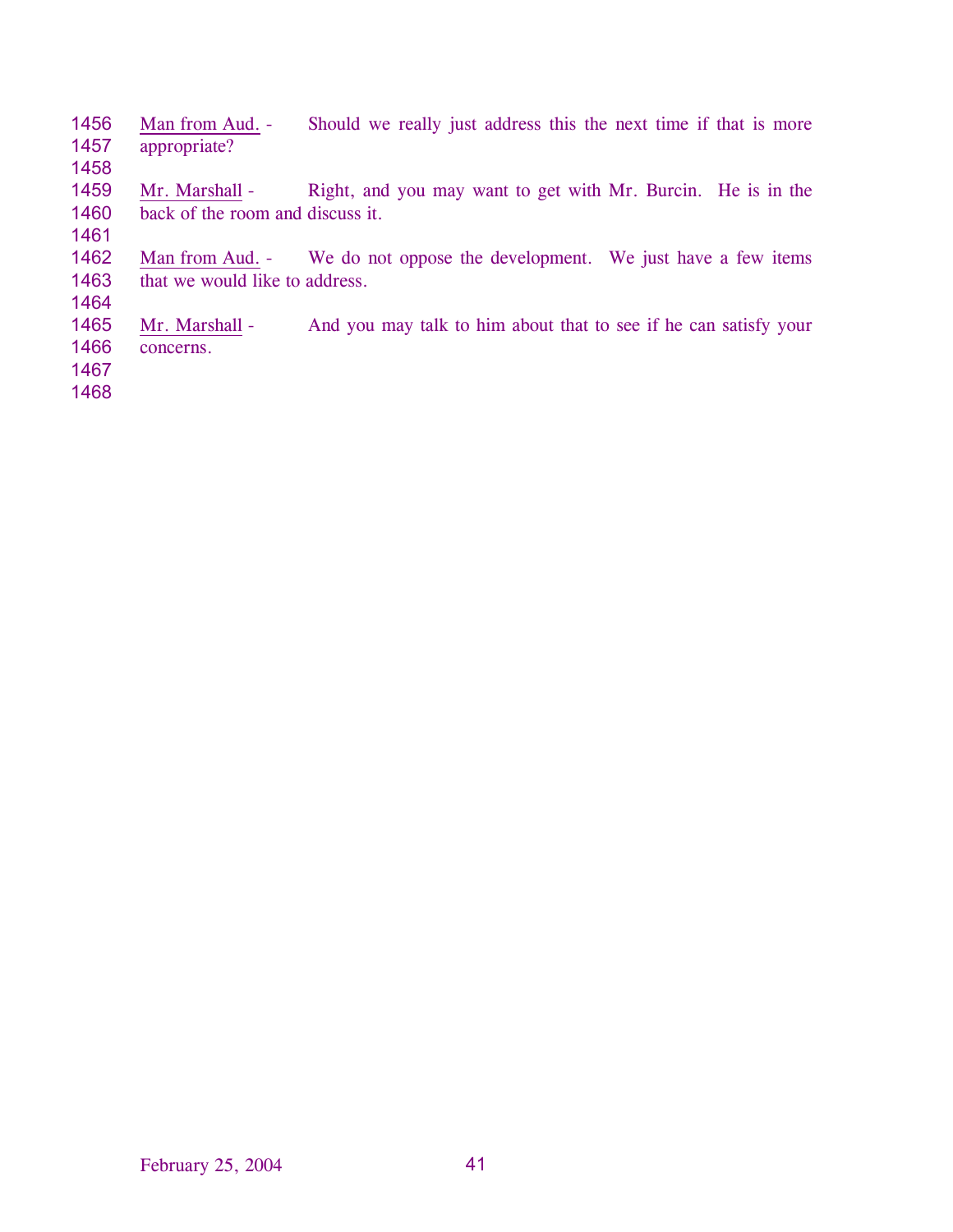#### 1468 **PLAN OF DEVELOPMENT**

## 1469

| POD-22-04               | Richard L. Baird, Jr., P.E. for Norman R. Seay:         |
|-------------------------|---------------------------------------------------------|
| Richmond Bumper @       | Request for approval of a revised plan of development,  |
| <b>Park Central</b>     | as required by Chapter 24, Section 24-106 of the        |
| (POD-29-94 Revised)     | Henrico County Code, to construct a one-story, 22,500   |
| 8820 Park Central Drive | square foot warehouse addition to an existing building. |
|                         | The 5.99-acre site is located along the west side of    |
|                         | Park Central Drive approximately 350 feet south of      |
|                         | Scott Road at 8820 Park Central Drive on parcel 789-    |
|                         | 760-0587. The zoning is O/SC, Office Service District   |
|                         | (Conditional). County water and sewer. (Fairfield)      |

1471 1472 Mrs. Ware - Is there any opposition to this case? There is no opposition. Mr. McGarry.

1473

1481

1483

1486

1488

1490

1492

1470

1474 1475 1476 1477 1478 1479 1480 Mr. McGarry - I am sorry I got held up out there in the lobby. This is, I think, one of my easy ones. Yes. Staff has worked out the screening of the overhead doors. We have a revised condition No. 30 on your addendum that basically says that the gate at the north screen wall, we want it to match the gate on the south screen wall. With that staff can recommend approval subject to the annotations on the plans, the standard conditions for developments of this type, and conditions Nos. 23 through 30, which is revised on your addendum. I'd be happy to answer any questions.

1482 Mrs. Ware- **Are there any questions for Mr. McGarry?** 

1484 1485 Mr. Jernigan - Mr. McGarry, this is just strictly warehousing? There is no chroming going on here?

1487 Mr. McGarry - That is correct.

1489 Mr. Jernigan - That is all I had.

1491 Mrs. Ware - Do you need to hear from the applicant?

1493 1494 1495 1496 1497 Mr. Archer - I don't believe so, Madam Chairman. I don't think so, unless somebody else needs to. With that, I will move for approval of POD-22-04, Richmond Bumper @ Park Central (POD-29-94 Revised) 8820 Park Central Drive, subject to the standard conditions for developments of this type and the additional conditions Nos. 23 through 30, with 30 being revised on the addendum.

1499 Mr. Vanarsdall - Second.

1500

1498

February 25, 2004 42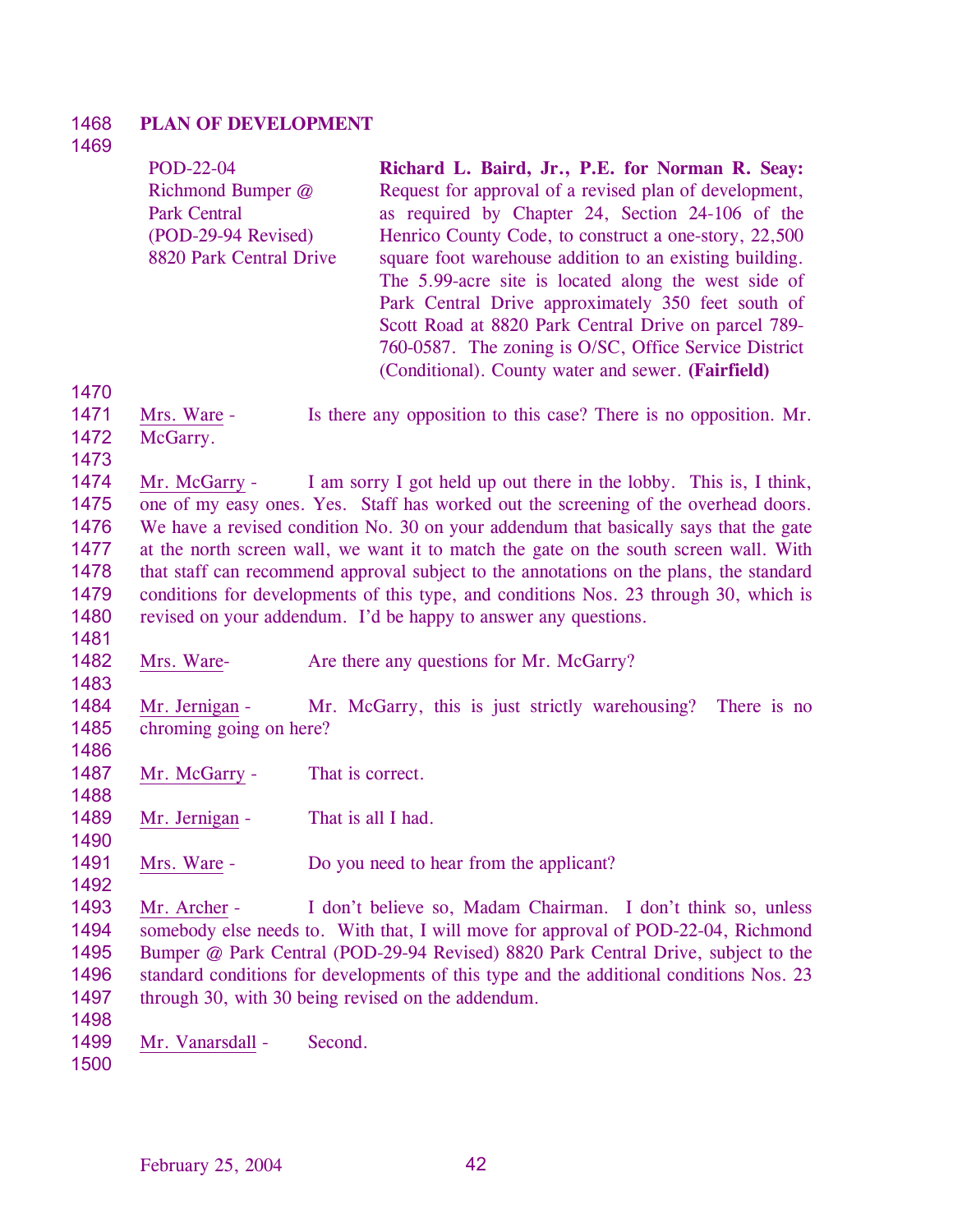1501 1502 Mrs. Ware - Motion made by Mr. Archer and seconded by Mr. Vanarsdall. All in favor say aye. All opposed say no. The motion passes.

1503 1504 1505 1506 The Planning Commission approved POD-22-04, Richmond Bumper @ Park Central (POD-29-94 Revised) 8820 Park Central Drive, subject to the annotations on the plans, the standard conditions for developments of this type and the following additional conditions:

- 1507
- 1508 1509 23. The developer shall provide fire hydrants as required by the Department of Public Utilities and Division of Fire.
- 1510 1511 24. The proffers approved as a part of zoning case C-57C-88 shall be incorporated in this approval.
- 1512 1513 1514 25. Any necessary off-site drainage and/or water and sewer easements must be obtained in a form acceptable to the County Attorney prior to final approval of the construction plans.
- 1515 1516 1517 26. Deviations from County standards for pavement, curb or curb and gutter design shall be approved by the County Engineer prior to final approval of the construction plans by the Department of Public Works.
- 1518 1519 1520 27. Insurance Services Office (ISO) calculations must be included with the plans and contracts and must be approved by the Department of Public Utilities prior to the issuance of a building permit.
- 1521 1522 1523 28. Approval of the construction plans by the Department of Public Works does not establish the curb and gutter elevations along the Henrico County maintained right-of-way. The elevations will be set by Henrico County.
- 1524 1525 1526 1527 1528 29. The location of all existing and proposed utility and mechanical equipment (including HVAC units, electric meters, junction and accessory boxes, transformers, and generators) shall be identified on the landscape plans. All equipment shall be screened by such measures as determined appropriate by the Director of Planning or the Planning Commission at the time of plan approval**.**
- 1529 1530 30. Provide a gate at the north screen wall, which shall be identical to the gate on the south screen wall.
- 1531 1532

## 1533 **SUBDIVISION**

Weatherfield Farms (February 2004 Plan)

**Timmons Group for Frances Hermann Garrett, George M. Hermann and Atlantic Homes, L.L.C.:**  The 78.679-acre site proposed for a subdivision of 168 single-family homes is located approximately ½ mile east of Laburnum Avenue at 3800 Creighton Road, on parcels 811-731-2493, 6048 and 812-731-4040. The zoning is R-3C, One-Family Residence District (Conditional). County water and sewer. **(Fairfield) 168 Lots**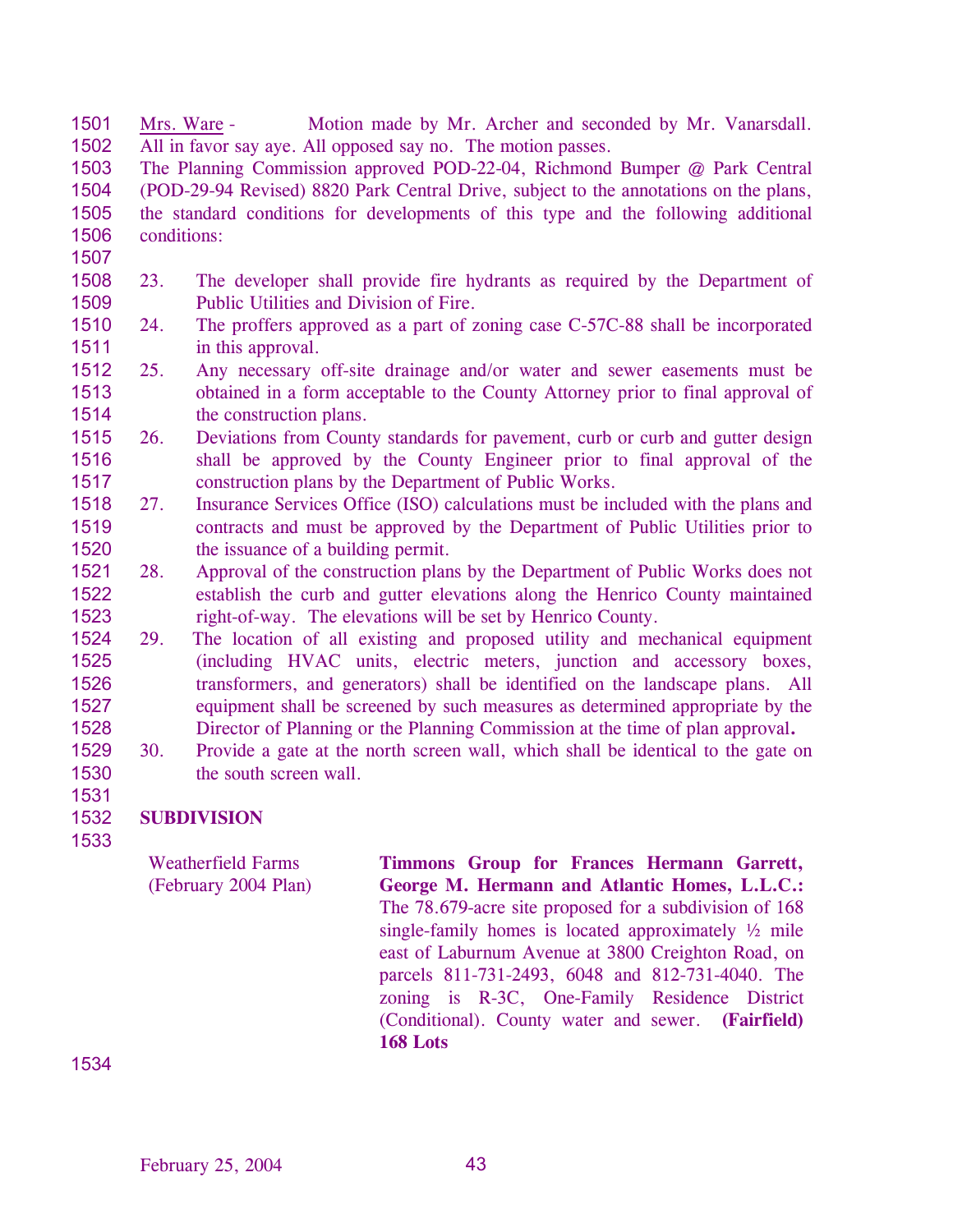- 1535 1536 Mrs. Ware - Is there any opposition to this case? There is no opposition. Good morning, Mr. Strauss.
- 
- 1537 1538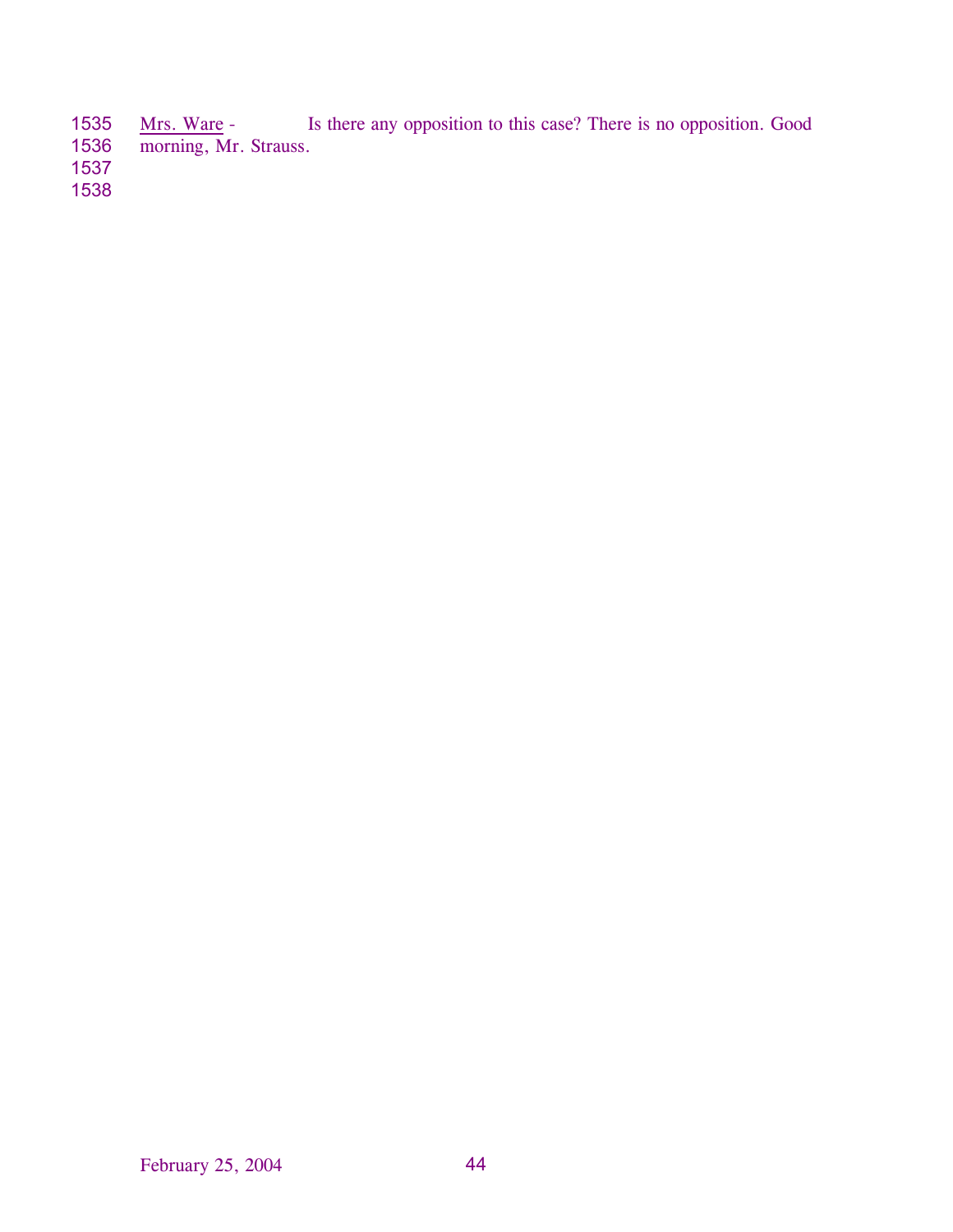1538 1539 1540 1541 1542 1543 1544 1545 1546 1547 1548 1549 1550 1551 1552 1553 1554 1555 1556 Mr. Strauss - Good morning, Madam Chairman, members of the Commission. This proposed subdivision was the subject of a rather extensive rezoning effort in January of 2003, and during that effort a number of proffers were agreed to, which controlled a number of things relating to the development of this property. These will be things such as lot width, which overall exceeds the 80 ft. minimum, minimum floor area, landscape buffers along Creighton Road, and fencing along the existing homes for two parcels to the west. There was also a design package of housing types approved at the time of rezoning and street trees to be planted at the rate of two trees per lot. Staff has reviewed the conditional subdivision plan and at this level of detail staff concern was that the developer addressed the status of an existing private road, which runs in a north to south fashion along the eastern property line. This road at one time served as access to several homes until the development of Cedar Fork Road to the east, but the need for this road is going to be eliminated by the construction of internal streets in the subdivision. Therefore, staff is recommending several additional conditions this morning relating to the research and quit-claim effort of this private road, and those conditions appear on your addendum this morning, and I will be happy to answer any other questions you may have. Mr. Terry Cave of TIMMONS is also here this morning.

- 1557 Mrs. Ware - Are there any questions of Mr. Strauss?
- 1559 1560 1561 Mr. Archer - Mr. Strauss, you and I discussed it yesterday, but can you point out on the map, for the benefit of the rest of the Commission where 139 is that you are talking about.

1563 1564 1565 1566 Mr. Strauss - Oh, 139 would be the block right here, and the private road runs along in this direction and there is a parcel here. Actually, this is 139. I am sorry and this little piece here could be revised and possibly deeded over to this lot once they get access to this street and that is the internal street we are talking about.

1568 Mr. Silber - Mr. Strauss, can you elaborate then on Condition No. 26?

1570 1571 Mr. Strauss - That would be the condition. Randy, I may have misplaced my Addendum this morning. Can you read that?

1572

1558

1562

1567

1569

- 1573 1574 Mr. Silber - Yes, it says, Lots 159, 160, 161 and 162 shall not receive final approval until the rights of the adjacent private road are quit claimed or extinguished.
- 1575

1576 1577 1578 1579 Mr. Strauss- OK, the private road runs along the backs of these lots and after discussion with staff, we prefer that these lots not have access to that private road in the future. It could be a problem, people probably going out the back of their lot to an existing private road.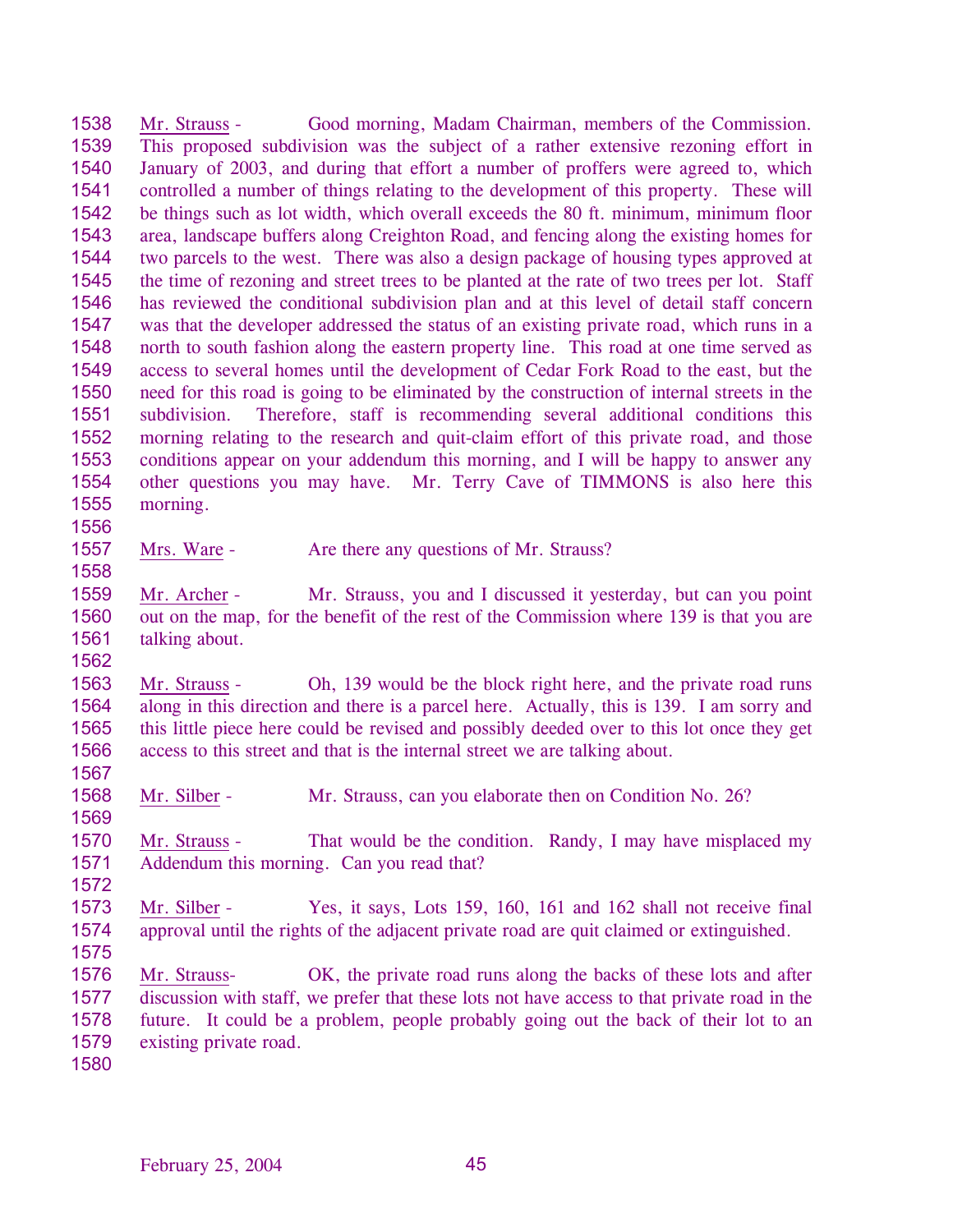| 1581 | Mr. Silber -                                                                              | So, these four lots, we will be requesting through this condition                |  |  |  |
|------|-------------------------------------------------------------------------------------------|----------------------------------------------------------------------------------|--|--|--|
| 1582 | that they not receive final approval until that road                                      |                                                                                  |  |  |  |
| 1583 | Mr. Strauss -                                                                             | The status of the private road and who was using it as research.                 |  |  |  |
| 1584 |                                                                                           | Information was submitted to the County Attorney and the applicant has agreed to |  |  |  |
| 1585 | pursue a quitclaim on that private road.                                                  |                                                                                  |  |  |  |
| 1586 |                                                                                           |                                                                                  |  |  |  |
| 1587 | Mr. Silber -                                                                              | And there are only four lots that abut that right of way.                        |  |  |  |
| 1588 |                                                                                           |                                                                                  |  |  |  |
| 1589 | Mr. Strauss -                                                                             | Right. Lot 139 would no longer necessarily be a problem.                         |  |  |  |
| 1590 | Actually, come to think of it Randy, you might want to hold that lot out as well, as that |                                                                                  |  |  |  |
| 1591 | does back onto that private road in this location. I really should have added that to the |                                                                                  |  |  |  |
| 1592 | condition.                                                                                |                                                                                  |  |  |  |
| 1593 |                                                                                           |                                                                                  |  |  |  |
| 1594 | Mr. Archer -                                                                              | That is Lot 139.                                                                 |  |  |  |
| 1595 |                                                                                           |                                                                                  |  |  |  |
| 1596 | Mr. Strauss -                                                                             | Right. And I don't think Mr. Cave would have a problem with                      |  |  |  |
| 1597 | that.                                                                                     |                                                                                  |  |  |  |
| 1598 |                                                                                           |                                                                                  |  |  |  |
| 1599 | Mrs. Ware -                                                                               | What about the ones that front up to it corner-wise?                             |  |  |  |
| 1600 |                                                                                           |                                                                                  |  |  |  |
| 1601 | Mr. Strauss -                                                                             | Would that be this lot?                                                          |  |  |  |
| 1602 |                                                                                           |                                                                                  |  |  |  |
| 1603 | Mrs. Ware -                                                                               | You know, I can't read the numbers.                                              |  |  |  |
| 1604 |                                                                                           |                                                                                  |  |  |  |
| 1605 | Mr. Archer -                                                                              | The corner lot, I believe, is the existing house lot.                            |  |  |  |
| 1606 |                                                                                           |                                                                                  |  |  |  |
| 1607 | Mr. Strauss -                                                                             | That has access to Creighton Road.                                               |  |  |  |
| 1608 |                                                                                           |                                                                                  |  |  |  |
| 1609 | Mr. Silber -                                                                              | OK, but as you move north of the four lots that are mentioned on                 |  |  |  |
| 1610 | here                                                                                      |                                                                                  |  |  |  |
| 1611 |                                                                                           |                                                                                  |  |  |  |
| 1612 | Mr. Strauss-                                                                              | That would be these lots, if that is the lots you are having                     |  |  |  |
| 1613 | trouble                                                                                   |                                                                                  |  |  |  |
| 1614 |                                                                                           |                                                                                  |  |  |  |
| 1615 | Mrs. Ware -                                                                               | But if you go on up, you have lots that would butt up cornerwise                 |  |  |  |
| 1616 | to this road. That should get access.                                                     |                                                                                  |  |  |  |
| 1617 |                                                                                           |                                                                                  |  |  |  |
| 1618 | Mr. Strauss -                                                                             | I guess I am not seeing where you are.                                           |  |  |  |
| 1619 |                                                                                           |                                                                                  |  |  |  |
| 1620 | Mr. Archer -                                                                              | She is talking about where the hand is, back down to                             |  |  |  |
| 1621 |                                                                                           |                                                                                  |  |  |  |
| 1622 | Mr. Strauss -                                                                             | I can't see where she is pointing.                                               |  |  |  |
| 1623 |                                                                                           |                                                                                  |  |  |  |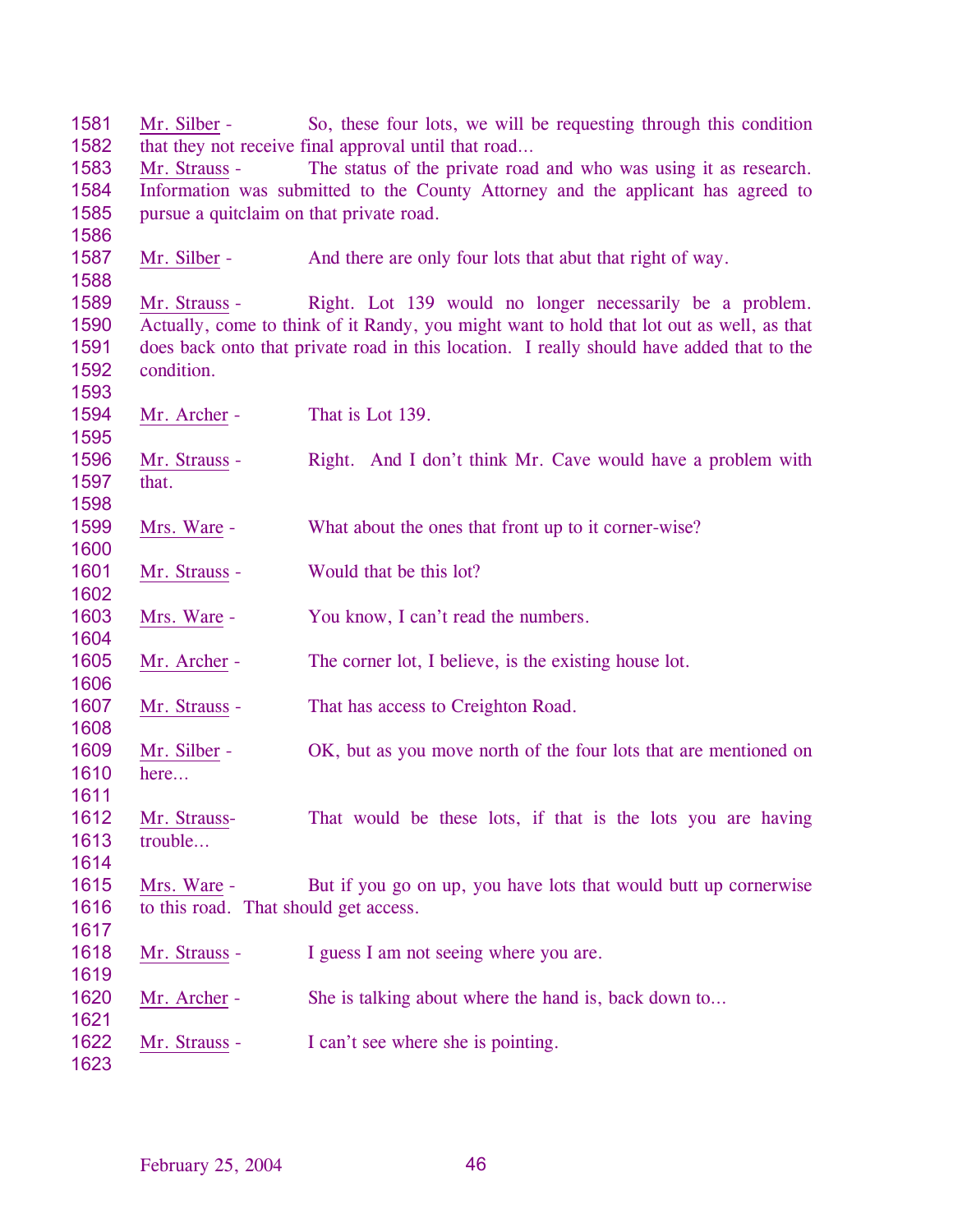Mr. Archer - Back down to Creighton Road. You are talking about the whole length of the strip? Mrs. Ware - I am talking about up, going up. Mr. Strauss - Well, she makes a good point. I think we should add 158 and 139. Lot 140 does not have access. Mr. Archer - Jim, can you see that hand on the screen? The pointer, the mouse pointer. Mr. Strauss - Right. Mr. Archer - Can you tell everybody what those lot numbers are so they will know what we are talking about. Mr. Strauss - OK. This is lot 139. This is lot 140. This is lot 158, 159 through 162, so we should simply add those additional lots we did not mention. Mr. Silber - So we would be adding 139 and 158 to the list of four lots on Condition No. 26. Mr. Strauss - Sorry I missed that. Mr. Marshall - And 163, didn't you say? Mr. Strauss - Yes. Well, when you look at the large size map, it actually doesn't touch the convergence of the two lot lines – does not actually reach the private road, so we don't have to add that. Mr. Silber - It may actually be safer just to say "All lots which... Mr. Strauss - You know, I think that would be a good idea. Mr. Jernigan - That will probably be the easiest way out. Mr. Strauss - Thank you, Madam Chairman. Mrs. Ware - Are there any more questions? Mr. Archer - Yes, ma'am. How are we going to word this condition? We are going to word No. 26 and say, "All lots abutting the private road on the eastern property line of the proposed subdivision." Now, one more question, Mr. Strauss. The lots, the last corner lot on the eastern edge, is that the Garrett property, household property? And that is going to remain?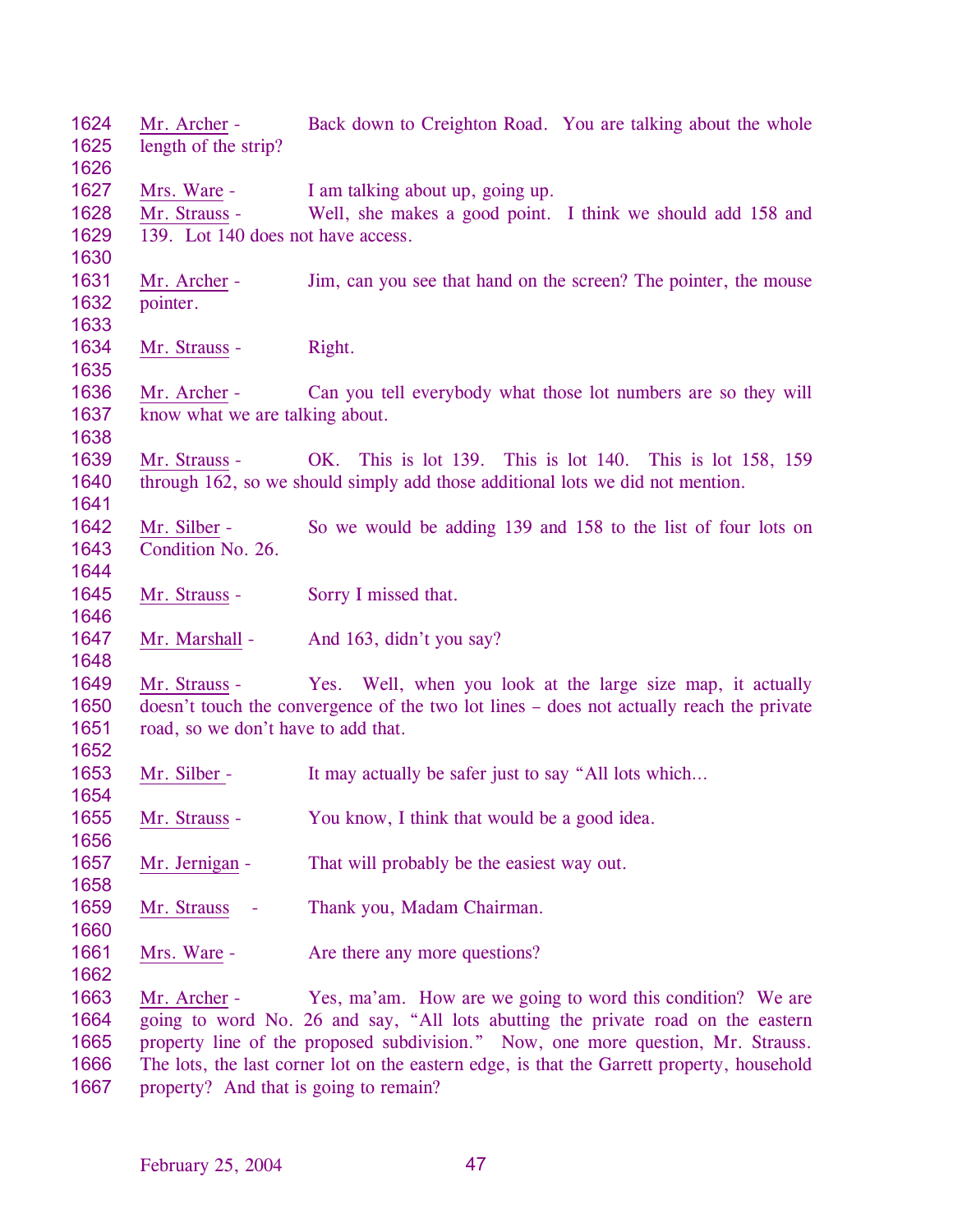# 1668

Mr. Strauss - That is going to remain. I don't know if Terry would know if the residents are going to stay there, but that lot would continue to have driveway access to 1669 1670

Creighton Road. 1671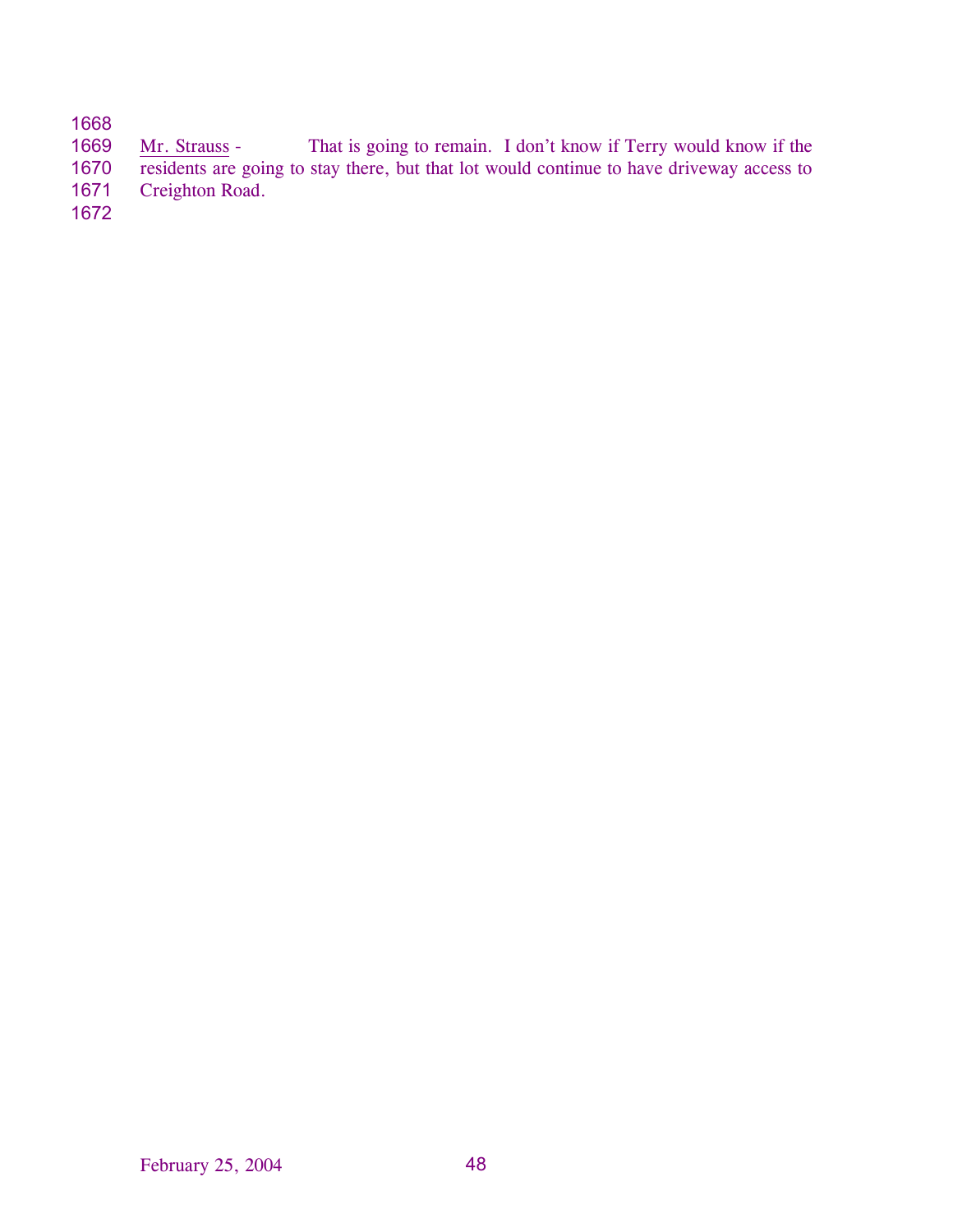1672 1673 Mr. Archer - And we are just not going to tear the house down?

1674 Mr. Strauss - No.

1675

1685

1687

1690

1695

1676 1677 1678 1679 1680 1681 1682 1683 1684 Mr. Archer - OK. Anybody else have questions? All right. As some of you will recall, this did have quite a bit of air time when we were going through the zoning process, both here and at the Board level, and I think we finally have reached a resolution, if I can word this amendment to Condition No. 26. So, with that, I will recommend approval of Weatherfield Farms, subject to the standard conditions for subdivisions served by Public Utilities, the additional conditions Nos. 12 through 23, 24, 25 and 26 on the addendum, with 26 being worded "All lots abutting the eastern property line of the subdivision shall not receive final approval until the rights of the adjacent private road are quit claimed or extinguished."

1686 Mr. Vanarsdall - Second.

1688 1689 Mrs. Ware - Motion made by Mr. Archer and seconded by Mr. Vanarsdall. All in favor say aye. All opposed say no. The motion passes.

1691 1692 1693 1694 The Planning Commission granted conditional approval to subdivision Weatherfield Farms (February 2004 Plan), subject to the annotations on the plans, the standard conditions for subdivisions served by public utilities and the following additional conditions:

- 1696 1697 1698 12. Prior to requesting recordation, the developer shall furnish a letter from Dominion Virginia Power stating that this proposed development does not conflict with its facilities.
- 1699 1700 13. Each lot shall contain at least 11,000 square feet, exclusive of the flood plain areas.
- 1701 1702 1703 1704 14. The limits and elevation of the 100 year frequency flood shall be conspicuously noted on the plat and construction plans and labeled "Limits of 100 year floodplain." Dedicate floodplain as a "Variable Width Drainage & Utilities Easement."
- 1705 1706 15. The developer shall submit one set of the architectural plans to the Planning Office for review prior to final approval of the plat.
- 1707 1708 16. Detailed construction plans shall be submitted to the Planning Office before the final plats are submitted for final approval.
- 1709 1710 1711 17. The detailed plant list and specifications for the landscaping to be provided within the 25-foot-wide planting strip easement along Creighton Road shall be submitted to the Planning Office for review and approval prior to recordation of the plat.
- 1712 1713 18. A County standard sidewalk shall be constructed along the north side of Creighton Road.
- 1714 1715 19. Any necessary offsite drainage easements must be obtained prior to approval of the construction plan by the Department of Public Works.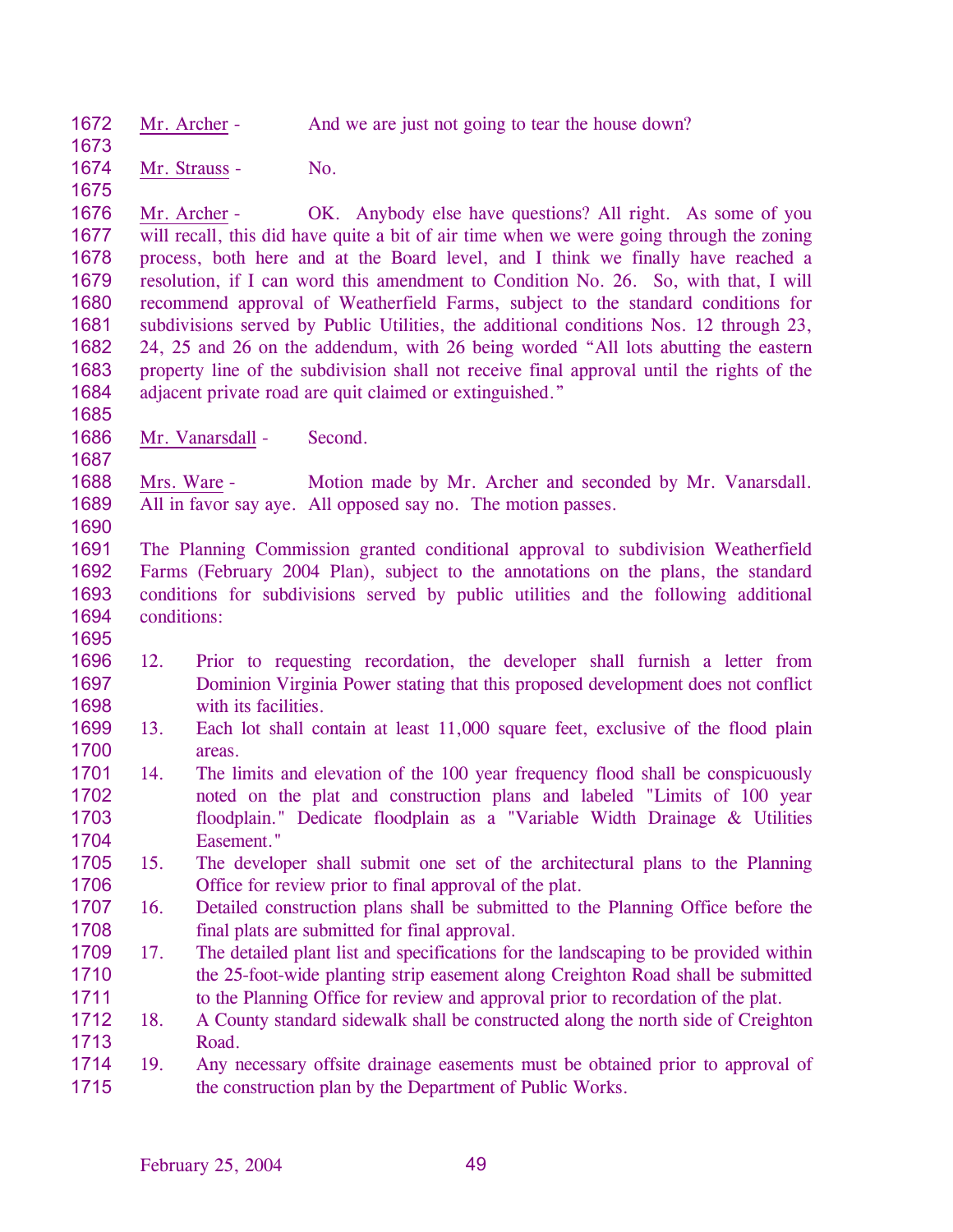- 1716 1717 20. The proffers approved as part of zoning case C-80C-02 shall be incorporated in this approval.
- 1718 1719 1720 1721 1722 21. Prior to requesting the final approval, a draft of the covenants and deed restrictions for the maintenance of the common area by a homeowners association shall be submitted to the Planning Office for review. Such covenants and restrictions shall be in form and substance satisfactory to the County Attorney and shall be recorded prior to recordation of the subdivision plat.
- 1723 1724 1725 1726 1727 1728 1729 1730 1731 22. Any future building lot containing a BMP, sediment basin or trap and located within the buildable area for a principal structure or accessory structure, may be developed with engineered fill. All material shall be deposited and compacted in accordance with the Virginia Uniform Statewide Building Code and geotechnical guidelines established by a professional engineer. A detailed engineering report shall be submitted for the review and approval by the Building Official prior to the issuance of a building permit on the affected lot. A copy of the report and recommendations shall be furnished to the Directors of Planning and Public Works.
- 1732 1733 1734 23. Prior to final plat approval, proper documentation regarding the ownership and use of the private road along the eastern property line shall be submitted and approved by the County Attorney.
- 1735 24. Lot 139 shall be revised to provide public road access to parcel 812-732-3933.
- 1736 1737 25. The proposed six-foot-wide open space strip along the eastern line of Glen Wilton Drive shall be included in the right of way.
- 1738 1739 1740 26. All lots abutting the eastern property line of the subdivision shall not receive final approval until the rights of the adjacent private road are quit claimed or extinguished.

## 1742 **SUBDIVISION**

1743

1744

1741

Mountain Spring (February 2004 Plan) **Foster & Miller, P.C. for Atack Properties, Inc. and Robert M. Atack:** The 10.35-acre site proposed for a subdivision of 25 single-family homes is located approximately 730 feet north of the intersection of Mountain and Staples Mill Roads (U.S. Route 33) on parcels 761-771-8842, 761-770-8595 and 5494 and part of 761-770-9057. The zoning is R-2AC, One-Family Residence District (Conditional). County water and sewer. **(Brookland) 25 Lots** 

- 1745 1746 Mrs. Ware - Is there any opposition to this case? No opposition. Hello, Mr. O'Kelly.
- 1747
- Mr. O'Kelly This proposed subdivision is a continuation of a previously approved section of Mountain Spring. The property was rezoned this past year with Zoning Case C-36C-03. Staff initially had concerns with the original plan, which was 1748 1749 1750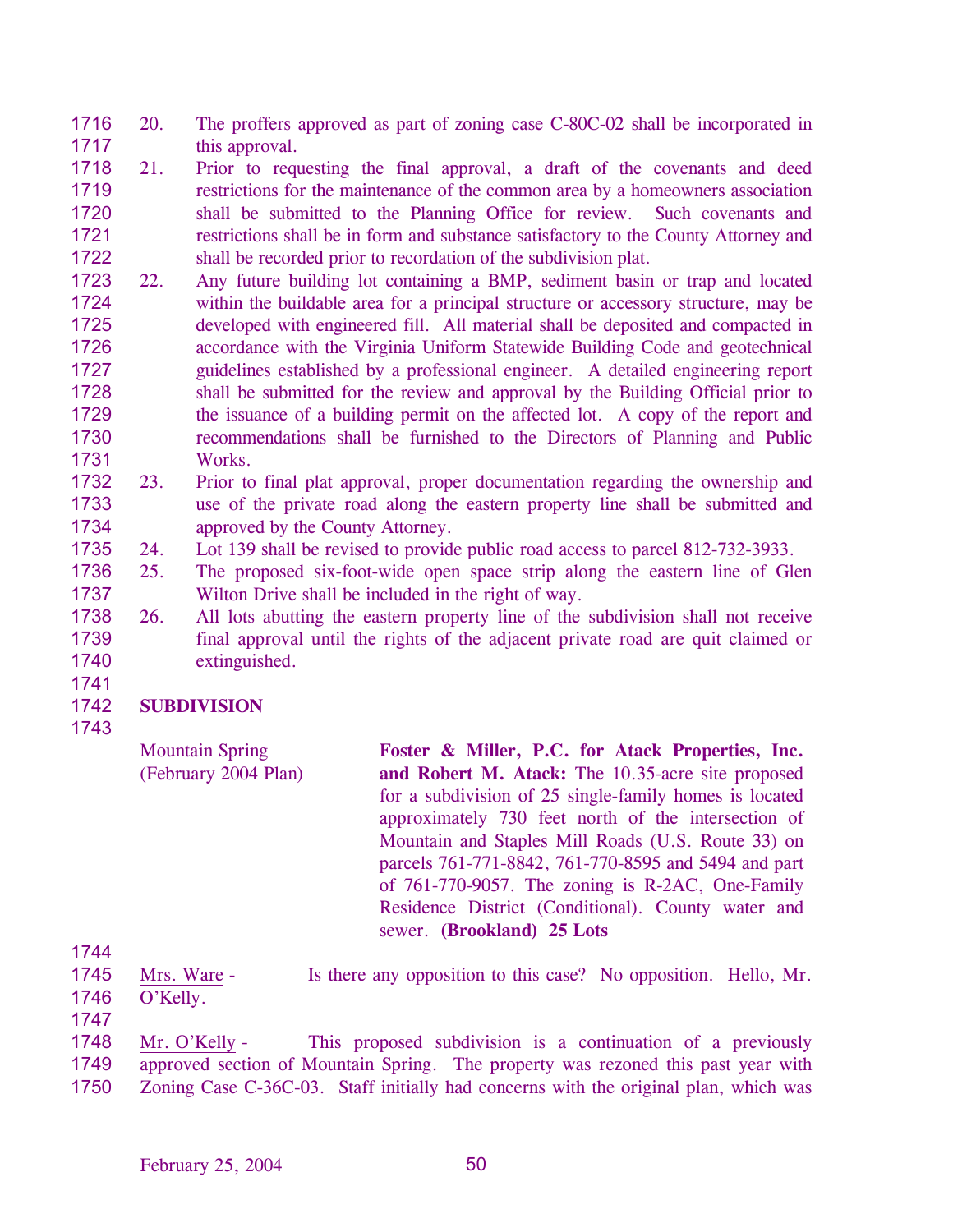1751 1752 1753 1754 1755 1756 1757 1758 1759 1760 1761 1762 submitted for review. The original layout included Lot 17. It did not meet the proffered lot width requirements of 85 feet. Second, the plan did not provide buffering between the end of the proposed cul-de-sac and Old Springfield Road. Staff discussed these issues with the applicant and they have agreed to address these concerns and the revised plan that was in your packet does, in fact, address the initial concerns of the staff. The applicant has also provided for a no ingress/egress easement along Old Springfield Road, and there will be a buffer provided. At its widest point it will be 10 feet and would narrow to approximately 6 feet between the end of the cul-de-sac and the right of way of Old Springfield Road. It is our understanding they have agreed to landscape that with at least a transitional buffer 10. These changes satisfy the staff's concerns and we recommend approval. Mr. Spud Mistr is here this morning to represent the applicant.

1763

1766

1768

1764 1765 Mrs. Ware - Are there any questions for Mr. O'Kelly? I have one question. Which lot did you say had the issue with the width?

1767 Mr. O'Kelly - Initially it was Lot 17.

1769 1770 1771 1772 1773 Mr. Vanarsdall - I don't have any questions and I don't need to talk to the applicant unless somebody else does. Thank you, Mr. O'Kelly. I move that Mountain Spring Subdivision be approved with the annotations on the plan, the standard conditions for subdivisions served by Public Utilities and the following conditions Nos. 12 through 17.

1775 Mr. Marshall - Second.

1777 1778 Mrs. Ware - Motion made by Mr. Vanarsdall and seconded by Mr. Marshall. All in favor say aye. All opposed say no. The motion passes.

1779

1783

1774

1776

1780 1781 1782 The Planning Commission approved Subdivision Mountain Spring (February 2004 Plan), subject to the annotations on the plans, the standard conditions for subdivisions served by public utilities and the following additional conditions:

- 1784 12. Each lot shall contain at least 13,500 square foot.
- 1785 1786 13. Any necessary offsite drainage easements must be obtained prior to approval of the construction plan by the Department of Public Works.
- 1787 1788 14. The proffers approved as part of zoning case C-36C-03 shall be incorporated in this approval.
- 1789 1790 1791 1792 1793 15. Prior to requesting the final approval, a draft of the covenants and deed restrictions for the maintenance of the common area by a homeowners association shall be submitted to the Planning Office for review. Such covenants and restrictions shall be in form and substance satisfactory to the County Attorney and shall be recorded prior to recordation of the subdivision plat.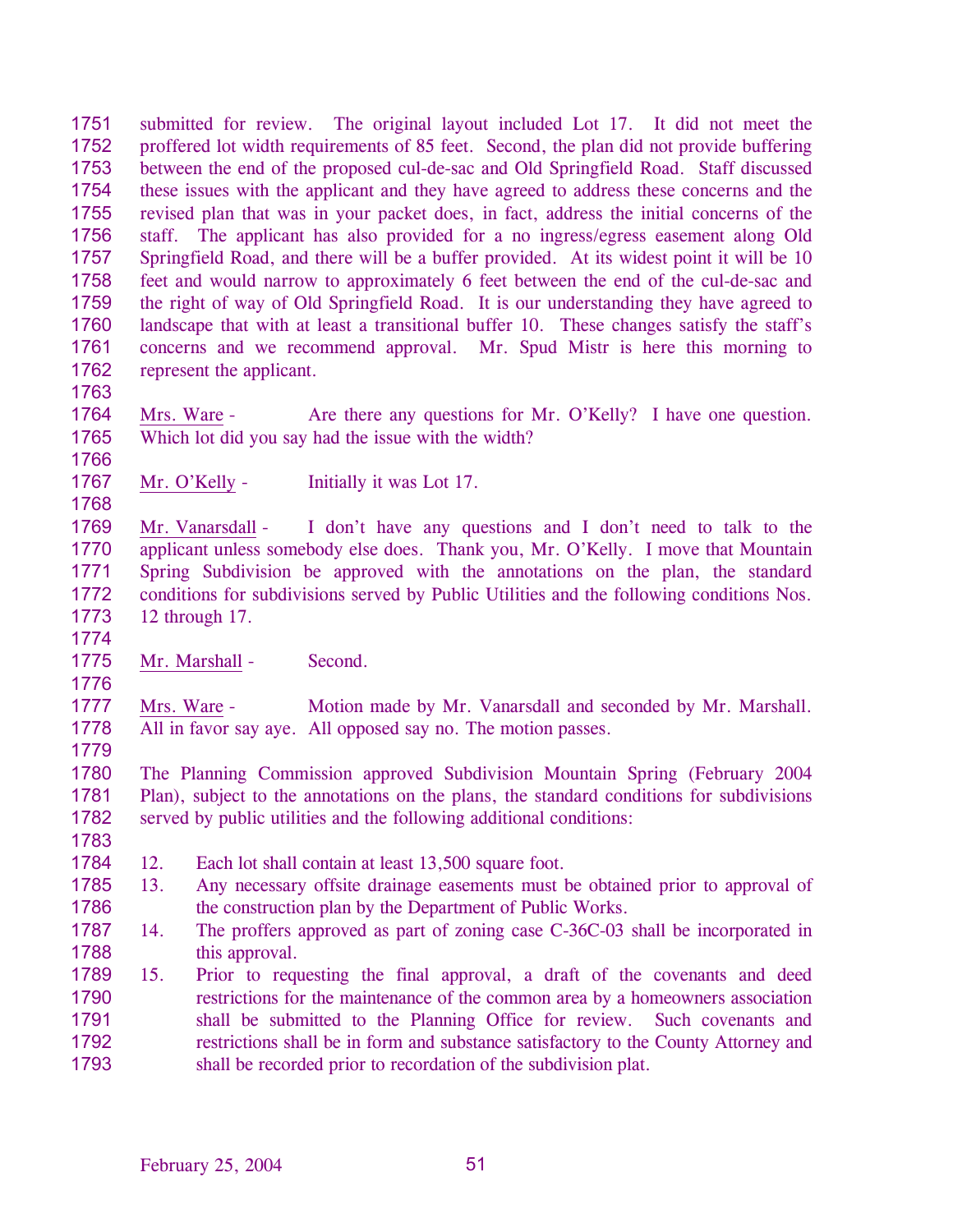1794 1795 1796 1797 1798 1799 1800 1801 1802 16. Any future building lot containing a BMP, sediment basin or trap and located within the buildable area for a principal structure or accessory structure, may be developed with engineered fill. All material shall be deposited and compacted in accordance with the Virginia Uniform Statewide Building Code and geotechnical guidelines established by a professional engineer. A detailed engineering report shall be submitted for the review and approval by the Building Official prior to the issuance of a building permit on the affected lot. A copy of the report and recommendations shall be furnished to the Directors of Planning and Public Works.

1803 1804 1805 1806 17. The detailed plant list and specifications for the landscaping to be provided within the variable width no ingress/egress landscape easement along Old Springfield Road shall be submitted to the Planning Office for review and approval prior to recordation of the plat.

## 1808 **SUBDIVISION**

**Stonehurst** (February 2004 Plan) **QMT for Gregory A. Windsor:** The 24.44-acre site proposed for a subdivision of 21 single-family homes is located along the west line of Pouncey Tract Road (State Route 271) opposite its intersection with Country Creek Way, on parcel 734-774-5670. The zoning is A-1, Agricultural District. County water and septic tank/drainfield. **(Three Chopt) 21 Lots** 

1810

1807

1809

- 1811 1812
- Mrs. Ware Is there any opposition to this case? No opposition. Mr. Wilhite.

1813 1814 1815 1816 1817 1818 1819 1820 Mr. Wilhite - The staff report on the agenda identified four issues that remain to be resolved dealing with this proposed development. The first had to do with the location of the entrance road off of Pouncey Tract Road into this development. We asked for better alignment with Country Creek Way or else that the entrance be shifted north to provide enough of an offset to be approved by the Traffic Engineer. The applicant has decided to shift the entrance northward to provide a 220 ft. offset between the intersection of this proposed street and Country Creek Way. It does not result in the loss of any lots. One lot would shift from the north side to the south side of the street.

1821

1822 1823 1824 1825 1826 1827 1828 1829 1830 The second issue had to do with the length of the proposed cul-de-sac street requiring a waiver from the Department of Public Works. As an alternative, staff had suggested a possible stub connection of the street to the south, which would align with Stonehurst Road and to abut the adjacent property, roughly at about the mid-point length of this proposed street. Since the staff report was written, the Traffic Engineer and the Director of Public Works have waived the requirement for the street length, and, therefore, the stub street to the south is not necessary at this point. However, there is the need to grant an exception for the length of the block of the lots within this subdivision. Under the Subdivision Ordinance, 1320 feet maximum is allowed for the block unless the Planning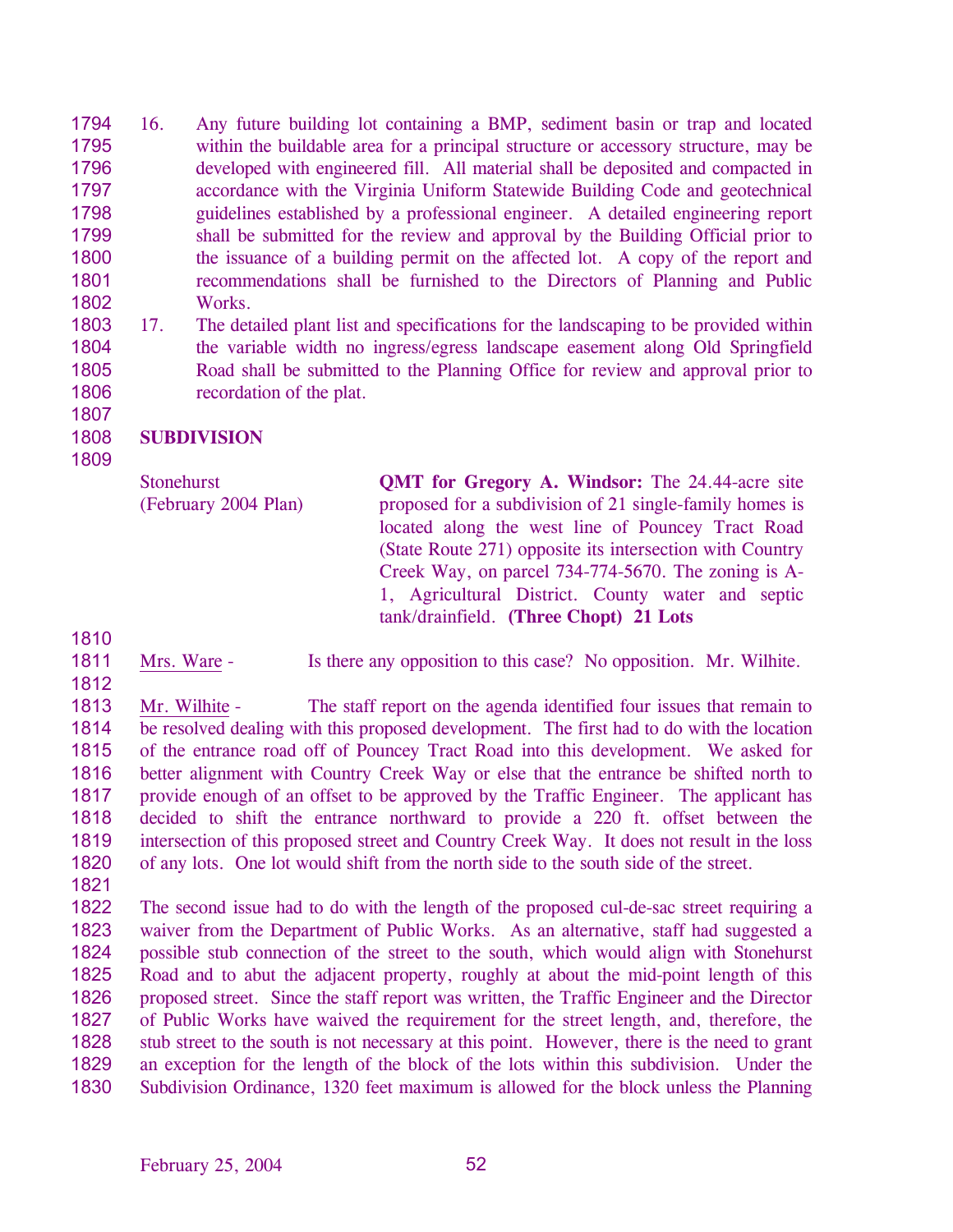1831 1832 Commission specifically approves a greater configuration. Without the stub street to the south, this is necessary still.

1833

1834 1835 1836 1837 1838 1839 1840 1841 1842 1843 1844 1845 1846 1847 1848 1849 1850 1851 1852 1853 1854 The fourth and the one issue that has been the biggest issue is staff's recommendation of a stub street to the western property line in this proposed subdivision. Currently, a 50 acre undeveloped parcel of land, which abuts the proposed development on the west side, does have one stub street connection through West Ridge Subdivision at the southwest corner of this parcel. There is another 10-acre parcel that abuts the proposed subdivision on the south side that is undeveloped as well. Staff is recommending that one stub street be provided to the parcel on the west to make sure that we do not have any more than 50 lots on a single-point of access, with the future development of the 50-acre parcel. Currently, West Ridge Subdivision has 36 lots that have one single point of access on Kain Road through Axe Handle Lane. With the development of the 50-acre parcel, the number of lots on a single point of access would exceed the County's policy of 50. There is a possibility that when that property is developed, a street could possibly be extended through the 10-acre parcel, but that is not a part of the development proposal at this point. With the provision as a separate stub street to the western property line, that would solve the potential of exceeding of 50 lots on a single point of access. In the future, Kain Road, currently on the Major Thoroughfare Plan is listed as a minor collector. Pouncy Tract Road is a minor arterial and also the stub street connection there would alleviate the possibility of more than 50 lots on a single-point of access. It also is in keeping with the Land Use Plan policy of providing possible street connections to vacant undeveloped lots, as well. Andy Condlin is here representing the applicant. They are not in agreement with the stub street proposal.

- 1856 I'd be happy to answer any questions that you have.
- 1858 Mrs. Ware - Are there any questions for Mr. Wilhite?
- 1860 Mr. Marshall- Mr. Wilhite, how much of the 50-acre parcel is in Goochland?

1861 1862 1863 1864 1865 1866 1867 1868 1869 Mr. Wilhite - At this point we are not sure of how much is in Goochland County or how much of this parcel is available for development. We understand that there is a possibility there are some steep slopes on the site. We don't have the information on the topography or the location of the flood plain areas. That is an area of the County that the boundary between Goochland-Henrico is being negotiated. It is possible that in the future this entire parcel might actually be taken into Henrico County.

- 1870 Mr. Marshall - I would like to hear from the applicant.
- 1872 Mrs. Ware - Good morning, Mr. Condlin.
- 1873

1871

1855

1857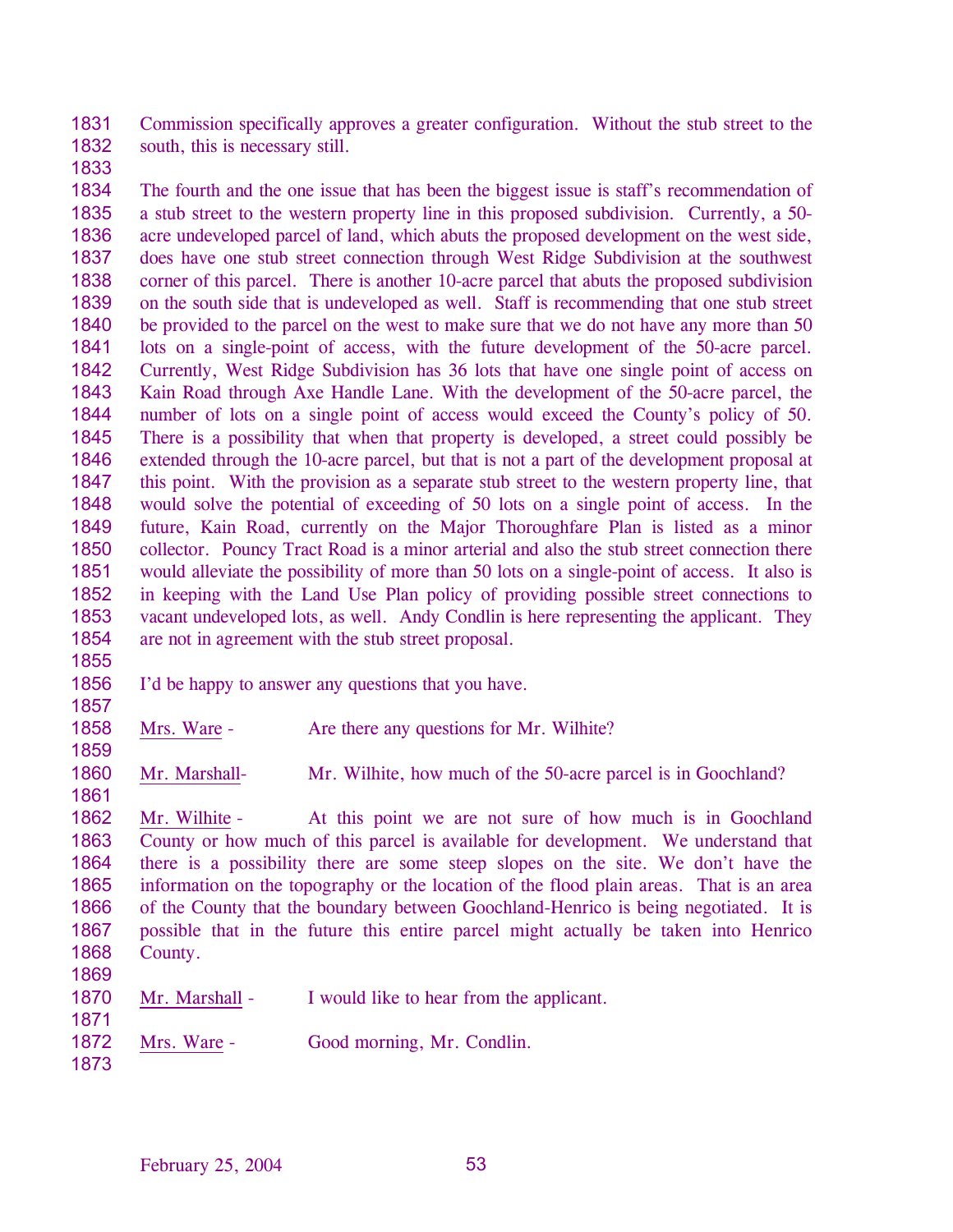1874 1875 1876 1877 1878 1879 1880 1881 1882 1883 1884 Mr. Andy Condlin - Members of the Commission, my name is Andy Condlin, representing Greg Windsor on behalf of the application for Stonehurst Subdivision. As Mr. Wilhite pointed out, we would ask that we get an exception consistent with the Director of Public Works waiving the lot block length. Interestingly enough, as we have gone through this, this has only been a recent issue. It is the second time, I think, in the last two months I have had to ask for this. I have never come across this issue and it is just recently, I think, become an issue, to the staff. It is not something that typically has been raised by the developers or objected to by the developers, but it has just recently been pointed out, and I don't know if being enforced but brought up. We'd ask for a waiver on this, particularly given the situation and the lot development for this, consistent with the Department of Public Works.

1885

1886 1887 1888 1889 1890 1891 1892 1893 1894 1895 1896 1897 1898 1899 1900 1901 1902 1903 1904 1905 1906 1907 1908 1909 1910 The second thing, as with respect to the stub road, this is a critical issue for this property. I am not sure what I am looking at, but I am trying to find the Goochland line. Typically what we are trying to do here is provide an exclusive neighborhood where the homes are going to be next to King's Reach, in the same price range, of \$700,000 to \$1,000,000 homes on one-acre lots. Obviously we are concerned with access through this road and trying to make it an exclusive neighborhood, so that connections to a 50-acre parcel or the 10-acre parcel would result in numerous traffic coming through, going out to Cross Creek Subdivision as well. Would it be possible if I just popped back to the other (referring to map)? With the 50-acre parcel being here and 10 acres here, this 10-acre parcel was actually used for a commercial horse farm and again, the concern is that if you open this up, all of these lots would be coming through here. There is also a concern that there is no restrictions being placed on the A-1 property and the 50-acre lot as to what type of development they are going to have. Also, this property was a subject, I think, probably three months ago, to a Major Thoroughfare Plan amendment that the Planning Commission recommended, that the Board of Supervisors ultimately approved to delete the road that went through its entire area. The neighbors were in support of that amendment to delete those roads and in opposition to any connections as they have gone through here. I'd also point out that we are not violating the 50-lot rule. This only has 21 lots, and there is no requirement that we impose another second connection in here, pursuant to that 50-lot rule, and the Major Thoroughfare Plan did have connections and roadways going through here that have been deleted. So, I would differ from Mr. Wilhite's conclusion that it is consistent with the Land Use Plan policy. It is actually consistent with the Land Use Plan policy not to have the connection at this point, given the amendment to the Major Thoroughfare Plan and the fact that we don't violate the 50-lot rule.

1911

1912 1913 1914 1915 1916 1917 The final thing I would point out is that this 50-acre parcel is not landlocked. Axe Handle Lane, which runs right here, partially is in Goochland County, but is maintained by the Henrico County Department of Public Works. It is my understanding that there is an agreement, if not on paper then certainly an understanding and has already been approved by Goochland County to approve this swap of land over to Henrico County. The students that live on these lots, that are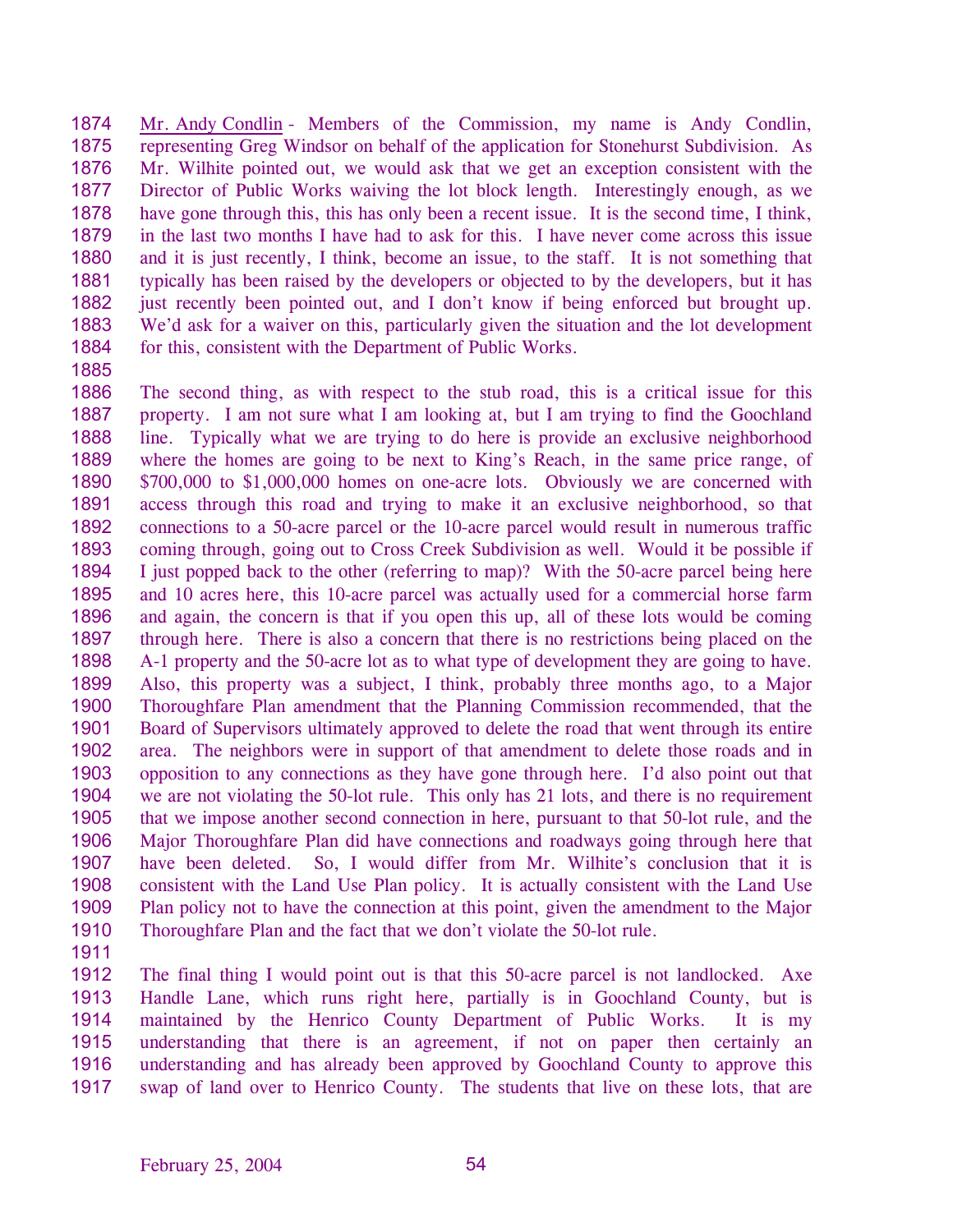1918 1919 1920 1921 1922 1923 1924 1925 1926 1927 1928 1929 1930 1931 1932 1933 1934 1935 1936 1937 1938 1939 1940 technically in Goochland County, go to Henrico County Public Schools. It is deemed a Henrico County roadway for all intents and purposes other than in title, which it will soon, and there is access to that lot. We have submitted to the Planning staff and to Mr. Marshall some lot layouts for this parcel and this parcel (referring to map) and I can show those if you want, but the upshot is that with 36 lots currently in these parcels right here, the most that could be developed between these two is approximately 30 lots, which would result in a 66 lots being accessed off of there. That is a 15-lot waiver, which has been done numerous times with respect to the 50-lot rule. For example, Cross Creek, just across the way, has over 70 lots. The upshot of all of that is that if these get developed under its existing A-1, the most that they would have is that 66 lots, and also that approving this would be consistent with what was approved recently with King's Reach, that did not require access. Westfield did not require access. Westbridge did not require access other than the access that they have already provided through Axe Handle, so it would be consistent with the precedent already set in other subdivisions in trying to create an exclusive neighborhood, and large lot subdivisions, which have been encouraged by the County. With all that, I would hope that you would not approve this case with the staff's recommendation. At this point, we object to the recommendation that we provide a stub road to the western property line for those reasons. I will be happy to answer any questions. I ran through that rather quickly, but there are a number of issues here that make sense, like a stub road that hasn't been done in other subdivisions and should not be applied to this one and the simple fact, we don't violate the 50-lot rule and they have access otherwise to those other lots.

1942 Mrs. Ware - Where does the 50-acre parcel, where is their access?

1944 1945 1946 1947 1948 1949 1950 1951 1952 1953 1954 1955 Mr. Condlin - Axe Handle Road. It comes right here. You can also see that they have a stub road that runs right into their access point right here that would serve them. There is also, with respect to the 10-acre parcel, is owned by this gentleman right here, and upon development and connection of these roads, it is obvious they could create and obtain access through here or through the 50-acre parcel to get to that 10-acre piece. There is a reference that this 50-acre piece is landlocked. Technically, it is not landlocked. It is accessed through a road that may or may not be in Henrico County, but is improved and maintained by the County of Henrico, so I would not consider that landlocked by any means, and it does have a road already existing. And the key is we are trying to make an exclusive large lot, large homes, \$700,000 to \$1,000,000 homes. It is very similar to what King's Reach did, and they were not required to do the stub road into the 50-acre parcel either.

1956

1958

1941

1943

1957

Mrs. Ware - Does the 50-acre parcel have one or two points of access?

Mr. Condlin - They would have one point of access into there, and upon this connection, they would potentially have two points. There is a potential for two points at that point, but there is one road stubbing directly into that property right now, and 1959 1960 1961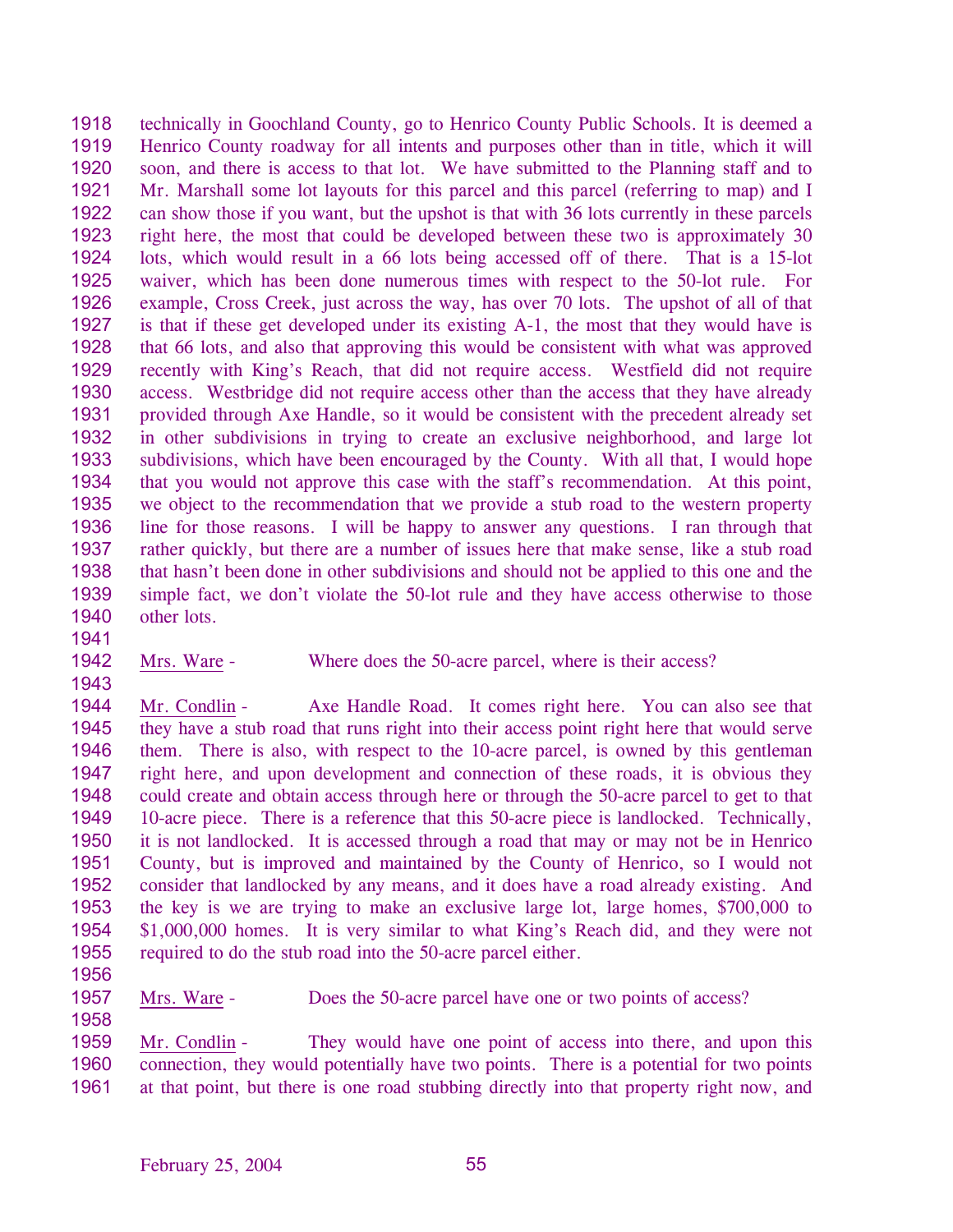1962 1963 1964 we agreed it would come up to 60 some lots with the development of that parcel, which is not a substantial deviation from the 50 lot rule, certainly nothing that hasn't been done in the past.

1965

1968

1970

1966 1967 Mrs. Ware - Let me just make this clear. This is in Henrico County or this is in Goochland County? The 50-acre parcel.

1969 Mr. Condlin - It is currently in Henrico.

1971 1972 Mrs. Ware - The part where the stub street and towards that 50-acre lot is that in Henrico County or Goochland County?

1973

1977

1979

1986

1991

1993

1995

1974 1975 1976 Mr. Condlin - It is my understanding that Axe Handle Road and Kain Road starts in Henrico, goes into Goochland, and comes back into Henrico, but I don't know if the map shows any difference.

1978 Mrs. Ware - But where that stub street...

1980 1981 1982 1983 1984 1985 Mr. Marshall - Technically, I think at this point the stub road where it fits that 50-acre parcel is Goochland. However, from the County Manager's office, it is my understanding that they have in place a boundary line agreement, if you will, to swap some land, and Mr. Donati may be aware of this and actually change the County boundary line and it will take in that road and the additional property and put it in Henrico County.

1987 1988 1989 1990 Mr. Silber - That is correct, Mr. Marshall. The existing stub road does fit into the 50-acre parcel at the current time in Goochland County, and there may be an adjustment of the County boundary lines in the future that will allow all of this to be in Henrico County.

1992 Mrs. Ware - That is a maybe?

1994 Mr. Silber - I think it is more than likely going to happen.

1996 1997 Mr. Condlin - I know it has been approved by Goochland County. I was at the hearing and it was my understanding that the Board here has approved it as well.

- 1998
- 1999 Mrs. Ware - So then that 50-acre property will have two points of access.

2000

2001 2002 2003 Mr. Silber - It will have one point of access by way of the existing stub, and Mr. Condlin is arguing that there is potential for a second point of access with future development outside of the property that he represents.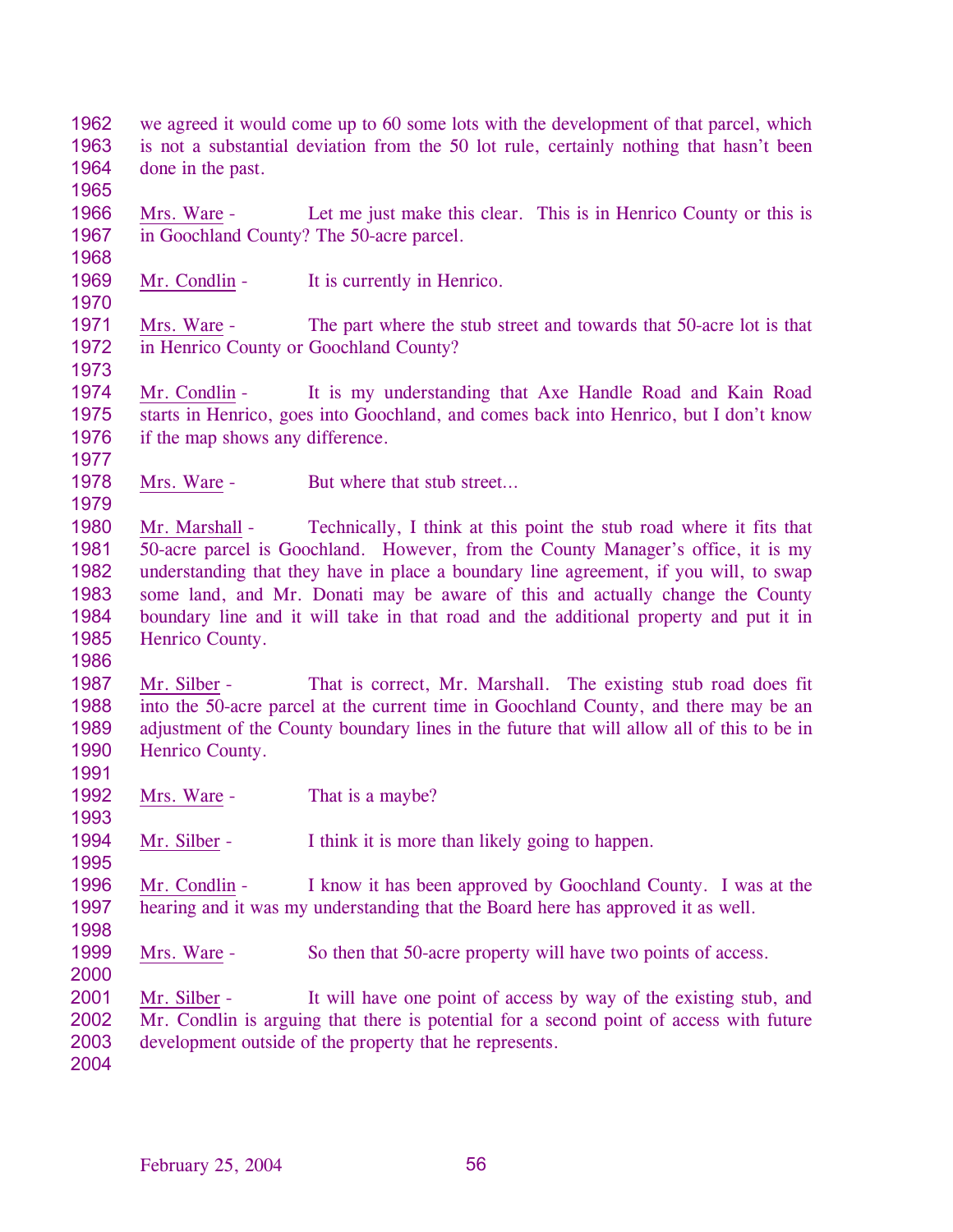2005 2006 2007 Mr. Jernigan - Well, Andy, if you take that 50 acres and only put 14 lots on it, and bring it up to 50, you will really have an exclusive neighborhood there.

2008 2009 2010 2011 2012 2013 Mr. Condlin - Like all developments, they don't want to hinge one development on the purchase of another development, but that is certainly some conversation that is going to occur in the future. Just try to attain that, and make that part of this subdivision, but if that can't be done, this property that is owned by Mr. Windsor and he wants to develop it pursuant to this, and be able to get the one-acre lots and have an exclusive neighborhood for that purpose.

- 2014
- 2015 2016 Mr. Marshall - You don't think he would want to make it a gated community, do you?
- 2017

2018 2019 2020 Mr. Condlin - To do a gated community, he doesn't want to go through, he is not convinced that the homeowners will pay the extra cost to maintain their own roads.

2021 Mr. Marshall - That would cost another \$250,000, that is next door.

2023 2024 Mr. Jernigan - Andy, the only thing that I am concerned about is, I mean you say it would end up with 66 homes, and that is 16 over what we normally.

2025

2022

2026 2027 2028 2029 2030 2031 2032 2033 2034 2035 2036 2037 2038 2039 2040 2041 2042 2043 2044 2045 Mr. Condlin - Well, that is 66 in the worst case. There is a potential for the other subdivision. I don't know if you can flip back, but there is upon the development of other lots in the area, you will see, I think Heatherfield is the name of it here. Upon the connection of these sawed off from Heatherfield, between the development of this lot, a second point could be brought in through here, and we've got a couple. We actually laid out some lots that would work for those properties. That is the worst case that we'd be over the 50 lot rule temporarily, depending on the timing, but we do feel that rightfully or wrongfully we feel that we are being treated a little different than King's Reach, which you can see is just above our property. You need to lower it down or raise the paper a little bit on that. King's Reach is up on top and then Stonehurst is just a lot below it with a one-lot, and you can see we have laid out a couple of different ways of access. The 50 acres on the left with 20 some lots there, and the 10 acres there. We've got another one that shows the connection between those two. I guess if this was such a critical issue, there were potentially other properties that were able to be developed to connect these, that should have been done at that time as well. The Major Thoroughfare Plan was specifically amended and, quite frankly, we thought it was settled with that. We were in support of that to get rid of those roads, and so that is why we have come forward with this without having the connection consistent with the Major Thoroughfare Plan. I've got lots of excuses and I am throwing them out there. I don't want to keep repeating myself.

2046

Mr. Silber - I don't know if the Commission cares to hear anymore from the staff's perspective or not. I think that we have probably discussed this enough. I 2047 2048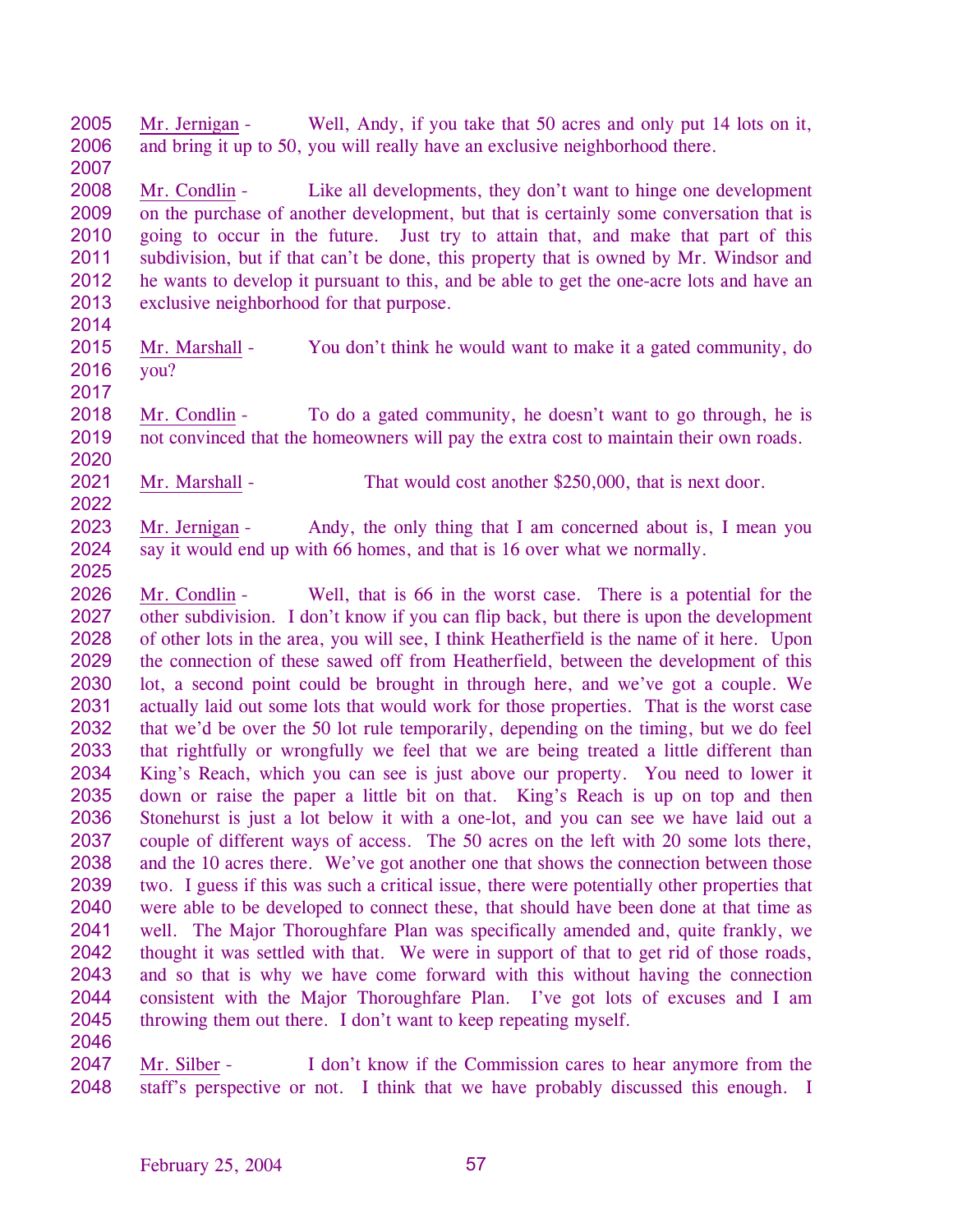2049 2050 2051 2052 2053 2054 2055 2056 2057 2058 2059 2060 2061 2062 2063 2064 2065 would like to just say that yes, a Major Thoroughfare Plan was amended. It did delete three roads in this area. The majority of those roads were intended to provide a North/South connection. They have been removed. The staff is not trying to bring about the same road alignment that was eliminated through the MTP Amendment. What we are trying to achieve is the inner-connectivity of parcels of land as they develop, and as you can see, as each tract of land develops without that connection, it begins to limit our ability to provide connections in the future and potentially landlocking properties. Mr. Condlin has provided us with a potential layout whereby the 10-acre parcel and the 50-acre parcel could be accessed and meet most of the County's requirements or policies, but with each and every parcel that gets developed and you don't provide those connections, then you are beginning to lock yourself in. Good planning practice and logics says you try to prove inner-connectivity for traffic, transportation reasons, and good community planning. There can be arguments made for exclusive communities, for communities that do not inner connect because of values of homes and economic purposes. So, it is a philosophical difference perhaps. It is the County Administration's position that there should be connections between communities and roads, and that is our recommendation in this case.

- 2066
- 2067 2068
- Mrs. Ware Are there anymore questions?

2069 2070 2071 2072 2073 2074 2075 2076 2077 2078 2079 2080 2081 2082 2083 2084 2085 2086 Mr. Marshall - Madam Chairman, I am going to move approval for this subdivision, and first I want to state the reasons why I am going to disagree with the staff's recommendations. One has to do with the character of the development and the property rights of someone that is going to develop their property. I see it in one sense as the County has already, basically at some point, there is a stub road provided to the 50 acre parcel and the roads that were deleted under the Major Thoroughfare Plan would have, if you will, solved a lot of the issues that we are talking about now of maybe we need this access or maybe we don't need this access. Those roads ran through there and addressed those concerns, but it was deemed appropriate to delete those roads from the Major Thoroughfare Plan, due in part to the development that is directly adjacent to Mr. Windsor's development, and that is the King's Reach Subdivision. This is a development of only 21 lots on 24 acres, with the homes to be in the range of \$750,000 and up, and there is access to the 50-acre parcel whenever HHHunt decides to do whatever they are going to do with that parcel, and it can go through as shown to Axe Handle Lane, and as well as the 10-acre parcel, which I think was quite fairly pointed out as a commercial type horse facility, which you would be requiring these people to pay these prices for these houses, and then have these horse trucks or trailers come into their subdivision if you required the connection.

2087

2088 2089 2090 2091 2092 It is not over the 50 lots for one point of access. In fact, the plans that have been mentioned totaling a little over 60 lots, you have directly across the street from this subdivision. Cross Creek, which is 72 lots on one point of access, you have King's Reach directly next door, which is 80 lots on one point of access, which we just approved. So, for this case, there are only 21 lots. There are potential connections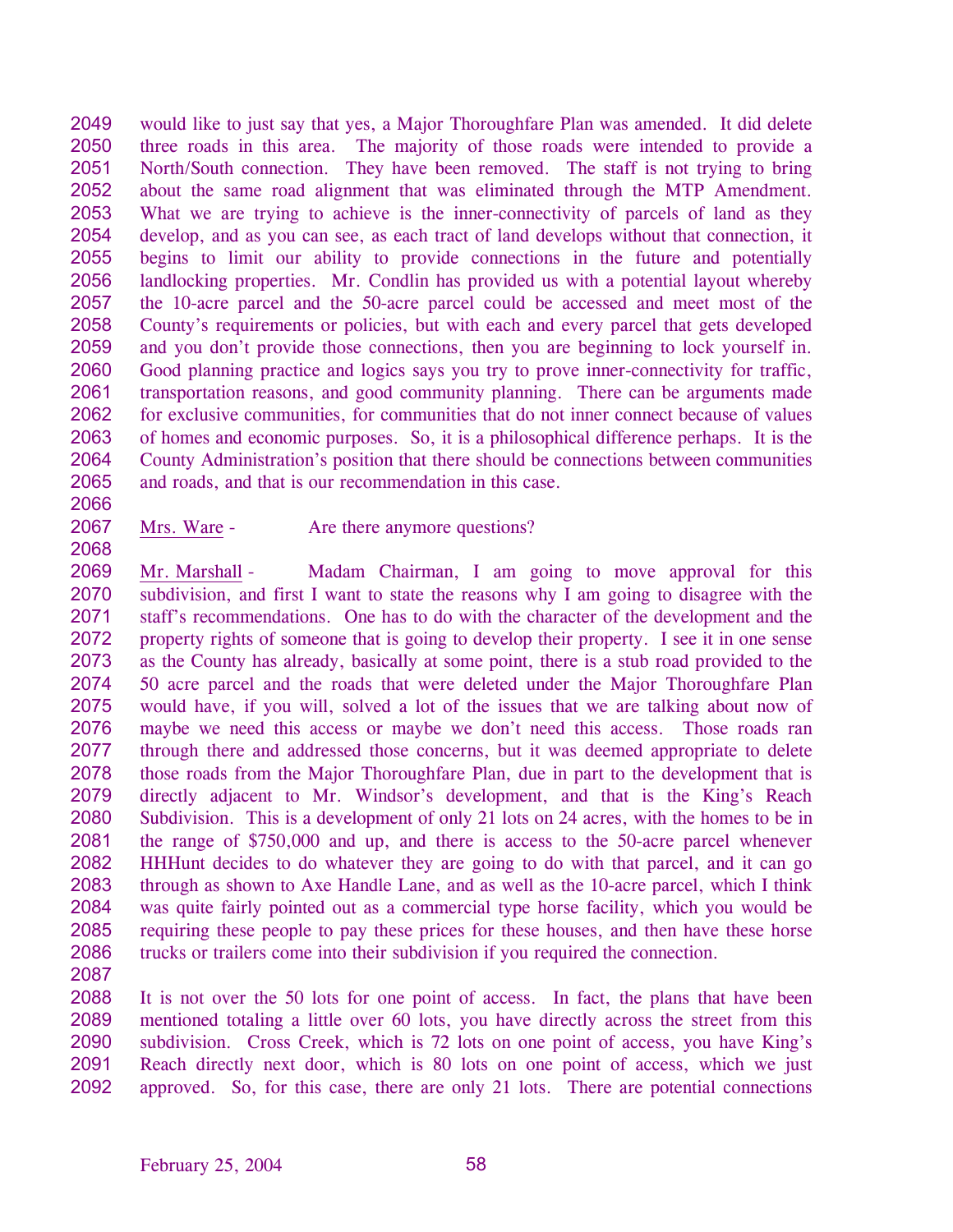2093 2094 through the future development of those two remaining parcels, the 10-acre parcel and the one below it to allow a second point of access out that way.

2095

2096 2097 2098 2099 2100 2101 2102 2103 2104 2105 2106 2107 Actually, the residents so far as the south stub road, which is now not required, but they had actually asked that access not be given any further than it went now, and they were the ones, they were neighbors if you will, they were happy with the deletion of the roads from the Major Thoroughfare Plan. So with that, I am going to recommend approval of this case with the deletion of the second item listed dealing with the waiver for Public Works, because that has been achieved, and also we have to address the third thing, the request that it be specifically allowed yet exceeding the 1320 ft. maximum under the subdivision ordinance, due in part to the waiver by the Director of Public Works and also that the fourth item for the stub road to the adjacent parcel at the end of the subdivision be deleted, and then subject to the annotations on the plans and the standard conditions served by public water and septic tank/drainfields, and conditions Nos. 12 and 13.

2109 Mr. Jernigan - Second.

2111 2112 Mrs. Ware - Motion made by Mr. Marshall, seconded by Mr. Jernigan. All in favor say aye. All opposed say no. The motion passes.

2113

2108

2110

2114 2115 2116 2117 2118 2119 2120 2121 2122 The Planning Commission granted conditional approval to subdivision Stonehurst, (February 2004 Plan), subject to the second item listed dealing with the waiver for Public Works, because that has been achieved, and also subject to addressing the third thing, the request that it be specifically allowed yet exceeding the 1320 ft. maximum under the subdivision ordinance, due in part to the waiver by the Director of Public Works and also that the fourth item for the stub road to the adjacent parcel at the end of the subdivision be deleted, and then subject to the annotations on the plans and the standard conditions for subdivisions served by public water and septic tank/drainfields, and the following additional conditions:

- 2123
- 2124 2125 2126 2127 12. The detailed plant list and specifications for the landscaping to be provided within the 25-foot-wide planting strip easement along Pouncey Tract Road shall be submitted to the Planning Office for review and approval prior to recordation of the plat.
- 2128 2129 2130 2131 2132 2133 2134 2135 2136 2137 13. Any future building lot containing a BMP, sediment basin or trap and located within the buildable area for a principal structure or accessory structure, may be developed with engineered fill. All material shall be deposited and compacted in accordance with the Virginia Uniform Statewide Building Code and geotechnical guidelines established by a professional engineer. A detailed engineering report shall be submitted for the review and approval by the Building Official prior to the issuance of a building permit on the affected lot. A copy of the report and recommendations shall be furnished to the Directors of Planning and Public Works.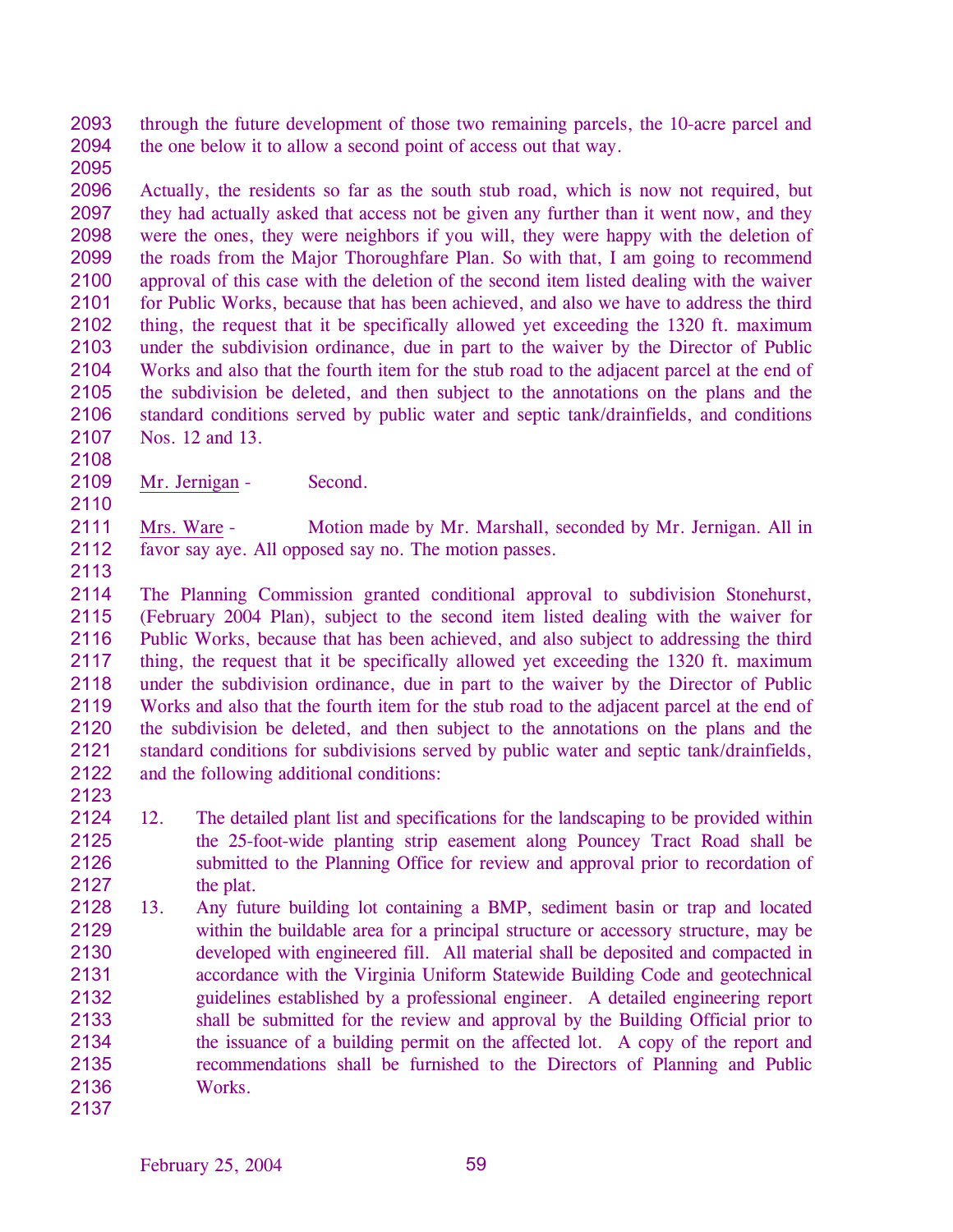## 2137 2138 **LANDSCAPE PLAN**

| 21 JO                        | $LP/POD-52-02$<br>Hickory Grove Phase I -<br><b>Old Nuckols Road</b>                                                                                                                                                           |         | <b>HHHunt:</b> Request for approval of a landscape plan, as<br>required by Chapter 24, Sections 24-106 and 24-106.2<br>of the Henrico County Code. The 11.33-acre site is<br>located at 11621 and 11547 Old Nuckols Road,<br>approximately 0.2 mile east of Shady Grove Road on<br>parcels 744-773-3059 and 744-777-6354. The zoning is<br>RTHC, Residential Townhouse District (Conditional).<br>(Three Chopt) |  |  |  |
|------------------------------|--------------------------------------------------------------------------------------------------------------------------------------------------------------------------------------------------------------------------------|---------|-----------------------------------------------------------------------------------------------------------------------------------------------------------------------------------------------------------------------------------------------------------------------------------------------------------------------------------------------------------------------------------------------------------------|--|--|--|
| 2139<br>2140<br>2141         | Mrs. Ware -                                                                                                                                                                                                                    |         | Is there any opposition to this case?                                                                                                                                                                                                                                                                                                                                                                           |  |  |  |
| 2142<br>2143                 | Mr. Marshall -                                                                                                                                                                                                                 |         | Does he have to talk or can I just move approval?                                                                                                                                                                                                                                                                                                                                                               |  |  |  |
| 2144<br>2145                 | Mr. Silber -                                                                                                                                                                                                                   |         | Mr. Kennedy, are there any outstanding issues?                                                                                                                                                                                                                                                                                                                                                                  |  |  |  |
| 2146<br>2147<br>2148<br>2149 | The neighbor and the developer have agreed to an annotation that<br>Mr. Kennedy -<br>the friendly side of the fence will face Kensington subdivision. I wanted to put that in<br>the record. With that, we recommend approval. |         |                                                                                                                                                                                                                                                                                                                                                                                                                 |  |  |  |
| 2150<br>2151<br>2152<br>2153 | Madam Chairman, I move approval of landscape plan POD-52-<br>Mr. Marshall -<br>02, Hickory Grove Phase I – Old Nuckols Road, subject to the annotations on the plan<br>and the standard conditions for landscape plans.        |         |                                                                                                                                                                                                                                                                                                                                                                                                                 |  |  |  |
| 2154<br>2155                 | Mr. Vanarsdall -                                                                                                                                                                                                               | Second. |                                                                                                                                                                                                                                                                                                                                                                                                                 |  |  |  |
| 2156<br>2157<br>2158         | Mrs. Ware -<br>Motion made by Mr. Marshall, seconded by Mr. Vanarsdall. All<br>in favor say aye. All opposed say no. The motion passes.                                                                                        |         |                                                                                                                                                                                                                                                                                                                                                                                                                 |  |  |  |
| 2159<br>2160<br>2161<br>2162 | The Planning Commission approved the landscape plan for LP/POD-52-02, Hickory<br>Grove Phase I – Old Nuckols Road, subject to the annotations on the plan and the<br>standard conditions for landscape plans.                  |         |                                                                                                                                                                                                                                                                                                                                                                                                                 |  |  |  |
| 2163<br>2164                 | <b>APPROVAL OF MINUTES: January 28, 2004, Minutes</b>                                                                                                                                                                          |         |                                                                                                                                                                                                                                                                                                                                                                                                                 |  |  |  |
| 2165<br>2166                 | Mrs. Ware -                                                                                                                                                                                                                    |         | Are there any changes to the minutes?                                                                                                                                                                                                                                                                                                                                                                           |  |  |  |
| 2167<br>2168                 | Mr. Vanarsdall -<br>I move that the minutes be approved for January 28, 2004 as<br>written, if there are no changes.                                                                                                           |         |                                                                                                                                                                                                                                                                                                                                                                                                                 |  |  |  |
| 2169<br>2170<br>2171         | Mr. Marshall -                                                                                                                                                                                                                 | Second. |                                                                                                                                                                                                                                                                                                                                                                                                                 |  |  |  |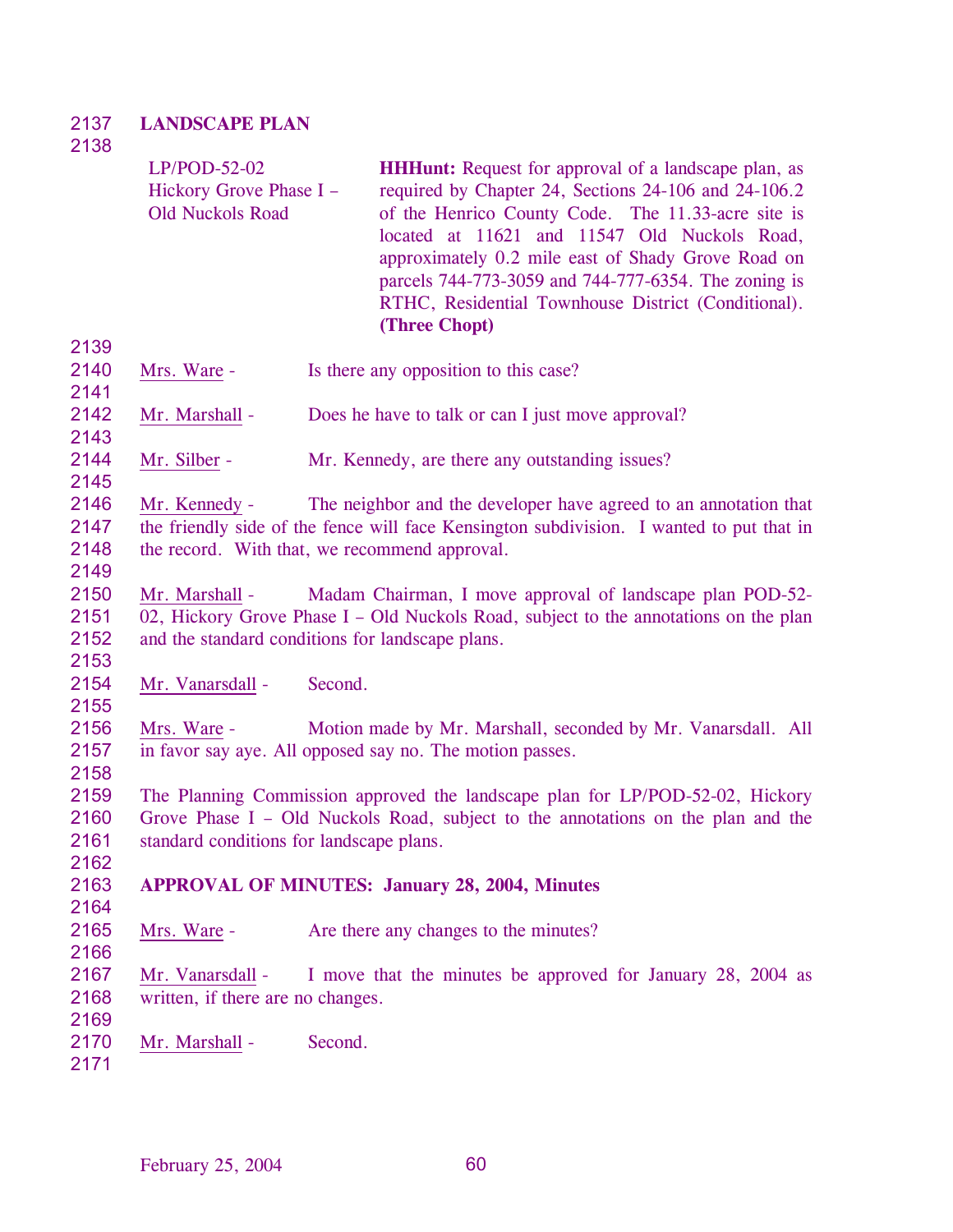2172 2173 Mrs. Ware - Motion made by Mr. Vanarsdall and seconded by Mr. Marshall. All in favor say aye. All opposed say no. The motion passes.

2174 2175 2176 2177 2178 2179 2180 2181 2182 2183 2184 2185 2186 Mr. Silber - I do have a couple of items I would like to mention. There are two items. The Board of Supervisors last night passed a resolution to study the creation of a UMU, Urban Mixed Use District for Innsbrook. There is a proposal by Highwoods to do an Urban Mixed Use development that would require an amendment to the Land Use Plan. So this study would be started by the staff. We would like for the Planning Commission, and I don't want to set at this time, but we are going to be shooting for the Planning Commission's April 15, 2004 meeting for a work session to discuss this recommendation for UMU Land Use Plan Amendment with a likely public hearing in May. Once the Land Use Plan Amendment goes through, they simply need to rezone the property and file for a Provisional Use Permit. This is an exciting development proposal that we have been learning about. Mr. Marshall and Mr. Kaechele and staff have some details on this. It does require a Land Use Plan Amendment, so I just wanted to bring that to your attention.

2187

2188 2189 2190 2191 2192 2193 2194 2195 Secondly, I believe each of you has received a letter from the Richmond Regional Planning District Commission regarding their third annual RRPDC Planning Commissioners Forum. If you haven't, I have copies for you, but this is scheduled for March 19. This year it is being sponsored by Chesterfield County, so it will be held in Chesterfield at the Holiday Inn Select in the Koger Center. What I would like is some indication as to whether some or all of you would be interested. I would like to get the registration form in if you have an interest in attending. Again, it is not too far away. It is scheduled for March 19. Did you all receive this in the mail?

2196 2197 2198 Mr. Vanarsdall - Yes, I got mine. 2199 2200 2201 Mr. Silber - Last year I believe it was here in Henrico at the Cultural Arts Center. 2202 2203 Mr. Archer- Yes, and the first year it was in Richmond, I think. 2204 2205 2206 Mr. Vanarsdall  $\sim$  I don't know if I am going or not if it is not any better than the first two they had. It was a waste of time. 2207 2208 Mr. Silber - That's one opinion? Well, why don't we... 2209 2210 Mr. Marshall - Are you going, Mr. Silber? 2211 2212 Mr. Silber - Yes, Mr. Marlles and I have registered. 2213 2214 Mr. Marshall - You looking for company?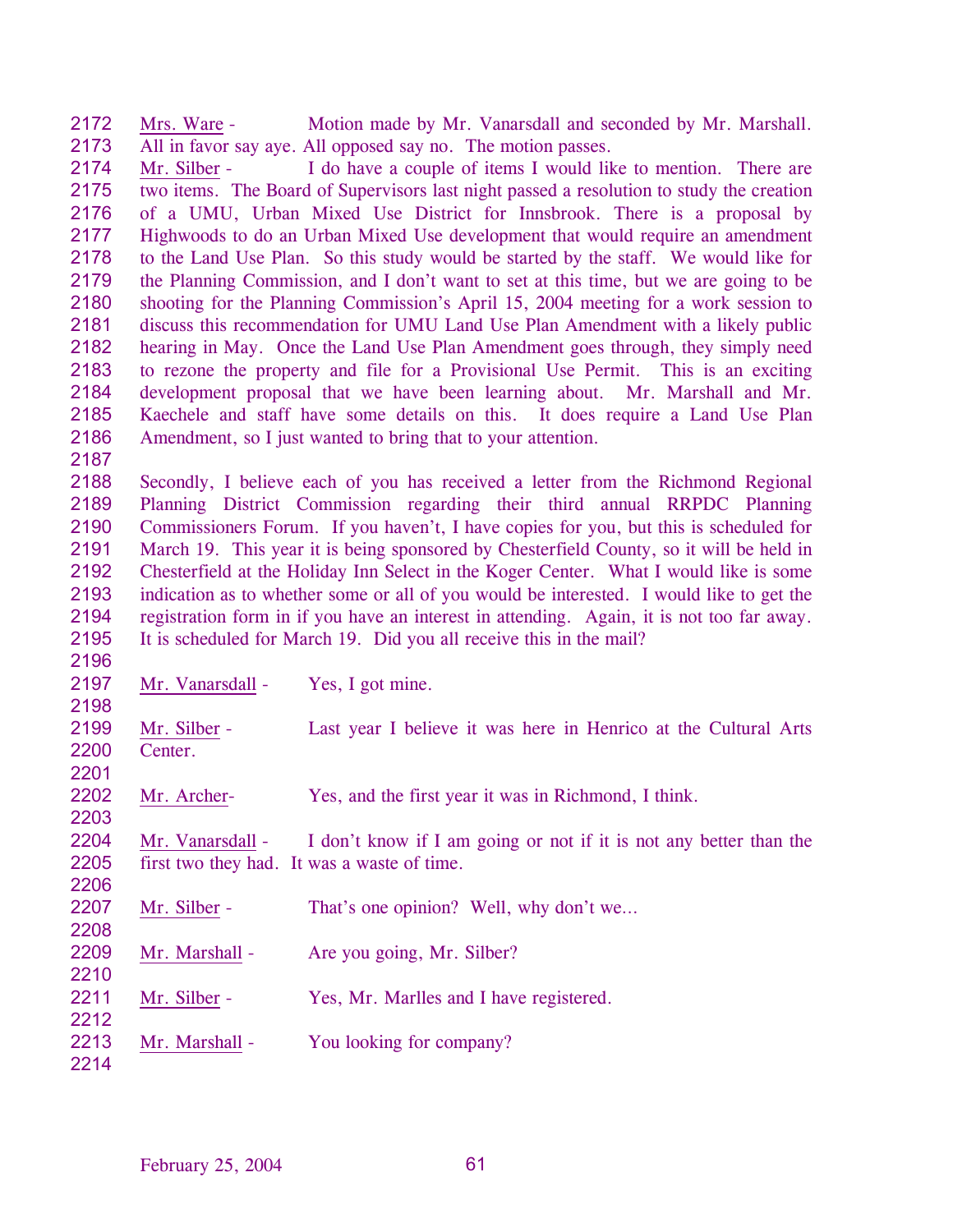| 2215 | Mr. Silber -                             | It would be nice. If the Commission doesn't find benefit in going                     |  |  |  |
|------|------------------------------------------|---------------------------------------------------------------------------------------|--|--|--|
| 2216 | to these, then I don't expect you to go. |                                                                                       |  |  |  |
| 2217 |                                          |                                                                                       |  |  |  |
| 2218 | Mr. Archer -                             | Mr. Silber, I thought the first one was of some benefit, and I                        |  |  |  |
| 2219 |                                          | didn't attend last year, to be honest with you. What is the time slot? Is it all day? |  |  |  |
| 2220 |                                          |                                                                                       |  |  |  |
| 2221 | Mr. Silber -                             | No, sir. It is from $11:30$ until $4:15$ p.m.                                         |  |  |  |
| 2222 |                                          |                                                                                       |  |  |  |
| 2223 | Mr. Archer -                             | I had to leave the first one early. I would probably have to leave                    |  |  |  |
| 2224 | this one early, too. But I may go.       |                                                                                       |  |  |  |
| 2225 |                                          |                                                                                       |  |  |  |
| 2226 | Mr. Marshall -                           | Being new I will go so I can form my own opinion.                                     |  |  |  |
| 2227 |                                          |                                                                                       |  |  |  |
| 2228 | Mr. Silber -                             | OK, so Mr. Marshall is interested in going, Mrs. Ware.                                |  |  |  |
| 2229 |                                          |                                                                                       |  |  |  |
| 2230 | Mr. Archer -                             | I may go but I won't be able to stay for the duration.                                |  |  |  |
| 2231 |                                          |                                                                                       |  |  |  |
| 2232 | Mr. Silber -                             | OK, that is fine. If you have to leave that is fine. Mr. Archer,                      |  |  |  |
| 2233 | also. Anyone else?                       |                                                                                       |  |  |  |
| 2234 |                                          |                                                                                       |  |  |  |
| 2235 | Mr. Jernigan -                           | I will let you know.                                                                  |  |  |  |
| 2236 |                                          |                                                                                       |  |  |  |
| 2237 | Mr. Vanarsdall -                         | One thing you will get out of it is lunch.                                            |  |  |  |
| 2238 |                                          |                                                                                       |  |  |  |
| 2239 | Mr. Silber -                             | Yes, you can bank on that. I will get the registration forms in for                   |  |  |  |
| 2240 |                                          | Mr. Marshall, Mrs. Ware, Mr. Archer and Mr. Jernigan is thinking about it, and        |  |  |  |
| 2241 |                                          |                                                                                       |  |  |  |
| 2242 | Mr. Marshall -                           | What about Mr. Donati? Is he going to go?                                             |  |  |  |
| 2243 |                                          |                                                                                       |  |  |  |
| 2244 | Mr. Silber -                             | Mr. Donati.                                                                           |  |  |  |
| 2245 |                                          |                                                                                       |  |  |  |
| 2246 | Mr. Donati -                             | I am going to be out of town that day.                                                |  |  |  |
| 2247 |                                          |                                                                                       |  |  |  |
| 2248 | Mr. Silber -                             | We will let the RRPDC know.                                                           |  |  |  |
| 2249 |                                          |                                                                                       |  |  |  |
| 2250 | Mr. Vanarsdall -                         | How much does it cost, \$30?                                                          |  |  |  |
| 2251 |                                          |                                                                                       |  |  |  |
| 2252 | Mr. Silber -                             | Yes, \$35. We need to get the forms in.                                               |  |  |  |
| 2253 |                                          |                                                                                       |  |  |  |
| 2254 | Mr. Marshall -                           | He is not pushing.                                                                    |  |  |  |
| 2255 |                                          |                                                                                       |  |  |  |
| 2256 | Mr. Vanarsdall -                         | If I change my mind later, you can go anyway? Because I may                           |  |  |  |
| 2257 |                                          | be out of town, instead of Henrico, I might go over to Chesterfield or something like |  |  |  |

that.